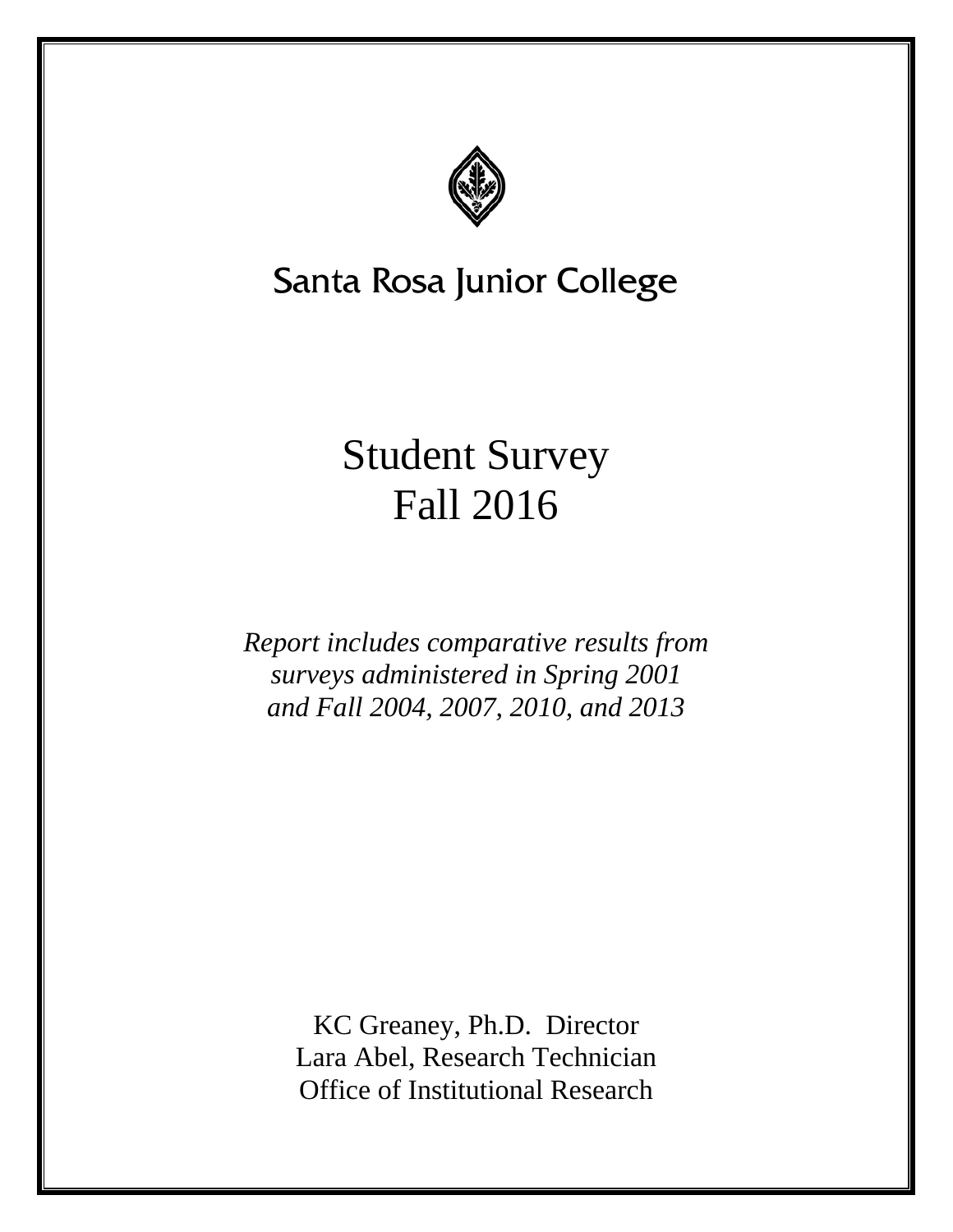# **Santa Rosa Junior College Student Survey Fall 2016**

*Including comparative results from surveys administered in Spring 2001 and Fall 2004, 2007, 2010, and 2013* 

# **TABLE OF CONTENTS**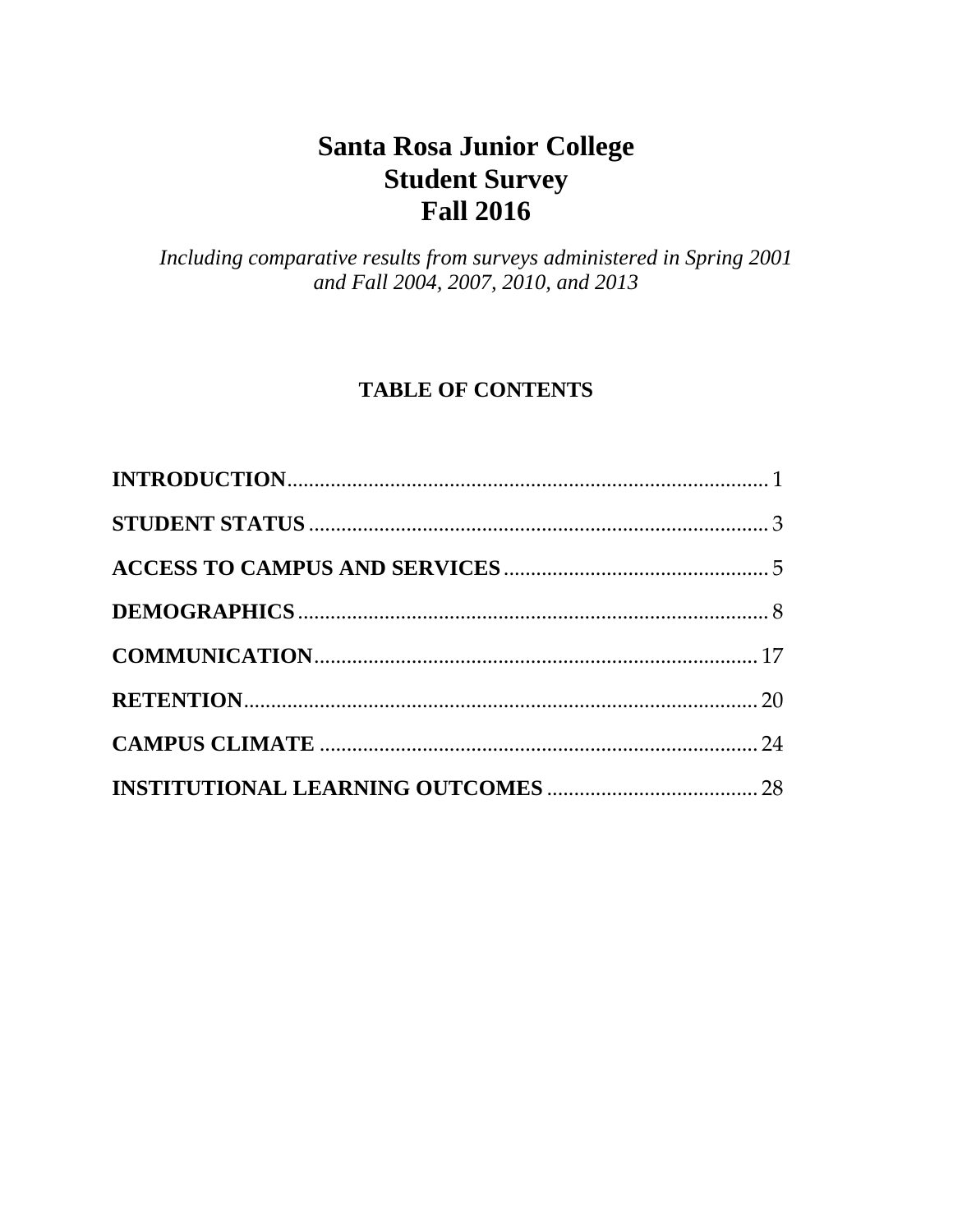# **INTRODUCTION**

#### <span id="page-2-0"></span>Background

In Fall 2016, on behalf of Student Services and Academic Affairs at Santa Rosa Junior College, the Office of Institutional Research conducted a survey of students enrolled in a randomly selected 10% of credit course sections offered at the Santa Rosa and Petaluma campuses, the Public Safety Training Center, and Shone Farm. The survey was six pages in length. In total, 2,112 surveys were returned. This survey was conducted as a follow up to similar surveys conducted in Spring 2001, Fall 2004, Fall 2007, Fall 2010, and Fall 2013, with the intention of collecting longitudinal data to note trends.

The purpose of the survey secures data not available elsewhere to inform district planning, policies, and practices. A group of faculty, academic affairs and student services administrators, and institutional research personnel revised the survey in 2007, 2010, and again in 2013. The questions were designed to gather information about student needs and perceptions, retention issues, and self-assessed gains on institutional student learning outcomes.

#### Methodology

With the goal of surveying 10% of the students enrolled in credit courses at the Santa Rosa and Petaluma campuses, the Public Safety Training Center, and Shone Farm (to ensure a representative sample), ten percent of credit courses that are taught on-location (as listed in the Schedule of Classes) were randomly selected for survey administration. In October 2016, paper surveys were provided to the faculty teaching the randomly selected sections at the Santa Rosa and Petaluma campuses; no course sections at the Public Safety Training Center or Shone Farm were drawn from the random selection. The classes surveyed included day and evening classes at the Petaluma and Santa Rosa campuses.

#### Limitations

Because this survey was administered to students enrolled at only the Petaluma and Santa Rosa campuses, the results cannot be generalized to other samples (such as the substantial off-campus noncredit programs – other surveys address this limitation).

Caution should be exercised in comparing the results of this survey with the previous Student Services Survey. Although many survey questions are identical, the sample was not. The Spring 2001 survey was conducted in the Spring term, when a higher proportion of continuing students enroll. The Spring 2001 survey was also district-wide, whereas the Fall 2004 and 2007 surveys were limited to the Petaluma and Santa Rosa campuses. In addition, guidance classes were oversampled in the Spring 2001 survey.

#### Sample

The sample is fairly representative of the student population at SRJC. As of the eighth week of classes there were 21,386 credit students enrolled at SRJC district-wide.

The survey, which was administered approximately the 9th week of classes, yielded 2,112 (potentially duplicated) responses, which means approximately 10% of all students responded to the survey.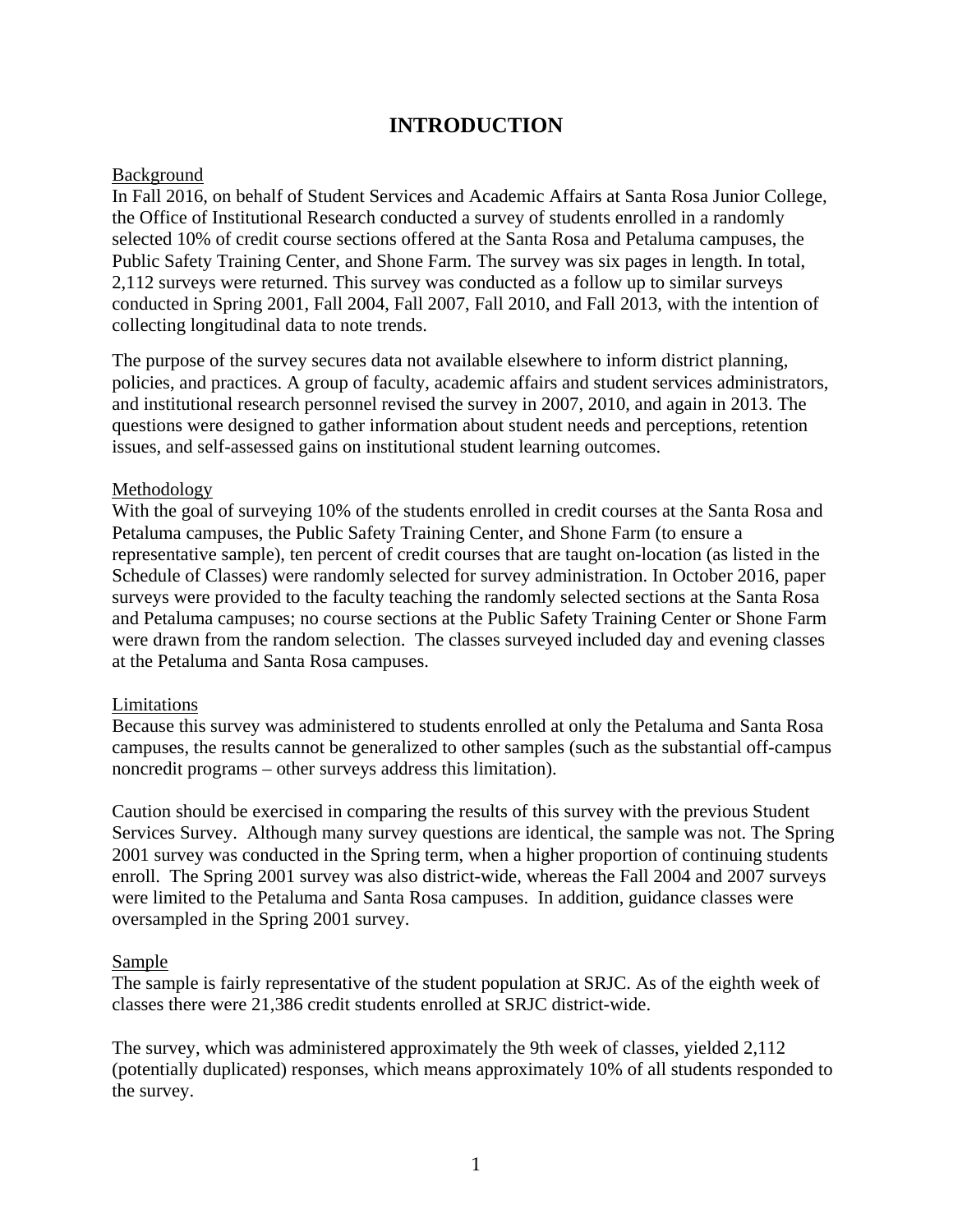As Tables 1 and 2 indicate, the sample mirrors the population in the key demographic measures of gender and ethnicity.

**0 20 40 60**  Male 44.6 42.0 **Female** 53.6 56.2 **Other/Unknown 1.0 1.7 Sample Surveyed Total SRJC Population** 

**Table 1: Comparison of Sample with Population – Gender** 

**Table 2: Comparison of Sample with Population -- Ethnicity** 

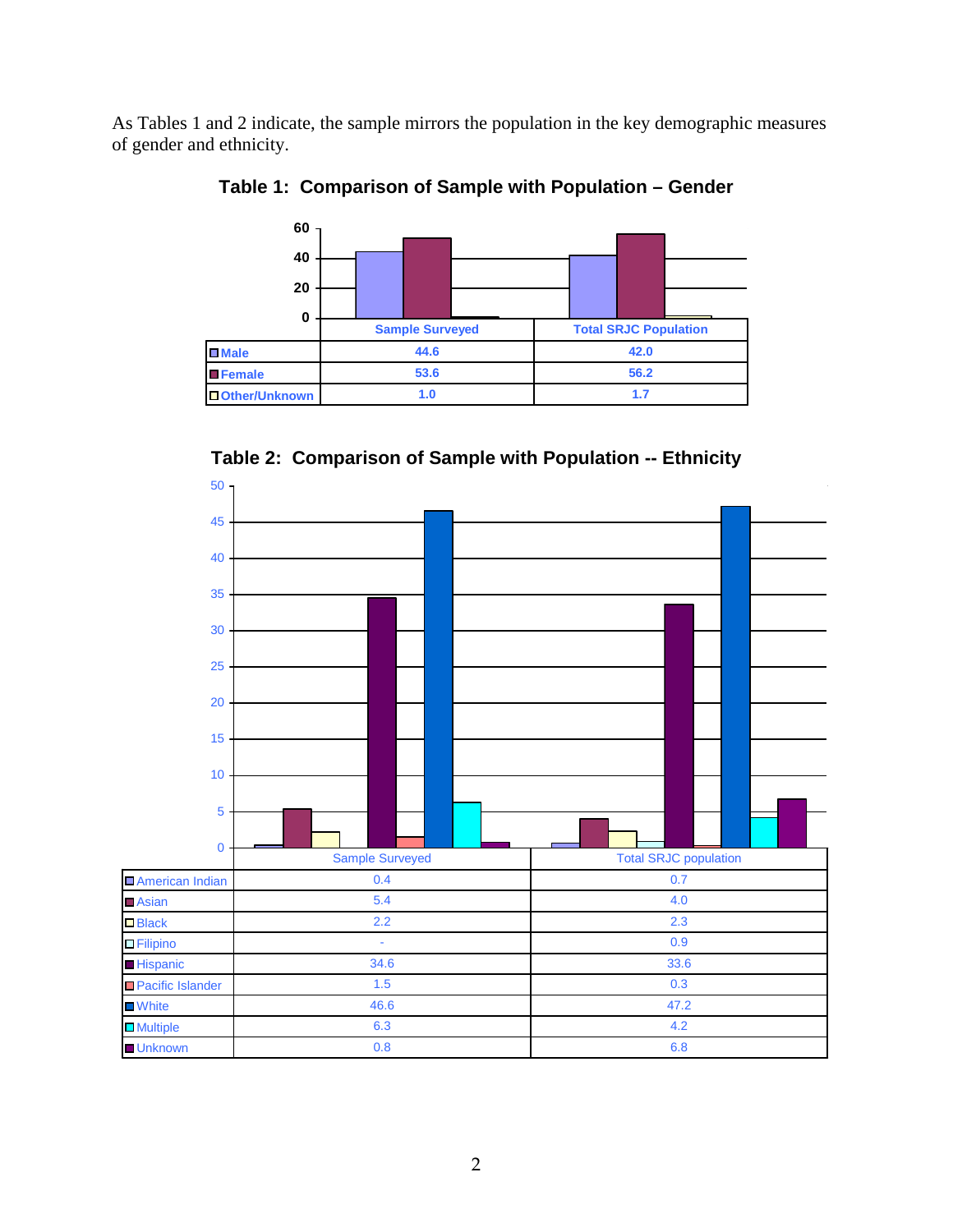## **STUDENT STATUS**

To measure their engagement at SRJC, students were asked questions regarding their enrollment status, unit load, number of terms attended, and total units/degrees earned (Table 3). Students reported their enrollment status in Fall 2016 as continuing (64.2%), new (22%), or returning (10%). The most marked change between Fall 2013 and Fall 2016 was the decrease in returning students from 25.5% to 10%, and an increase in continuing students from 49.7% to 64.2%. Because many students from the Fall semester do not return the following Spring, comparing Spring 2001 data with Fall data is problematic. Also note there was a typo in the 2016 survey instrument, which is likely why there are dramatic changes in this question from the 2013 survey.

A majority of students were enrolled full time, followed by 6+ units part time. This trend remains stable over the years. Of students that took courses before the term of the survey, approximately 60% have attended one to four terms throughout the six survey years. Progressively lower percentages are noticed as Number of Terms previously attended increases. In the current survey year, a slightly higher percentage of students report they have been enrolled for 7 or more semesters.

In all six survey years, greater than 5% of students had earned an AA or AS degree, with a decrease from 7.8% in 2007 to 5.4% in 2010, an increase to 6.7% in 2013 and a decrease to 5.1% in 2016; after remaining relatively stable in prior surveys, the number of students with higher degrees decreased in 2013 and increased in 2016.

| <b>ENROLLMENT STATUS</b> |               |                |       |       |       |       |  |  |  |
|--------------------------|---------------|----------------|-------|-------|-------|-------|--|--|--|
|                          |               | <b>Percent</b> |       |       |       |       |  |  |  |
|                          | <b>Spring</b> | Fall           | Fall  | Fall  | Fall  | Fall  |  |  |  |
|                          | 2001          | 2004           | 2007  | 2010  | 2013  | 2016  |  |  |  |
| <b>New</b>               | 10.6          | 24.4           | 21.3  | 20.5  | 20.0  | 22.0  |  |  |  |
| Continuing               | 70.0          | 57.7           | 52.0  | 46.1  | 49.7  | 64.2  |  |  |  |
| Returning                | 13.7          | 12.9           | 21.8  | 28.3  | 25.5  | 9.6   |  |  |  |
| New Transfer             | 5.7           | 5.1            | 4.9   | 5.1   | 4.7   | 4.2   |  |  |  |
| <b>Total Percent</b>     | 100.0         | 100.1          | 100.0 | 100.0 | 100.0 | 100.0 |  |  |  |
| <b>Total Responses</b>   | 2211          | 2829           | 2669  | 3268  | 2744  | 2112  |  |  |  |
|                          |               |                |       |       |       |       |  |  |  |
| <b>UNIT LOAD</b>         |               |                |       |       |       |       |  |  |  |
|                          | <b>Spring</b> | Fall           | Fall  | Fall  | Fall  | Fall  |  |  |  |
|                          | 2001          | 2004           | 2007  | 2010  | 2013  | 2016  |  |  |  |
| Part time 1-5 units      | 27.4          | 15.9           | 17.8  | 13.3  | 16.0  | 13.5  |  |  |  |
| Part time 6-11 units     | 25.3          | 24.2           | 26.8  | 28.9  | 29.8  | 29.1  |  |  |  |
| Full time 12+ units      | 47.4          | 59.9           | 55.4  | 57.8  | 54.2  | 57.5  |  |  |  |
| <b>Total Percent</b>     | 100.1         | 100.0          | 100.0 | 100.0 | 100.0 | 100   |  |  |  |
| <b>Total Responses</b>   | 2405          | 2860           | 2197  | 3268  | 2768  | 2087  |  |  |  |
|                          |               |                |       |       |       |       |  |  |  |

#### **Table 3: Student Status**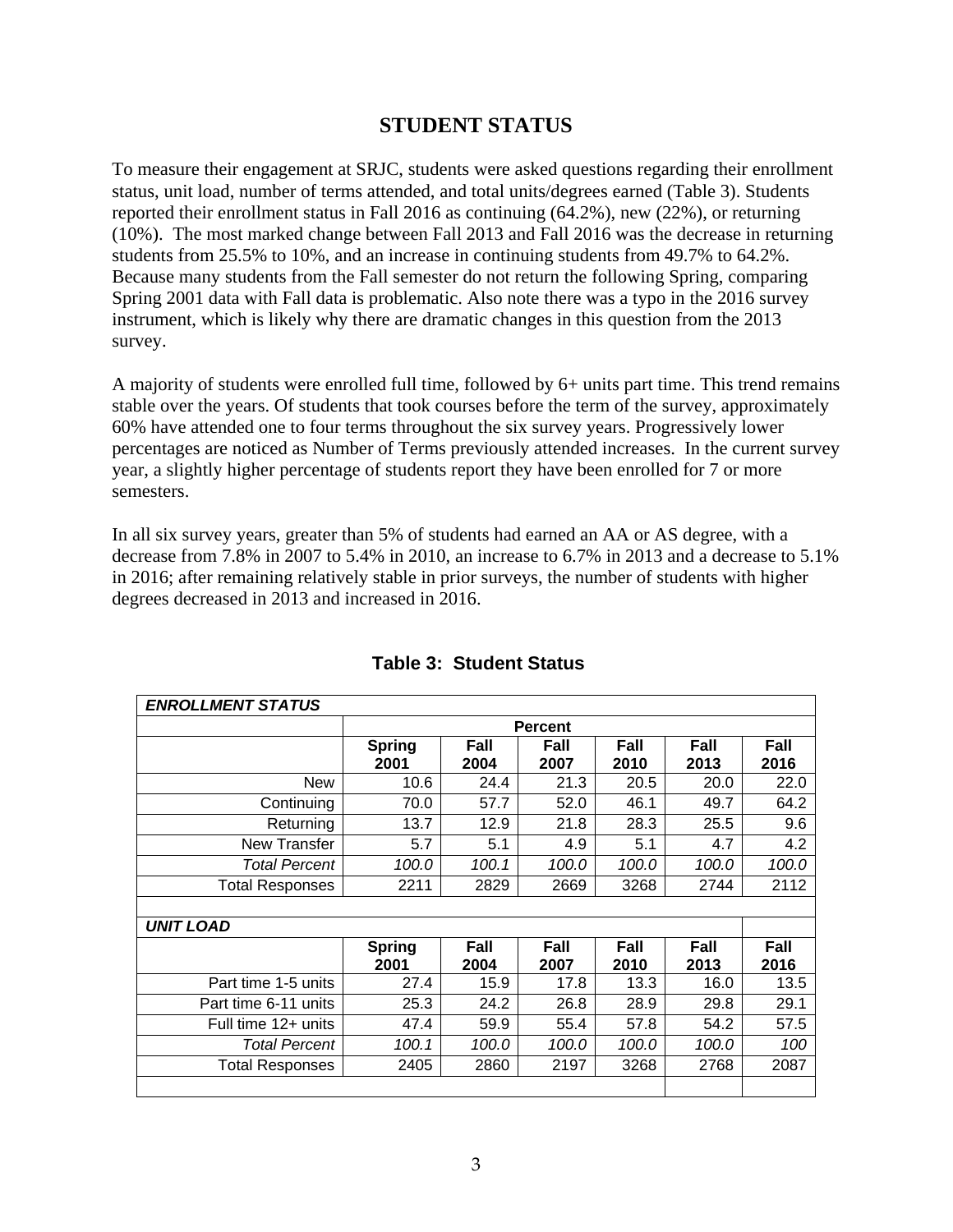| <b>NUMBER OF TERMS ATTENDED PRIOR TO TERM OF SURVEY</b>   |                       |              |              |                     |              |                  |  |  |  |
|-----------------------------------------------------------|-----------------------|--------------|--------------|---------------------|--------------|------------------|--|--|--|
|                                                           | <b>Spring</b><br>2001 | Fall<br>2004 | Fall<br>2007 | <b>Fall</b><br>2010 | Fall<br>2013 | Fall<br>2016     |  |  |  |
| 1-2 Terms                                                 | 33.7                  | 32.6         | 28.4         | 28.3                | 26.9         | 27.3             |  |  |  |
| 3-4 Terms                                                 | 25.9                  | 28.4         | 27.5         | 31.5                | 27.6         | 28.0             |  |  |  |
| 5-6 Terms                                                 | 15.5                  | 16.2         | 16.5         | 16.9                | 19.5         | 19.1             |  |  |  |
| 7-8 Terms                                                 | 8.5                   | 7.7          | 9.4          | 8.5                 | 10.6         | 10.7             |  |  |  |
| 9-12 Terms                                                | $\overline{7.2}$      | 7.0          | 8.1          | $\overline{7.3}$    | 8.1          | $\overline{7.0}$ |  |  |  |
| 13+ Terms                                                 | 9.1                   | 8.2          | 10.0         | 7.4                 | 7.2          | 7.9              |  |  |  |
| <b>Total Percent</b>                                      | 99.9                  | 100.1        | 99.9         | 99.9                | 100          | 100              |  |  |  |
| <b>Total Responses</b>                                    | 2030                  | 2194         | 2201         | 2715                | 2258         | 1664             |  |  |  |
|                                                           |                       |              |              |                     |              |                  |  |  |  |
| <b>TOTAL UNITS/DEGREES EARNED PRIOR TO TERM OF SURVEY</b> |                       |              |              |                     |              |                  |  |  |  |
|                                                           | <b>Spring</b><br>2001 | Fall<br>2004 | Fall<br>2007 | Fall<br>2010        | Fall<br>2013 | Fall<br>2016*    |  |  |  |
| 1-15 Units                                                | 31.2                  | 23.4         | 22.2         | 23.5                | 20.9         | 35.6             |  |  |  |
| 16-29 Units                                               | 16.7                  | 22.5         | 18.0         | 24.0                | 22.0         | 17.9             |  |  |  |
| 30-59 Units                                               | 25.8                  | 28.8         | 27.7         | 28.3                | 31.0         | 23.9             |  |  |  |
|                                                           |                       |              |              |                     |              |                  |  |  |  |
| 60+ Units                                                 | 11.9                  | 13.1         | 16.4         | 12.0                | 15.0         | 12.0             |  |  |  |
| <b>AA/AS Degree</b>                                       | 5.4                   | 5.6          | 7.8          | 5.4                 | 6.7          | 5.1              |  |  |  |
| <b>BA/BS</b> Degree                                       | 9.0                   | 4.8          | 5.9          | 4.7                 | 3.6          | 4.4              |  |  |  |
| MA/MS or higher Degree                                    | n/a                   | 1.9          | 2.0          | 2.1                 | 0.9          | 1.1              |  |  |  |
| <b>Total Percent</b>                                      | 100.0                 | 100.1        | 100.0        | 100.0               | 100.0        | 100.0            |  |  |  |

### **Table 3: Student Status (continued)**

*Q1 – What is your student status this semester? Q4 – This semester, are you a part-time or full-time student? Q2 – How many terms have you attended college before Fall 2016? Please include all terms, semesters or quarters, at all college ever attended. Q3 – How many units/degrees have you earned in college (SRJC or other) before Fall 2013? (Note: this should have read "2016")*

*\*Note: There was a typo in Q1 and Q3 for the Fall 2016 Survey, which may cause the results to be inaccurate.*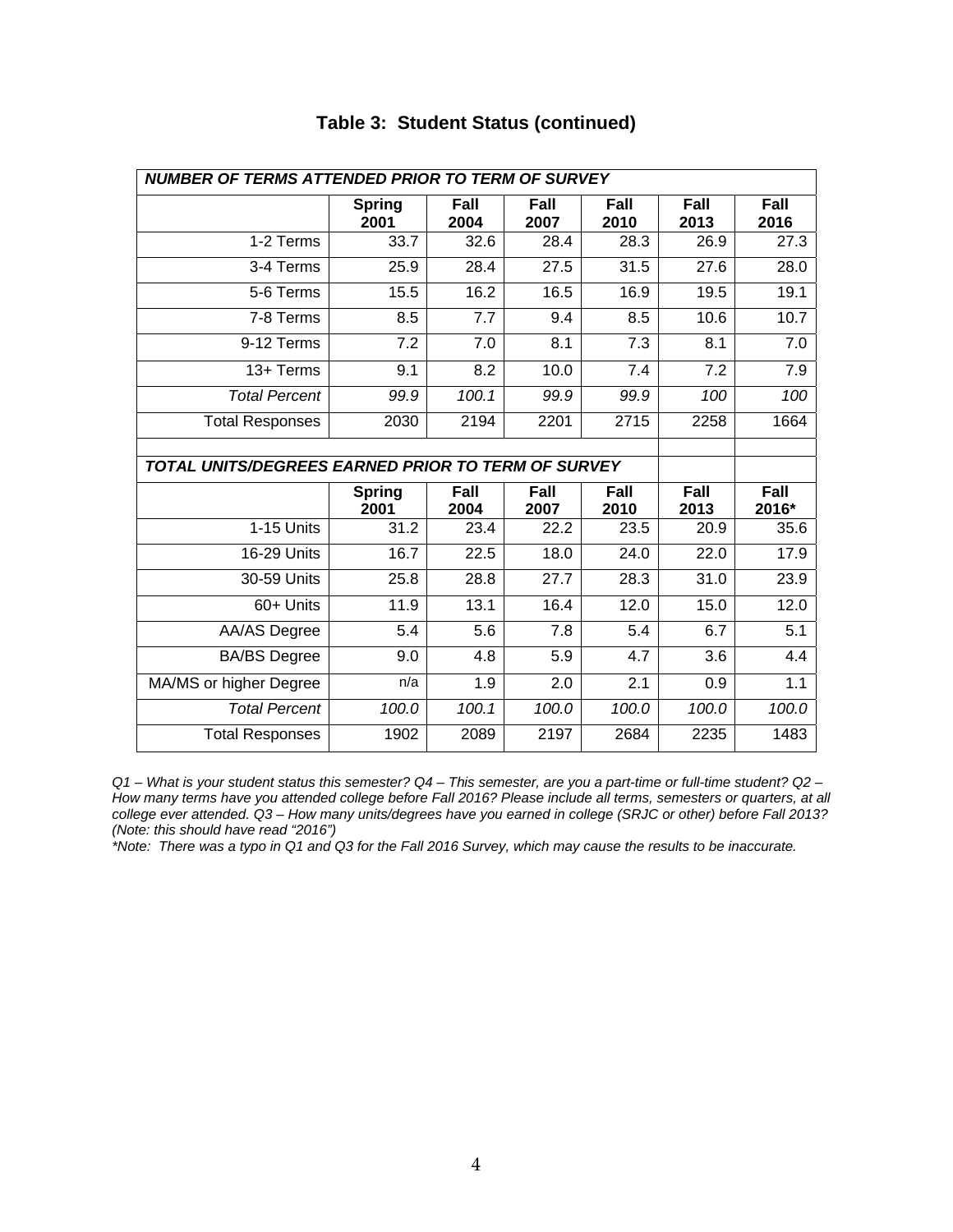# **ACCESS TO CAMPUS AND SERVICES**

When asked when they attend classes, students in 2016, as in previous years, reported that they mostly take classes in the morning, followed by afternoon, and then evening (Table 4). Saturday classes remained a distant fourth place in comparison to weekday classes, and these numbers have decreased over time, possibly due to the lack of availability of classes on Saturdays. In 2016, students were also given the option to include online class attendance, and over 16% of students marked this response.

| <b>TIME OF CLASS ATTENDANCE</b>        |                       |                |              |              |              |              |  |  |  |
|----------------------------------------|-----------------------|----------------|--------------|--------------|--------------|--------------|--|--|--|
|                                        |                       | <b>Percent</b> |              |              |              |              |  |  |  |
|                                        | <b>Spring</b><br>2001 | Fall<br>2004   | Fall<br>2007 | Fall<br>2010 | Fall<br>2013 | Fall<br>2016 |  |  |  |
| Day - Mornings                         | 60.0                  | 72.2           | 63.7         | 73.5         | 75.8         | 78.5         |  |  |  |
| Day - Afternoons                       | 47.0                  | 57.7           | 52.4         | 63.8         | 63.8         | 71.9         |  |  |  |
| Evenings                               | 50.7                  | 45.6           | 42.0         | 48.2         | 39.7         | 35.4         |  |  |  |
| Friday and/or Weekends                 | 8.4                   | 6.6            | 4.9          | 4.0          | 2.3          | 11.3         |  |  |  |
| Online                                 | n/a                   | n/a            | n/a          | n/a          | 15.5         | 16.4         |  |  |  |
| <b>Total Responses</b><br>(duplicated) | 2467                  | 5246           | 4450         | 6232         | 5462         | 4509         |  |  |  |

#### **Table 4: Time of Class Attendance**

*Q5 – When do you attend classes? Mark all that apply.* 

The majority of students attend classes at the Santa Rosa campus (Table 5). Close to 25% of students currently take classes at the Petaluma campus. The percentage of students who reported taking courses in Petaluma increased in 2004, decreased in 2007, increased substantially in 2010, declined in 2013 and again in 2016.

In 2007, 8.2% of students indicated taking on-line classes; this percentage has continually increased to 14.5% in 2010, 18.3% in 2013, and 21.3% in 2016. It is important to note that online class sections were not sampled in 2007 or 2016, due to the impracticality of a pencil-andpaper survey in an on-line format. Thus, it can be assumed that the students who reported that they attend classes online also enrolled in a face-to-face class on one of the two campuses.

 (17.1%) use services at the Petaluma Campus. Service use at the Santa Rosa campus increased 2010, held steady in 2013, and decreased in 2016. More than half (52.6%) of students reported that they use services online. Most students (82.2%) report that they use services at the Santa Rosa campus and about one fifth in 2016 after decreasing in 2013, 2010 and 2007 from prior survey years, while service use in Petaluma increased from 2001 to 2004, decreased from 2004 to 2007, and increased again in that they used online services in 2010, which was a steady increase over 2007 (46.6%), however, in 2013 and 2016 there is a marked decrease (to 41.1%) in the percentage of students reporting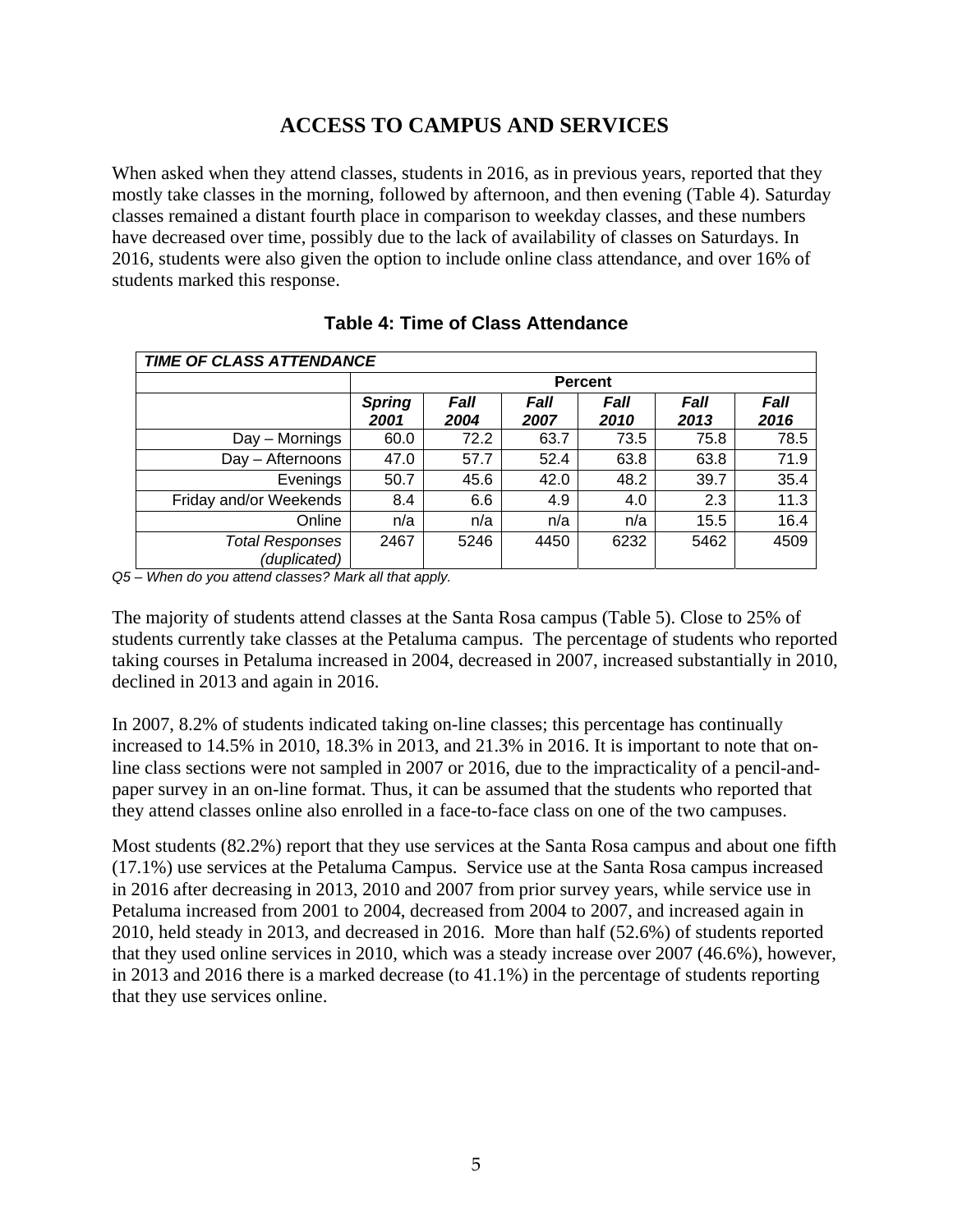| <b>LOCATION OF CLASSES</b>                        |                       |                     |                  |                |                  |                  |  |  |
|---------------------------------------------------|-----------------------|---------------------|------------------|----------------|------------------|------------------|--|--|
|                                                   |                       | <b>Percent</b>      |                  |                |                  |                  |  |  |
|                                                   | <b>Spring</b><br>2001 | Fall<br>2004        | Fall<br>2007     | Fall<br>2010   | Fall<br>2013     | Fall<br>2016     |  |  |
| Santa Rosa Campus                                 | 87.2                  | 89.0                | 90.1             | 87.8           | 86.9             | 94.0             |  |  |
| Petaluma Campus                                   | 17.4                  | 25.9                | 18.4             | 28.8           | 24.8             | 21.0             |  |  |
| Coddingtown                                       | 2.8                   | n/a                 | n/a              | n/a            | n/a              | n/a              |  |  |
| <b>Two-Rock</b>                                   | 1.1                   | n/a                 | n/a              | n/a            | n/a              | n/a              |  |  |
| <b>Public Safety Training Center</b><br>(Windsor) | n/a                   | 1.9                 | $\overline{1.7}$ | 3.8            | $\overline{1.3}$ | $\overline{1.3}$ |  |  |
| On-line                                           | n/a                   | n/a                 | 8.2              | 14.5           | 18.3             | 21.3             |  |  |
| Shone Farm                                        | n/a                   | n/a                 | n/a              | 3.1            | 1.4              | 0.8              |  |  |
| Southwest Santa Rosa Center                       | n/a                   | n/a                 | n/a              | 0.2            | 0.3              | 0.2              |  |  |
| Other location                                    | 6.2                   | 3.0                 | 4.1              | 2.0            | 1.0              | 1.4              |  |  |
| <b>Total Responses (duplicated)</b>               | 2467                  | 3452                | 3343             | 4603           | 3720             | 2957             |  |  |
|                                                   |                       |                     |                  |                |                  |                  |  |  |
| <b>LOCATION OF SERVICES USED</b>                  |                       |                     |                  |                |                  |                  |  |  |
|                                                   |                       |                     |                  | <b>Percent</b> |                  |                  |  |  |
|                                                   | <b>Spring</b><br>2001 | <b>Fall</b><br>2004 | Fall<br>2007     | Fall<br>2010   | Fall<br>2013     | Fall<br>2016     |  |  |
| Santa Rosa Campus                                 | 83.9                  | 84.2                | 77.6             | 76.5           | 78.1             | 82.2             |  |  |
| Petaluma Campus                                   | 15.8                  | 20.6                | 13.4             | 20.6           | 20.1             | 17.1             |  |  |
| Coddingtown                                       | 3.0                   | n/a                 | n/a              | n/a            | n/a              | n/a              |  |  |
| <b>Two-Rock</b>                                   | 0.3                   | n/a                 | n/a              | n/a            | n/a              | n/a              |  |  |
| <b>Public Safety Training Center</b><br>(Windsor) | n/a                   | 0.2                 | 0.5              | 1.2            | 0.5              | 0.5              |  |  |
| On-line                                           | n/a                   | n/a                 | 46.6             | 52.6           | 41.6             | 41.1             |  |  |
| Shone Farm                                        | n/a                   | n/a                 | n/a              | 1.1            | 0.2              | 0.6              |  |  |
| Southwest Santa Rosa Center                       | n/a                   | n/a                 | n/a              | 0.3            | 0.2              | 0.4              |  |  |
| Other location                                    | 2.2                   | 2.5                 | 1.0              | 1.7            | 1.7              | 1.4              |  |  |
| <b>Total Responses (duplicated)</b>               | 2467                  | 3098                | 3796             | 4990           | 3894             | 3026             |  |  |

#### **Table 5: Location of Classes and Services Used**

Q6 – *Where do you attend classes? (Mark all that apply). Q7 – Where do you use college services such as counseling, registration, etc.? (Mark all that apply).* 

As in previous years, students primarily drive cars to get to classes, although this percentage has decreased noticeably over time (Table 6). About 6% of students reported that they walk, and a similar percentage take the bus; approximately 6% of students responded that they carpool and another 6% indicated they get a ride. Nearly 2% of students indicated that they ride a bicycle, and that figure has remained consistent over the last four survey years. Students who reported walking increased from nearly 4% in the first two survey years to about 6.5% in 2007, 2010 and 2013. The number of students driving cars showed a continuing decline in the first four survey years, but is steady since 2010, although part of the decline starting in 2010 may be due to the "I Get a Ride" option that was added to the 2007 survey. Motorcycles, added as a new category in 2010, continue to be selected by greater than 1% of students. Students who reported "Other" most frequently mentioned skateboards.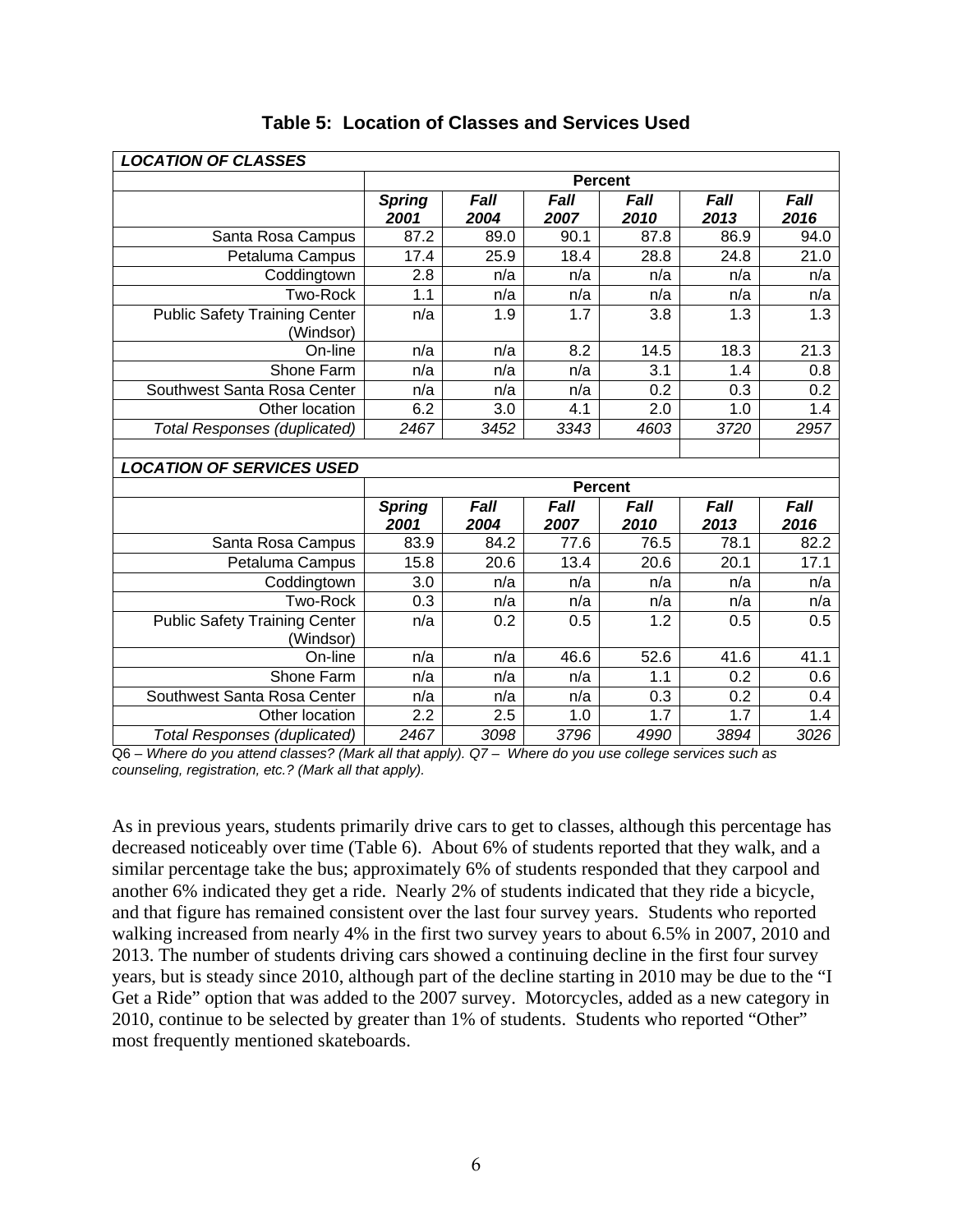| <b>USUAL TRANSPORTATION TO AND FROM CLASS(ES)</b> |                       |                  |                  |                  |                  |                  |  |  |  |  |
|---------------------------------------------------|-----------------------|------------------|------------------|------------------|------------------|------------------|--|--|--|--|
|                                                   |                       |                  | <b>Percent</b>   |                  |                  |                  |  |  |  |  |
|                                                   | <b>Spring</b><br>2001 | <b>Fall 2004</b> | <b>Fall 2007</b> | <b>Fall 2010</b> | <b>Fall 2013</b> | <b>Fall 2016</b> |  |  |  |  |
| <b>Bicycle</b>                                    | 1.3                   | 2.5              | 2.2              | 2.7              | 2.7              | 1.3              |  |  |  |  |
| <b>Bus</b>                                        | 4.1                   | 4.7              | 4.6              | 5.7              | 6.4              | 4.7              |  |  |  |  |
| Car                                               | 84.5                  | 81.6             | 73.7             | 71.1             | 72.6             | 73.6             |  |  |  |  |
| Carpool                                           | 4.6                   | 4.8              | 5.6              | 5.9              | 5.4              | 6.3              |  |  |  |  |
| College shuttle bus                               | 0.5                   | 1.5              | 0.4              | n/a              | n/a              | n/a              |  |  |  |  |
| Walk                                              | 4.0                   | 3.7              | 6.4              | 6.5              | 6.8              | 5.7              |  |  |  |  |
| get a ride                                        | n/a                   | n/a              | 4.7              | 5.2              | 4.6              | 5.6              |  |  |  |  |
| Motorcycle                                        | n/a                   | n/a              | n/a              | 1.2              | 1.4              | 0.8              |  |  |  |  |
| Other                                             | 1.0                   | 1.2              | 2.3              | 1.6              | 1.5              | 2.0              |  |  |  |  |
| Total                                             | 100.0                 | 100.0            | 99.9             | 100.0            | 100.0            | 100.0            |  |  |  |  |
| <b>Total Responses</b>                            | 2309                  | 2638             | 2699             | 3223             | 2781             | 2126             |  |  |  |  |

**Table 6: Usual Transportation to and from Classes** 

*Q9 – What is your usual transportation to and from your class(es)? Mark one.* 

A new question in 2016 addressed student engagement outside of the classroom. The most popular answers were attending activities and events (e.g. Sports, Theatre) (14.3%), volunteering (11.5%), and Student Clubs (12.0%). Popular Other responses included; work, The Oak Leaf, and being an Athlete, but the most popular write-in response was none.

| <b>ENGAGEMENT ACTIVITY</b>                 | $\%$ |
|--------------------------------------------|------|
| <b>Student Clubs</b>                       | 12.0 |
| <b>Student Government</b>                  | 0.9  |
| Serving on College Wide Committees         | 0.8  |
| <b>Student Ambassadors</b>                 | 0.6  |
| <b>PEERS Coalition</b>                     | 0.7  |
| <b>Forensics Team</b>                      | 0.6  |
| <b>Learning Communities</b>                | 2.6  |
| Attendance at Activities and Events        | 14.3 |
| Meeting with Faculty outside the classroom | 9.3  |
| <b>Student Employment</b>                  | 5.5  |
| Volunteering on or off campus              | 11.5 |
| Other                                      | 8.0  |
| Total responses (duplicated)               | 1408 |

#### **Table 7: Student Engagement**

*Q27: How are you engaged in student life outside of the classroom? Mark all that apply.*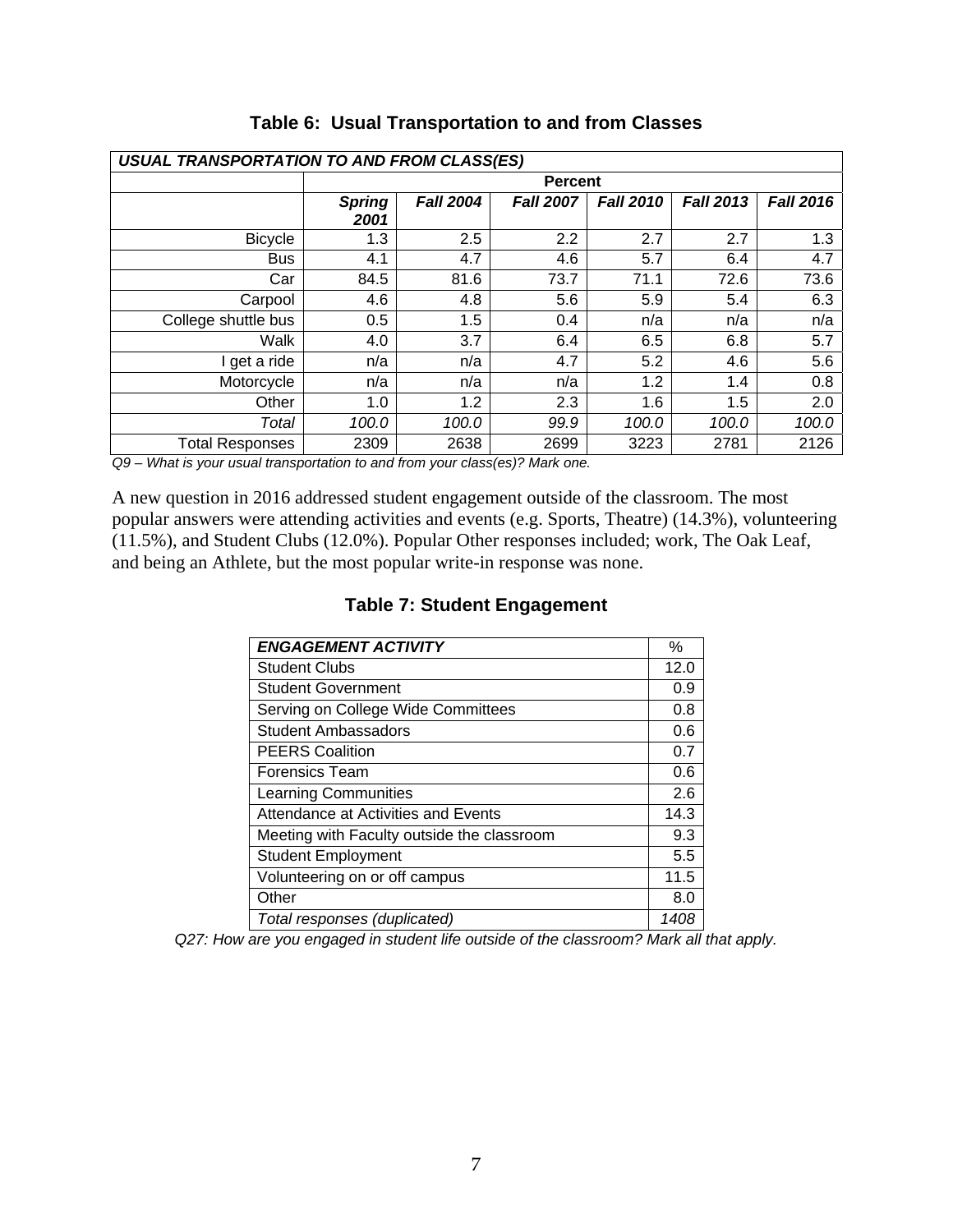# **DEMOGRAPHICS**

Students were asked a variety of demographic questions (Table 8) to establish whether the sample is representative of the student population and to gather additional information on subpopulations of students. As indicated in the introduction, the student sample surveyed is representative of the entire student population enrolled at the college.

| <b>GENDER</b>                                                                                     |                  |                    |                    |                    |                    |                  |
|---------------------------------------------------------------------------------------------------|------------------|--------------------|--------------------|--------------------|--------------------|------------------|
|                                                                                                   |                  |                    | <b>Percent</b>     |                    |                    |                  |
|                                                                                                   | Spring 2001      | <b>Fall 2004</b>   | <b>Fall 2007</b>   | <b>Fall 2010</b>   | <b>Fall 2013</b>   | <b>Fall 2016</b> |
| Female                                                                                            | 61.0             | 56.8               | 57.5               | 53.8               | 53.8               | 54.0             |
| Male                                                                                              | 39.0             | 42.1               | 41.5               | 45.4               | 45.2               | 45.0             |
| Other                                                                                             | n/a              | 1.1                | 1.0                | 0.8                | $1.\overline{0}$   | 1.0              |
| <b>Total</b>                                                                                      | 100.0            | 100.0              | 100.0              | 100.0              | 100.0              | 100.0            |
| <b>Total Responses</b>                                                                            | 2423             | 2862               | 2574               | 3249               | 2752               | 2094             |
| <b>AGE</b>                                                                                        |                  |                    |                    |                    |                    |                  |
|                                                                                                   | Spring 2001      | <b>Fall 2004</b>   | <b>Fall 2007</b>   | <b>Fall 2010</b>   | <b>Fall 2013</b>   | <b>Fall 2016</b> |
| 19 or younger                                                                                     | 26.2             | 37.7               | 36.4               | 39.3               | 32.5               | 40.4             |
| 20-24                                                                                             | 32.8             | 32.0               | 32.3               | 33.3               | 36.2               | 36.9             |
| 25-29                                                                                             | 11.5             | 8.2                | 9.0                | 9.3                | 12.0               | 8.8              |
| 30-34                                                                                             | 7.0              | 4.6                | 4.8                | 4.7                | 6.1                | 4.5              |
| 35-39                                                                                             | 4.4              | 4.1                | 3.7                | 3.2                | 3.5                | 2.3              |
| 40-49                                                                                             | 11.2             | 7.7                | 7.2                | $\overline{5.5}$   | 5.3                | 3.2              |
| 50 or older                                                                                       | 6.9              | 5.7                | 6.6                | 4.9                | 4.3                | 3.8              |
| <b>Total</b>                                                                                      | 100.0            | 100.0              | 100.0              | 100.2              | 99.9               | 100.0            |
| <b>Total Responses</b>                                                                            | 2409             | 2857               | 2685               | 3262               | 2759               | 2095             |
|                                                                                                   |                  |                    |                    |                    |                    |                  |
| <b>ETHNICITY</b>                                                                                  |                  |                    |                    |                    |                    |                  |
|                                                                                                   | Spring 2001      | <b>Fall 2004</b>   | <b>Fall 2007</b>   | <b>Fall 2010</b>   | <b>Fall 2013</b>   | <b>Fall 2016</b> |
|                                                                                                   | Predominate      | Racial or          | Racial or          | Racial or          | Racial or          | Racial or        |
|                                                                                                   | racial or ethnic | ethnic             | ethnic             | ethnic             | ethnic             | ethnic           |
|                                                                                                   | background       | background         | background         | background         | background         | background       |
|                                                                                                   | (choose 1)       | (mark all          | (mark all          | (mark all          | (mark all          | (mark all that   |
| American Indian                                                                                   | 2.3              | that apply)<br>4.1 | that apply)<br>4.9 | that apply)<br>3.9 | that apply)<br>4.5 | apply)<br>4.4    |
| Asian                                                                                             | 5.0              | 5.8                | 6.4                | 6.4                | 8.4                | 8.1              |
| <b>Black</b>                                                                                      | 2.1              | 2.4                | 3.7                | 3.6                | 3.8                | 4.8              |
| Filipino                                                                                          | 1.1              | 2.1                | n/a                | n/a                | n/a                | n/a              |
| Hispanic                                                                                          | 12.9             | 17.2               | 19.0               | 19.7               | 30.6               | 34.6             |
| Pacific Islander                                                                                  | 0.8              | 1.2                | 2.2                | 2.2                | 2.0                | 3.7              |
| White                                                                                             | 69.7             | 70.1               | 68.5               | 60.0               | 61.1               | 58.9             |
| International Student*                                                                            | 0.8              | n/a                | 1.1                | 0.7                | 1.0                | 1.3              |
|                                                                                                   |                  |                    |                    |                    |                    |                  |
| Other                                                                                             | 5.4              | 5.2                | 6.0                | $\overline{3.5}$   | 4.6                | n/a              |
| Total                                                                                             | 100.1            | n/a                | n/a                | n/a                | n/a                | n/a              |
| Total number of<br>responses to Ethnicity<br>(duplicated in 2004,<br>2007, 2010, 2013, &<br>2016) | 2337             | 3355               | 3051               | 3783               | 3229               | 2446             |

**Table 8: Gender, Age, Ethnicity, Orientation, Gender Identity and Nativity**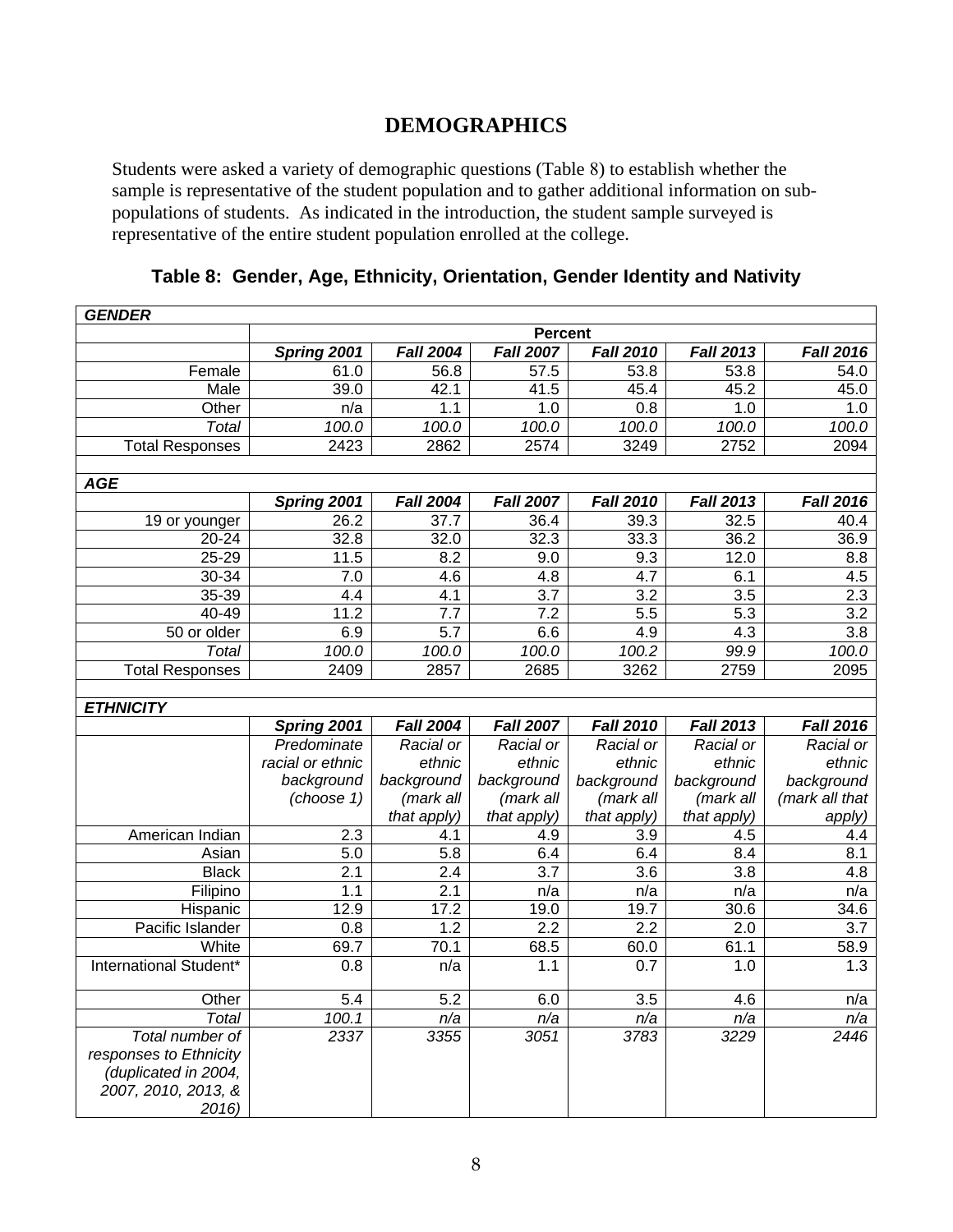#### **Table 8: Gender, Age, Ethnicity, Orientation, Gender Identity, and Nativity (continued)**

| <b>SEXUAL ORIENTATION</b>     |                       |                             |                             |                  |                  |                  |
|-------------------------------|-----------------------|-----------------------------|-----------------------------|------------------|------------------|------------------|
|                               |                       |                             | <b>Percent</b>              |                  |                  |                  |
|                               | <b>Spring</b><br>2001 | <b>Fall 2004</b>            | <b>Fall 2007</b>            | <b>Fall 2010</b> | <b>Fall 2013</b> | <b>Fall 2016</b> |
| Heterosexual<br>(straight)    | n/a                   | n/a                         | 93.4                        | 93.3             | 91.0             | 86.8             |
| Homosexual<br>(gay/lesbian)   | n/a                   | n/a                         | 2.3                         | 1.9              | 2.7              | 2.3              |
| <b>Bisexual</b>               | n/a                   | n/a                         | 3.5                         | 3.6              | 3.9              | 6.6              |
| Other                         | n/a                   | n/a                         | n/a                         | n/a              | 2.0              | 2.6              |
| Total                         |                       |                             | 100.0                       | 99.9             | 100.0            | 100.0            |
| <b>Total Responses</b>        |                       |                             | 2620                        | 3049             | 2662             | 2096             |
| <b>TRANSGENDER</b>            |                       |                             |                             |                  |                  |                  |
| Transgender                   | n/a                   | n/a                         | 0.8                         | 1.1              | 0.4              | 0.9              |
|                               |                       |                             |                             |                  |                  |                  |
| <b>NATIVITY**</b>             |                       |                             |                             |                  |                  |                  |
|                               |                       |                             | Percent                     |                  |                  |                  |
|                               | <b>Spring</b><br>2001 | <b>Fall 2004</b>            | <b>Fall 2007</b>            | <b>Fall 2010</b> | <b>Fall 2013</b> | <b>Fall 2016</b> |
| Born in the USA               | n/a                   | n/a                         | n/a                         | n/a              | 82.2             | n/a              |
| Not born in the<br><b>USA</b> | n/a                   | n/a                         | n/a                         | n/a              | 17.8             | n/a              |
| Total<br>$\cdots$             | n/a<br>$\cdot$ .      | n/a<br>$\sim$ $\sim$ $\sim$ | n/a<br>$\sim$ $\sim$ $\sim$ | n/a<br>1.4.11    | 100.0            | n/a              |

*Q13 – What is your gender identification? Q16 – How old are you? Q17 – What is your racial / ethnic background? (Mark all that apply) Q14 –What is your sexual orientation? Q15 Do you identify as Transgender? \*Note: In 2001 & 2004, students could identify themselves as International Students. In 2007, their choice was "International Student with a Visa."*

*\*\*Note: Nativity was not asked in the 2016 survey due to the federal climate on immigration.* 

*Note: In the 2001 survey, students were asked to indicate their "predominate" racial or ethnic background. Since 2004, they were asked to "Mark all that apply."*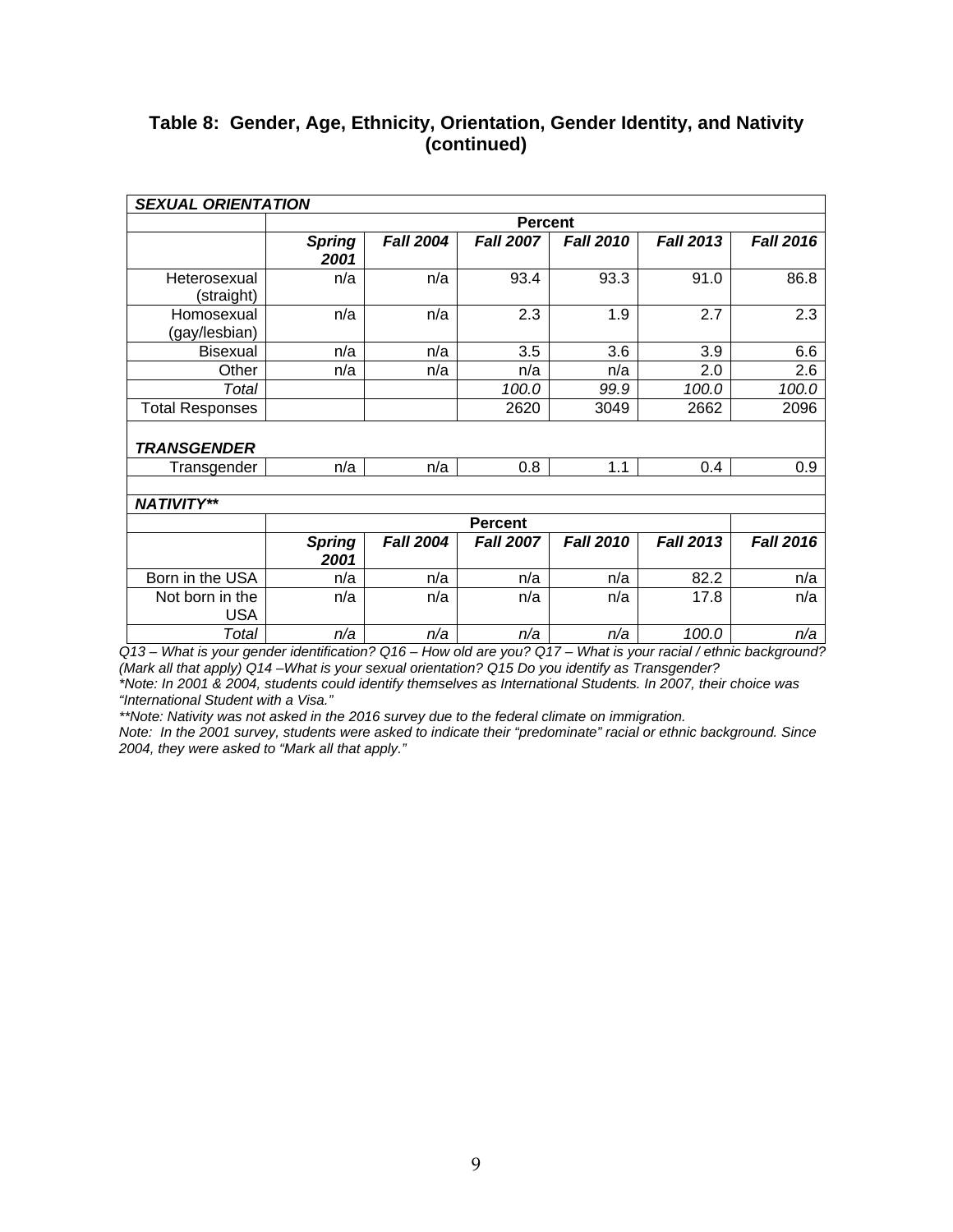The survey asked students if their primary language is English (Table 9). If not, they were asked to identify their primary language (Table 10). The majority (80.4%) indicate that English is their primary language. This percentage remained remarkably stable at about 84% over the first four survey years (Spring 2001, Fall 2004, 2007 and 2010) but has decreased slightly in 2016.and

| <b>ENGLISH PRIMARY LANGUAGE</b> |             |                  |                  |                  |                  |                  |  |  |  |
|---------------------------------|-------------|------------------|------------------|------------------|------------------|------------------|--|--|--|
|                                 |             | <b>Percent</b>   |                  |                  |                  |                  |  |  |  |
|                                 | Spring 2001 | <b>Fall 2004</b> | <b>Fall 2007</b> | <b>Fall 2010</b> | <b>Fall 2013</b> | <b>Fall 2016</b> |  |  |  |
| Yes                             | 84.5        | 84.7             | 84.2             | 83.7             | 80.4             | 81.0             |  |  |  |
| No.                             | 15.5        | 15.3             | 15.8             | 16.3             | 19.6             | 19.0             |  |  |  |
| Total                           | 100.0       | 100.0            | 100.0            | 100.0            | 100.0            | 100.0            |  |  |  |
| <b>Total Responses</b>          | 2422        | 2843             | 2684             | 3273             | 2755             | 2099             |  |  |  |

**Table 9: English Primary Language** 

*Q19 -- Is English your primary language?* 

Of the respondents whose primary language was not English, the majority (67.4%) speak Spanish. All other language groups are significantly smaller, with a larger group (17.2%) in the "other" category. Of the number of students who indicated "other," the most frequent written-in response was: six speaking Nepali; six speaking French; five speaking Arabic; five speaking Hindi; five speaking Thai; and three speaking Farsi. Other student-reported languages were Afrikaans (1), Bulgarian (1), Burmese (1), Cambodian (2), Dhopadhola (1), Hausa (1), Hmong (1), Indonesian (1), Laotian (1), Latin (1), Mayan (1), Persian (1), Portuguese (2), Punjabi (2), Romanian (2), Samoan (2), Shon/a (1), Swahili (2), and Swedish (2). This survey indicates SRJC students speak at least 35 other languages besides English.

**Table 10: Non-English Primary Language** 

| <b>NON-ENGLISH PRIMARY LANGUAGE</b> |                |                  |                  |                  |                  |                  |  |  |  |
|-------------------------------------|----------------|------------------|------------------|------------------|------------------|------------------|--|--|--|
|                                     | <b>Percent</b> |                  |                  |                  |                  |                  |  |  |  |
|                                     | Spring 2001    | <b>Fall 2004</b> | <b>Fall 2007</b> | <b>Fall 2010</b> | <b>Fall 2013</b> | <b>Fall 2016</b> |  |  |  |
| Spanish                             | 59.1           | 65.3             | 58.1             | 61.5             | 63.6             | 67.4             |  |  |  |
| Japanese                            | 3.2            | n/a              | 2.0              | 1.4              | 1.0              | 1.9              |  |  |  |
| Russian                             | 2.7            | 2.4              | 3.0              | 1.9              | 1.8              | 0.9              |  |  |  |
| Mandarin/Other                      | 6.2            | 5.1              | 4.8              | 3.4              | 2.5              | 4.0              |  |  |  |
| Chinese                             |                |                  |                  |                  |                  |                  |  |  |  |
| Tigrinya                            | 2.4            | 1.7              | 3.0              | 2.5              | 1.5              | 1.5              |  |  |  |
| Vietnamese                          | 3.8            | 4.1              | 3.6              | 4.8              | 3.7              | 2.3              |  |  |  |
| Urdu                                | 0.8            | 1.7              | 1.4              | 0.7              | 0.8              | 0.4              |  |  |  |
| Korean                              | 1.6            | 1.9              | 1.6              | 2.5              | 1.5              | 0.9              |  |  |  |
| Portuguese                          | 3.0            | na               | 2.4              | 0.9              | 0.6              | n/a              |  |  |  |
| Tagalog                             | n/a            | n/a              | n/a              | n/a              | n/a              | 3.4              |  |  |  |
| Other                               | 17.2           | 18.2             | 20.2             | 20.5             | 22.2             | 17.2             |  |  |  |
| Total                               | 100.0          | 100.4            | 100.1            | 100.0            | 99.9             | 100.0            |  |  |  |
| <b>Total Responses</b>              | 372            | 414              | 501              | 566              | 663              | 470              |  |  |  |

*Q20 -- If English is NOT your primary language, then what is?*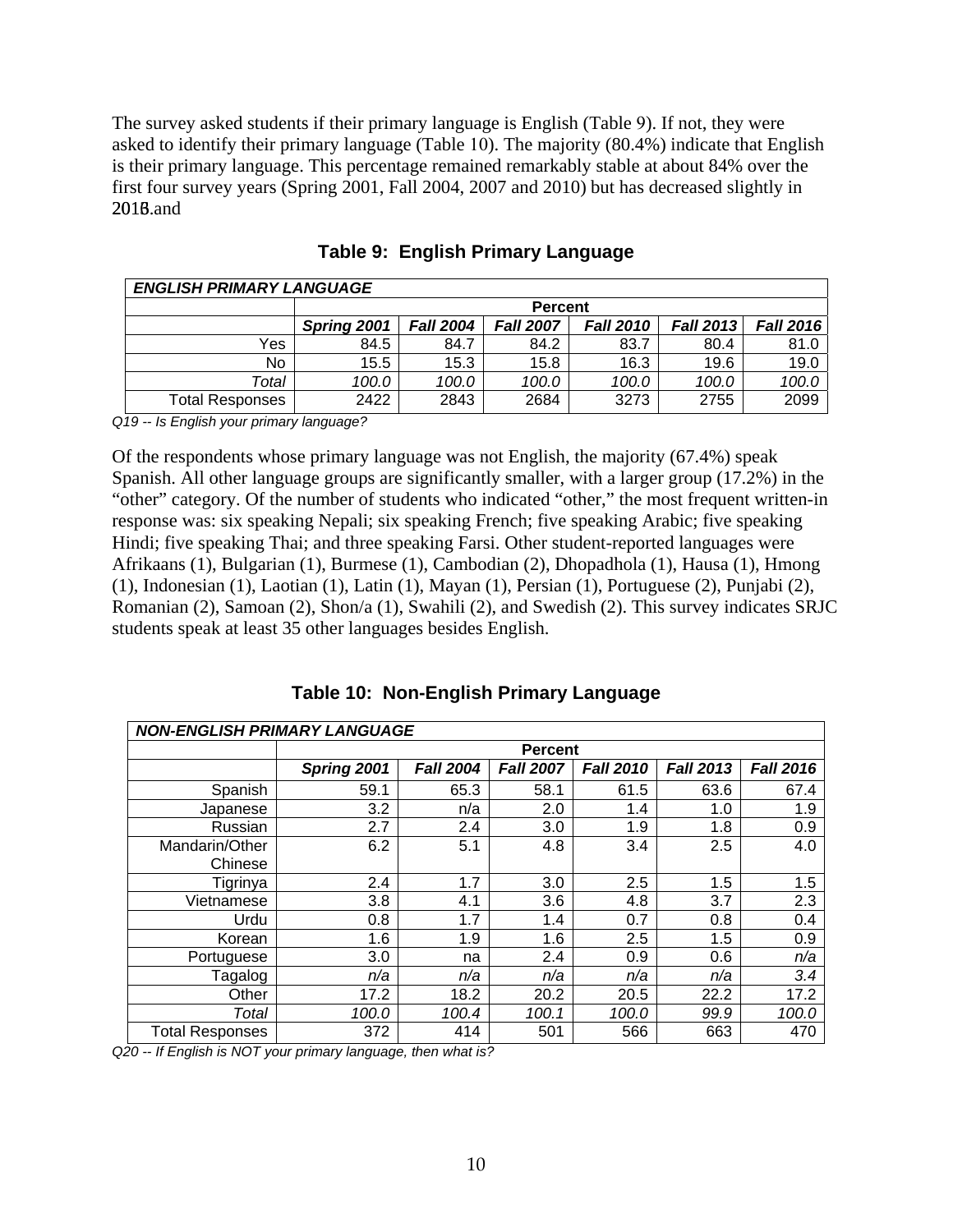Students were asked about the educational attainment of their parents as a demographic indicator of socioeconomic status (Table 11). About 47% indicated that at least one of their parents has earned a college degree, 49% indicated that they had not earned a degree, and 4% were unsure.

| <b>PARENTAL EDUCATION</b>   |                       |                  |              |                  |                     |              |  |  |  |
|-----------------------------|-----------------------|------------------|--------------|------------------|---------------------|--------------|--|--|--|
|                             | <b>Percent</b>        |                  |              |                  |                     |              |  |  |  |
|                             | <b>Spring</b><br>2001 | <b>Fall 2004</b> | Fall<br>2007 | <b>Fall 2010</b> | <b>Fall</b><br>2013 | Fall<br>2016 |  |  |  |
| College Degree or<br>higher | n/a                   | n/a              | n/a          | n/a              | n/a                 | 47.1         |  |  |  |
| No College Degree           | n/a                   | n/a              | n/a          | n/a              | n/a                 | 49.0         |  |  |  |
| I'm not sure                | n/a                   | n/a              | n/a          | n/a              | n/a                 | 3.9          |  |  |  |

**Table 11: Parental Educational Attainment and Origins** 

*Q21 – Have either of you parents earned a college degree or higher?* 

| <b>MOTHER'S HIGHEST EDUCATION*</b> |                       |                     |                     |              |                     |              |  |  |  |  |  |
|------------------------------------|-----------------------|---------------------|---------------------|--------------|---------------------|--------------|--|--|--|--|--|
|                                    | <b>Percent</b>        |                     |                     |              |                     |              |  |  |  |  |  |
|                                    | <b>Spring</b><br>2001 | <b>Fall</b><br>2004 | <i>Fall</i><br>2007 | Fall<br>2010 | <b>Fall</b><br>2013 | Fall<br>2016 |  |  |  |  |  |
| <b>Elementary School</b>           | 7.3                   | 8.0                 | 7.9                 | 7.7          | 11.2                | n/a          |  |  |  |  |  |
| Some High School                   | 6.6                   | 6.7                 | 7.2                 | 8.1          | 9.0                 | n/a          |  |  |  |  |  |
| High School graduate               | 21.9                  | 19.3                | 20.6                | 19.6         | 18.5                | n/a          |  |  |  |  |  |
| Some college                       | 24.3                  | 25.2                | 26.7                | 26.9         | 25.5                | n/a          |  |  |  |  |  |
| 2-Year college degree              | 11.7                  | 11.8                | 10.7                | 10.9         | 10.8                | n/a          |  |  |  |  |  |
| 4-Year college degree              | 15.1                  | 17.3                | 15.8                | 15.6         | 15.8                | n/a          |  |  |  |  |  |
| More than 4-year<br>degree         | 13.1                  | 11.6                | 11.2                | 11.3         | 9.3                 | n/a          |  |  |  |  |  |
| Total                              | 100.0                 | 99.9                | 100.1               | 100.1        | 100.1               | n/a          |  |  |  |  |  |
| <b>Total Responses</b>             | 2298                  | 2765                | 2668                | 3241         | 2734                | n/a          |  |  |  |  |  |

#### *FATHER'S HIGHEST EDUCATION\**

|                            | <b>Percent</b>        |                     |              |              |                     |              |  |  |  |
|----------------------------|-----------------------|---------------------|--------------|--------------|---------------------|--------------|--|--|--|
|                            | <b>Spring</b><br>2001 | <b>Fall</b><br>2004 | Fall<br>2007 | Fall<br>2010 | <b>Fall</b><br>2013 | Fall<br>2016 |  |  |  |
| <b>Elementary School</b>   | 7.9                   | 7.6                 | 8.6          | 9.1          | 11.7                | n/a          |  |  |  |
| Some High School           | 8.0                   | 6.7                 | 8.9          | 9.3          | 10.7                | n/a          |  |  |  |
| High School graduate       | 21.0                  | 19.4                | 19.7         | 21.5         | 21.4                | n/a          |  |  |  |
| Some college               | 19.8                  | 22.0                | 21.4         | 20.3         | 20.2                | n/a          |  |  |  |
| 2-Year college degree      | 9.9                   | 8.1                 | 8.3          | 7.3          | 7.8                 | n/a          |  |  |  |
| 4-Year college degree      | 18.0                  | 19.3                | 18.7         | 19.3         | 16.4                | n/a          |  |  |  |
| More than 4-year<br>degree | 15.4                  | 17.0                | 14.3         | 13.2         | 11.8                | n/a          |  |  |  |
| Total                      | 100.0                 | 100.0               | 99.9         | 100.0        | 100.0               | n/a          |  |  |  |
| <b>Total Responses</b>     | 2273                  | 2644                | 2608         | 3188         | 2707                | n/a          |  |  |  |

*What is the highest level of education of your mother? What is the highest level of education of your father? \*(Note: These questions are from prior year surveys only)*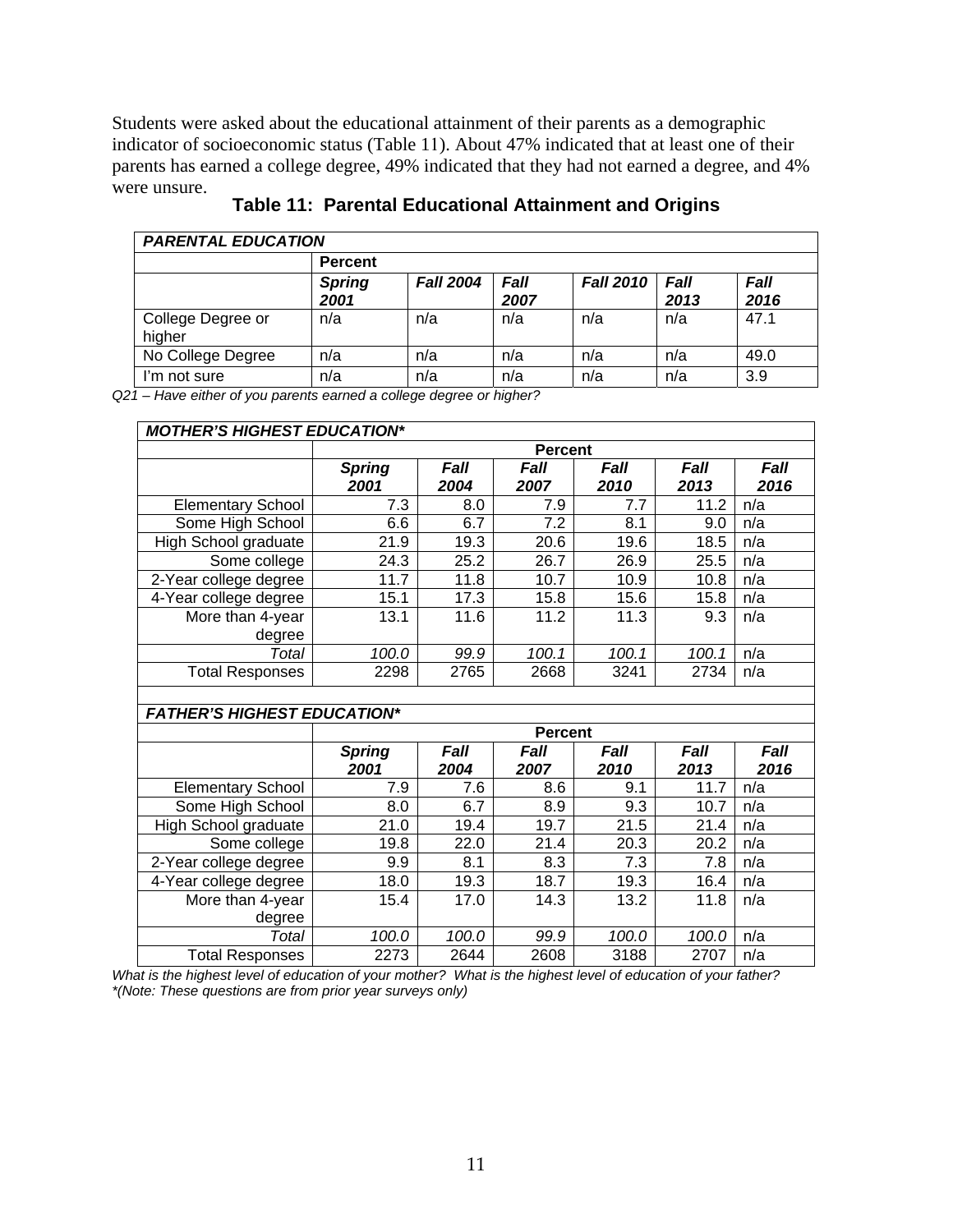Students were first asked where their parents were born in the 2007 survey. In 2013, about twothirds of students reported their mothers (64.9%) and fathers (64.1%) were born in the USA. In contrast, just over one-third of SRJC students reported a foreign-born mother and/or father. These figures show an increasing trend in students who report that their mothers and fathers were foreign-born since the question was first asked in 2007. This question was not asked in 2016 due to the federal climate on immigration.

| <b>MOTHER'S BIRTH LOCATION*</b> |                       |              |              |              |              |              |  |  |  |  |  |
|---------------------------------|-----------------------|--------------|--------------|--------------|--------------|--------------|--|--|--|--|--|
|                                 | <b>Percent</b>        |              |              |              |              |              |  |  |  |  |  |
|                                 | <b>Spring</b><br>2001 | Fall<br>2004 | Fall<br>2007 | Fall<br>2010 | Fall<br>2013 | Fall<br>2016 |  |  |  |  |  |
| Born in USA                     | n/a                   | n/a          | 73.6         | 71.5         | 64.9         | n/a          |  |  |  |  |  |
| Not born in USA                 | n/a                   | n/a          | 25.8         | 28.0         | 34.5         | n/a          |  |  |  |  |  |
| Not known                       | n/a                   | n/a          | 0.6          | 0.5          | 0.6          | n/a          |  |  |  |  |  |
| Total                           | n/a                   | n/a          | 100.0        | 100.0        | 100.0        | n/a          |  |  |  |  |  |
| <b>Total Responses</b>          | n/a                   | n/a          | 2674         | 3269         | 2763         | n/a          |  |  |  |  |  |

| <b>FATHER'S BIRTH LOCATION*</b> |               |                |       |       |       |      |  |  |  |  |  |
|---------------------------------|---------------|----------------|-------|-------|-------|------|--|--|--|--|--|
|                                 |               | <b>Percent</b> |       |       |       |      |  |  |  |  |  |
|                                 | <b>Spring</b> | Fall           | Fall  | Fall  | Fall  | Fall |  |  |  |  |  |
|                                 | 2001          | 2004           | 2007  | 2010  | 2013  | 2016 |  |  |  |  |  |
| Born in USA                     | n/a           | n/a            | 71.5  | 69.5  | 64.1  | n/a  |  |  |  |  |  |
| Not born in USA                 | n/a           | n/a            | 27.4  | 29.2  | 34.7  | n/a  |  |  |  |  |  |
| Not known                       | n/a           | n/a            | 1.2   | 1.3   | 1.2   | n/a  |  |  |  |  |  |
| Total                           | n/a           | n/a            | 100.1 | 100.0 | 100.0 | n/a  |  |  |  |  |  |
| <b>Total Responses</b>          | n/a           | n/a            | 2677  | 3265  | 2758  | n/a  |  |  |  |  |  |

*Was your mother born in the USA? Was your father born in the USA? \*(Note: These questions are from prior year surveys only)*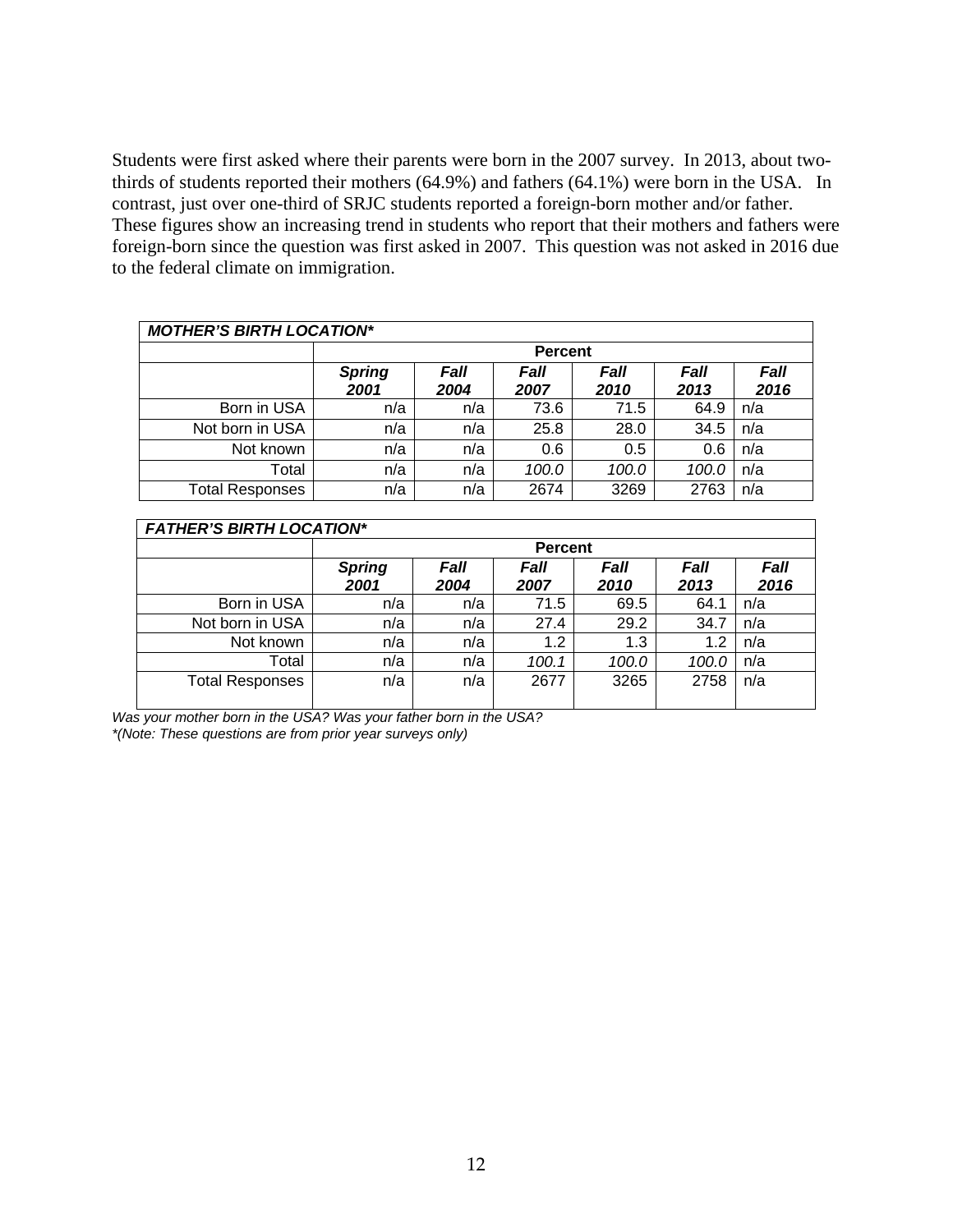Students were asked about their financial aid as an additional indicator of socioeconomic status (Table 12). About 46% of respondents indicated they are receiving need-based Financial Aid in 2016. This percentage increased from previous surveys.

Students were also asked about their status as a Veteran.

| <b>FIN/ANCIAL AID RECIPIENT</b> |               |                              |       |                |             |       |  |  |  |  |  |
|---------------------------------|---------------|------------------------------|-------|----------------|-------------|-------|--|--|--|--|--|
|                                 |               | <b>Percent</b>               |       |                |             |       |  |  |  |  |  |
|                                 | <b>Spring</b> | Fall<br>Fall<br>Fall<br>Fall |       |                |             |       |  |  |  |  |  |
|                                 | 2001          | 2004                         | 2007  | 2010           | 2013        | 2016  |  |  |  |  |  |
| Yes                             | n/a           | 34.4                         | 34.6  | 36.1           | 42.9        | 45.7  |  |  |  |  |  |
| No                              | n/a           | 65.6                         | 65.4  | 63.9           | 51.9        | 49.3  |  |  |  |  |  |
| I don't know                    | n/a           | n/a                          | n/a   | n/a            | 5.2         | 4.9   |  |  |  |  |  |
| Total                           | n/a           | 100.0                        | 100.0 | 100.0          | 100.00      | 100.0 |  |  |  |  |  |
| <b>Total Responses</b>          | n/a           | 2846                         | 2598  | 3276           | 2754        | 2094  |  |  |  |  |  |
|                                 |               |                              |       |                |             |       |  |  |  |  |  |
| <b>VETERAN'S STATUS</b>         |               |                              |       |                |             |       |  |  |  |  |  |
|                                 |               |                              |       | <b>Percent</b> |             |       |  |  |  |  |  |
|                                 | <b>Spring</b> | Fall                         | Fall  | Fall           | <b>Fall</b> | Fall  |  |  |  |  |  |
|                                 |               |                              |       |                |             |       |  |  |  |  |  |
|                                 | 2001          | 2004                         | 2007  | 2010           | 2013        | 2016  |  |  |  |  |  |
| No                              | n/a           | n/a                          | n/a   | n/a            | 93.3        | 95.1  |  |  |  |  |  |
| Yes - Active<br>Duty/Reservist  | n/a           | n/a                          | n/a   | n/a            | 1.1         | 0.8   |  |  |  |  |  |
| $Yes -$                         | n/a           | n/a                          | n/a   | n/a            | 3.6         | 1.9   |  |  |  |  |  |
| Veteran/In/active               |               |                              |       |                |             |       |  |  |  |  |  |
| <b>Ready Reservist</b>          |               |                              |       |                |             |       |  |  |  |  |  |
| Yes - dependent of              | n/a           | n/a                          | n/a   | n/a            | 2.0         | 2.2   |  |  |  |  |  |
| either a Veteran,               |               |                              |       |                |             |       |  |  |  |  |  |
| Active Duty, or                 |               |                              |       |                |             |       |  |  |  |  |  |
| Reservist                       |               |                              |       |                |             |       |  |  |  |  |  |

**Table 12: Financial Aid and Veteran's Status** 

*Q11 – This semester, are you receiving need based Financial Aid (BOGG, grants, student loans, etc.)? Q22 – Are you a veteran ore dependent of a Veteran?* 

Data on basic skills coursework has been collected since the 2004 survey. As an indicator of poor educational preparation and/or an educational disadvantage, students were asked if they were currently taking or had ever taken several different courses (Table 13). About one-fourth (24.6%) of respondents indicated they had taken Math 150A/B or 151 in the past, while onefourth (24.7%) had taken English 100. A smaller percentage (21.9%) indicated they had taken a College Skills math course.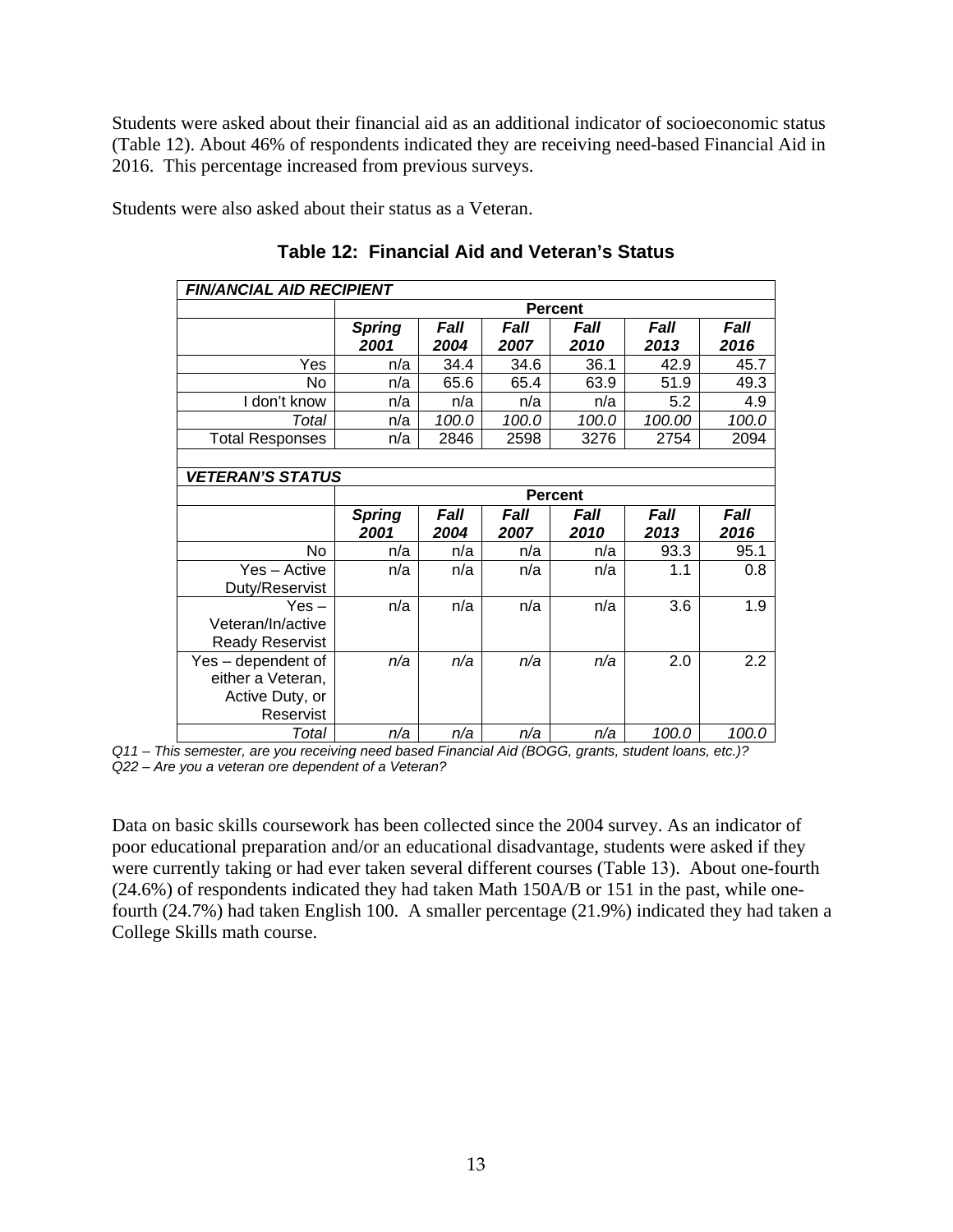| <b>BASIC SKILLS COURSEWORK</b>     |                    |                |                                  |
|------------------------------------|--------------------|----------------|----------------------------------|
|                                    |                    | <b>Current</b> | <b>Academic</b><br><b>Career</b> |
|                                    | <b>Survey year</b> |                | <b>Percent</b>                   |
|                                    | 2004               | 7.5            | 15.3                             |
|                                    | 2007               | 9.0            | 17.0                             |
| Any College Skills Math courses    | 2010               | 8.4            | 16.4                             |
|                                    | 2013               | 10.3           | 19.0                             |
|                                    | 2016               | 11.1           | 21.9                             |
|                                    |                    |                |                                  |
|                                    | 2004               | 7.5            | 22.0                             |
|                                    | 2007               | 8.8            | 23.0                             |
| Math 150A/B or 151                 | 2010               | 7.1            | 21.9                             |
|                                    | 2013               | 8.9            | 22.8                             |
|                                    | 2016               | 9.3            | 24.6                             |
|                                    |                    |                |                                  |
|                                    | 2004               | 6.1            | 11.5                             |
|                                    | 2007               | 6.7            | 12.7                             |
| Any College Skills English courses | 2010               | 6.0            | 11.6                             |
|                                    | 2013               | 5.1            | 11.1                             |
|                                    | 2016               | 8.2            | 13.2                             |
|                                    |                    |                |                                  |
|                                    | 2004               | 5.0            | 6.5                              |
|                                    | 2007               | 4.4            | 7.1                              |
| Any ESL courses                    | 2010               | 4.0            | 5.5                              |
|                                    | 2013               | 7.0            | 8.7                              |
|                                    | 2016               | 2.5            | 5.3                              |
|                                    | 2004               | 5.5            | 10.7                             |
|                                    | 2007               | 5.1            | 10.2                             |
|                                    |                    |                |                                  |
| English 302 or 305                 | 2010               | 4.5            | 9.7                              |
|                                    | 2013               | 3.8            | 10.4                             |
|                                    | 2016               | 4.4            | 8.9                              |
|                                    |                    | 5.9            | 21.1                             |
|                                    | 2004<br>2007       | 6.2            | 22.3                             |
|                                    | 2010               | 7.8            | 24.7                             |
| English 100                        | 2013               |                |                                  |
|                                    |                    | 7.9            | 25.9                             |
|                                    | 2016               | 7.3            | 26.7                             |
|                                    | 2004               |                | 2509                             |
|                                    | 2007               | 1081<br>1096   | 2517                             |
| Total responses (duplicated)       | 2010               | 1245           | 2959                             |
|                                    |                    |                |                                  |
|                                    | 2013               | 1200           | 2722                             |
|                                    | 2016               | 903            | 2127                             |

# **Table 13: Basic Skills Coursework**

*Q23 – Are you CURRENTLY taking any of the following courses? (Mark all that apply) Q24 – Have you EVER taken any of the following courses? (Mark all that apply)*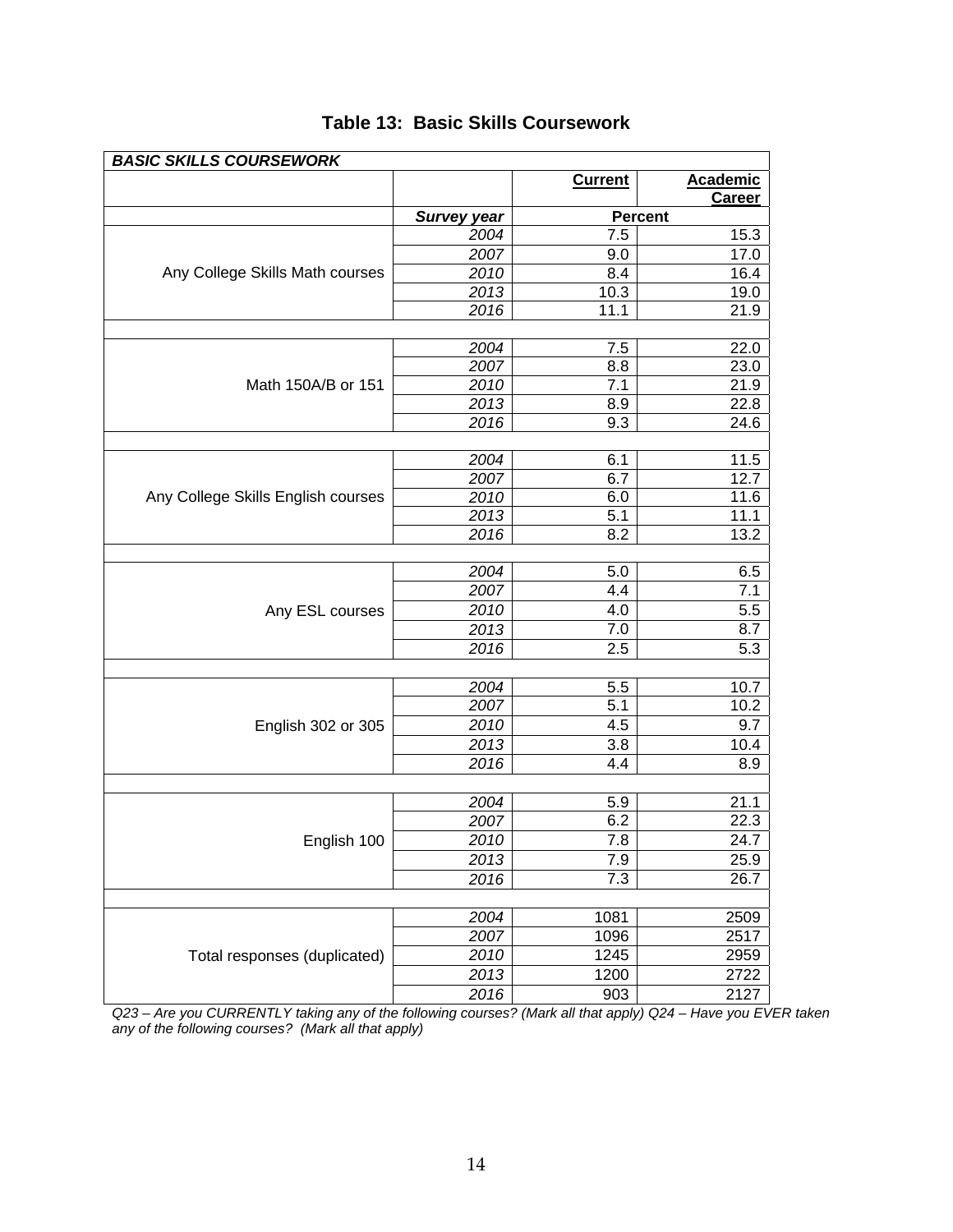Students were asked to identify their main educational goal at SRJC (Table 14). More than half (57.5%) of the 2016 students surveyed indicated that Transfer is their main educational goal, which is higher than any prior survey year. The percentage of students reporting a goal of Associates Degree in 2013 is almost 20%, and has increased each year since 2001 when the percentage was only 11.1%. In contrast, the number of students reporting a certificate as their goal has gradually declined, from 13.3% in 2001 to 8.7% in 2013.

There is a decrease in "Not sure/undecided"– from 9.1% in 2001 to 4.6% in 2016. Students citing Personal Interest/Self-Improvement as their major educational goal decreased from 2001 to 2004 (12.6% to 7.6%) then slightly increased in 2007 (8.2%), and increased again from 2013 (3.1%) to 2016 (6.3%). Less than 2% of students currently cite Job Training as their main educational goal, and this has steadily declined since 2001. Only 2% of respondents report improving basic skills or GED preparation as their main educational goal, but this is up from prior years.

| <b>MAIN EDUCATIONAL GOAL</b>                 |                       |              |                |              |                     |                     |
|----------------------------------------------|-----------------------|--------------|----------------|--------------|---------------------|---------------------|
|                                              |                       |              | <b>Percent</b> |              |                     |                     |
|                                              | <b>Spring</b><br>2001 | Fall<br>2004 | Fall<br>2007   | Fall<br>2010 | <b>Fall</b><br>2013 | <b>Fall</b><br>2016 |
| Certificate                                  | 13.3                  | 15.5         | 13.4           | 12.2         | 11.0                | 8.7                 |
| Transfer                                     | 49.0                  | 53.0         | 49.1           | 54.8         | 55.3                | 57.5                |
| Associate's degree                           | 11.1                  | 13.5         | 18.1           | 18.4         | 19.5                | 19.1                |
| Job training                                 | 5.0                   | 3.1          | 3.7            | 2.6          | 2.2                 | 1.4                 |
| Exploring educational interests<br>and goals | 12.6                  | 7.6          | 8.2            | 3.9          | 3.1                 | 6.3                 |
| Improve basic skills, prepare<br>for GED     | n/a                   | n/a          | 1.2            | 0.5          | 0.9                 | 2.3                 |
| Not sure/undecided                           | 9.1                   | 7.3          | 6.2            | 7.6          | 8.0                 | 4.6                 |
| Total                                        | 100.1                 | 100.0        | 99.9           | 100.0        | 100.00              | 100.0               |
| <b>Total Responses</b>                       | 2078                  | 2712         | 2623           | 3156         | 2745                | 2094                |

#### **Table 14: Educational Goal**

*Q 12 – What is your main educational goal at SRJC?*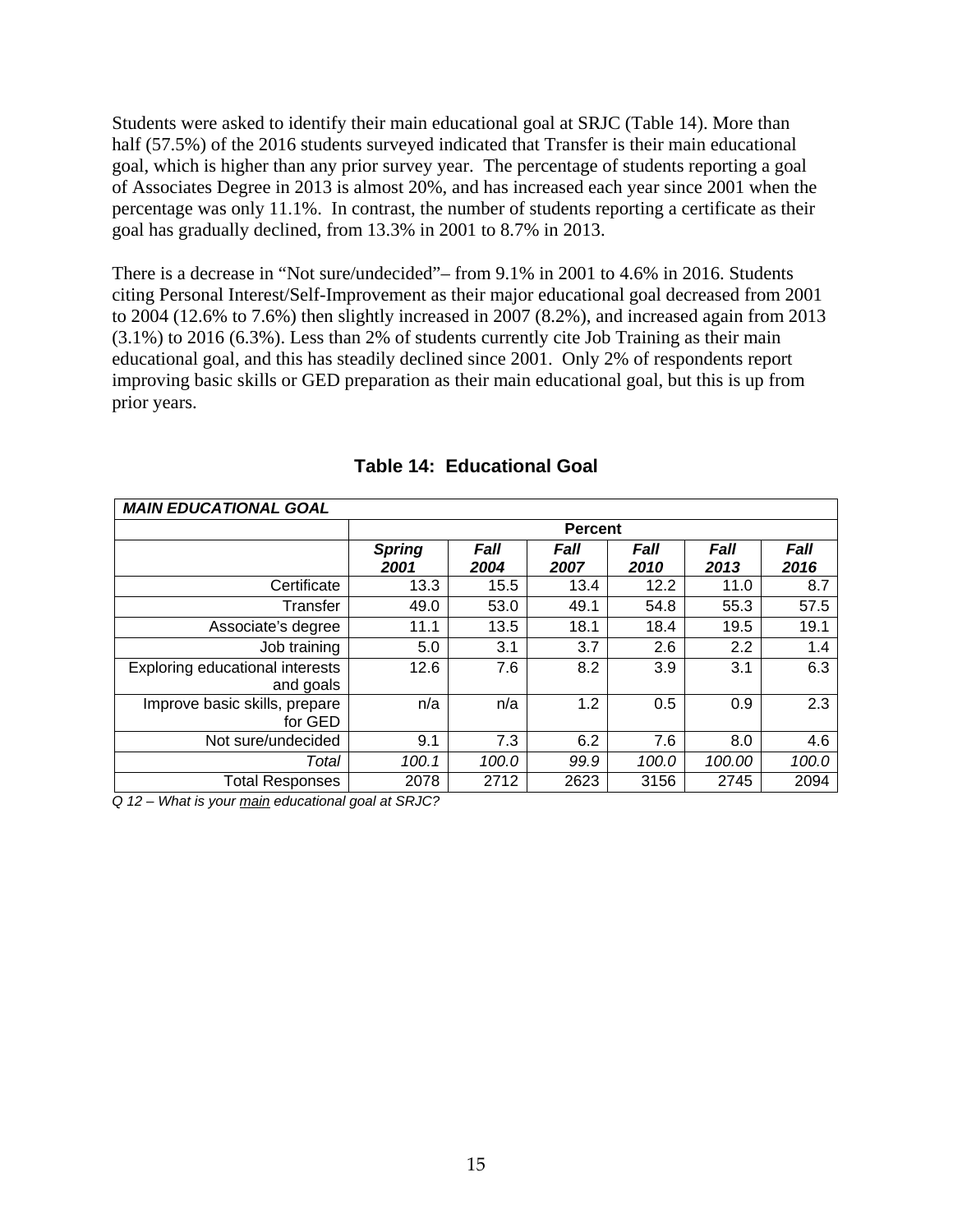working for pay per while over a quarter (26.1%) are not. Over half (54.7%) of all respondents Students were asked about their work status (Table 15). The majority of students (73.9%) are work fifteen hours or more week, and over one-third (39.8%) work part time, between 15 and 34 hours per week. The number of students who work full time decreased over time, from 29.5% of students in 2001, to 14.6% in 2010, increased again to 17.8% in 2013, and decreased in 2016 to 14.9%

| <b>WORK STATUS</b>                |                       |              |              |              |              |              |  |  |
|-----------------------------------|-----------------------|--------------|--------------|--------------|--------------|--------------|--|--|
|                                   | <b>Percent</b>        |              |              |              |              |              |  |  |
|                                   | <b>Spring</b><br>2001 | Fall<br>2004 | Fall<br>2007 | Fall<br>2010 | Fall<br>2013 | Fall<br>2016 |  |  |
| No paid work                      | 23.0                  | 26.6         | 26.0         | 34.9         | 32.0         | 26.1         |  |  |
| Part-time (1-14 hours/week)       | 13.1                  | 17.3         | 17.3         | 19.6         | 17.4         | 19.2         |  |  |
| Part-time (15-34 hours/week)      | 34.3                  | 36.3         | 37.8         | 30.8         | 32.8         | 39.8         |  |  |
| Full-time (35 or more hours/week) | 29.5                  | 19.8         | 18.9         | 14.6         | 17.8         | 14.9         |  |  |
| Total                             | 99.9                  | 100.0        | 100.0        | 99.9         | 100.0        | 100.0        |  |  |
| <b>Total Responses</b>            | 2413                  | 2851         | 2648         | 3239         | 2754         | 2091         |  |  |

**Table 15: Work Status** 

*Q10 – During this semester, are you working for pay?* 

Starting in 2016, students were asked about their housing status. The majority of students (78.9%) reported that they live with family, with a distant second choice was living with roommates (14.7%). 1.4% reported some kind of homelessness. The Other responses included; married, living with a significant other/domestic partner, living with a host family, and living with family.

#### **Table 16: Housing**

| <b>HOUSING STATUS</b>                          | ℅     |
|------------------------------------------------|-------|
| Living alone                                   | 5.9   |
| Living with family                             | 78.9  |
| Living with roommates                          | 14.7  |
| Homeless, in a shelter or motel                | 0.1   |
| Homeless, living temporarily with someone else | 1.0   |
| Homeless, living in a car or encampment        | 0.3   |
| Total                                          | 100.9 |
| <b>Total Responses</b>                         | 2083  |

*Q18: What is your current housing situation?*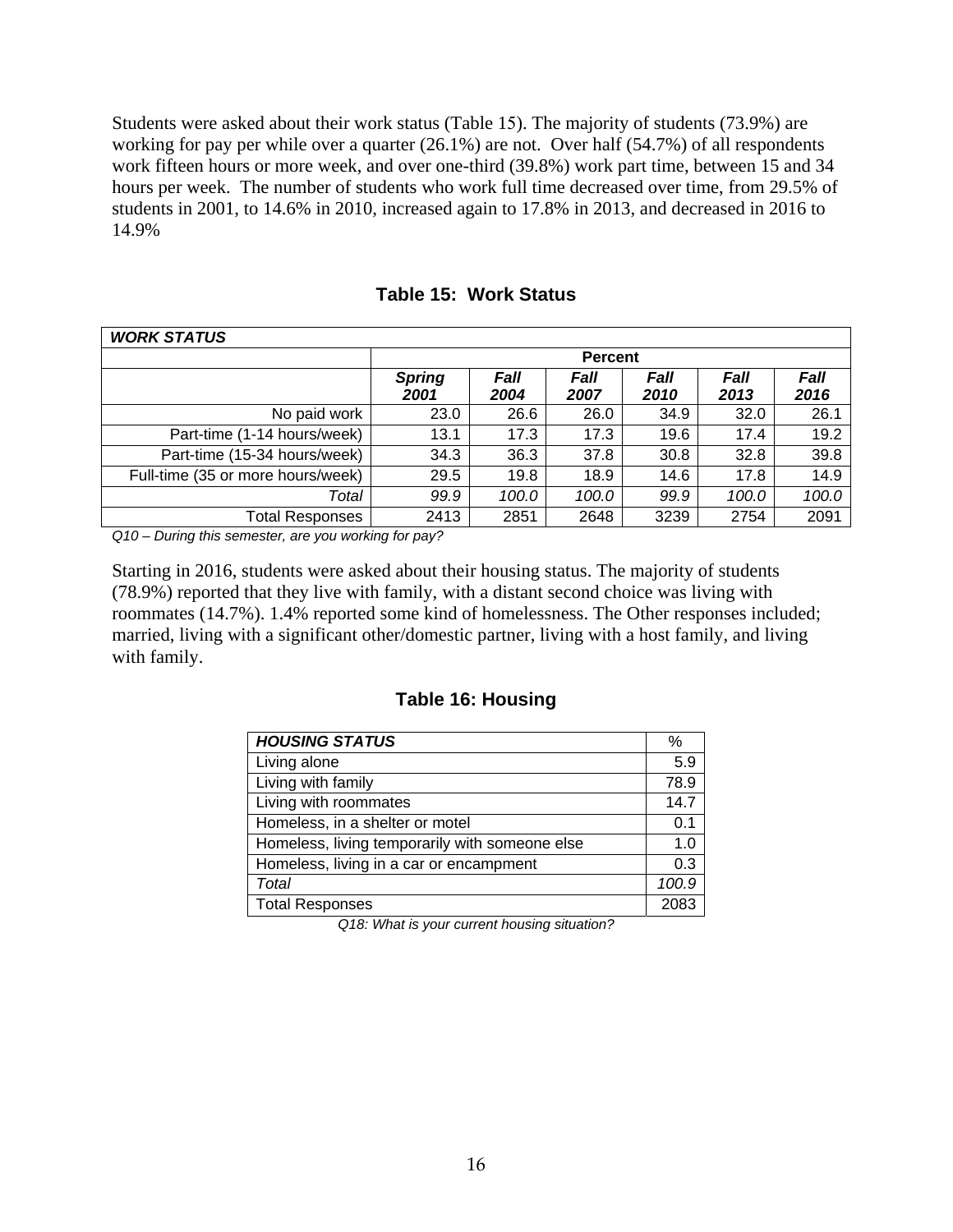# **COMMUNICATION**

In 2013, Students were asked for the first time what mobile devices they regularly bring with them to SRJC (Table 17). The possible responses included tablet, Smart phone, laptop computer, and other devices which the student specified by writing in an answer(s) in a text box provided on the survey. Students could mark as many responses as applicable. The vast majority of students (92.4%) reported that they bring a Smart Phone, and over a third of those responding

 were also mentioned. (35.7%) reported that they bring a laptop computer with them. Of those students who wrote in a response to "Other", most identified types of phones that are not a Smart Phone as a mobile device they generally bring with them to campus, though video game devices and smart watches

| <b>MOBILE DEVICES REGULARLY BROUGHT TO CAMPUS</b> |                           |      |                |       |              |  |  |  |  |  |  |
|---------------------------------------------------|---------------------------|------|----------------|-------|--------------|--|--|--|--|--|--|
| <b>Percent</b>                                    |                           |      |                |       |              |  |  |  |  |  |  |
| <b>Spring</b>                                     | Fall                      | Fall | Fall           | Fall  | Fall<br>2016 |  |  |  |  |  |  |
| n/a                                               | n/a                       | n/a  | n/a            | 12.5  | 10.3         |  |  |  |  |  |  |
| n/a                                               | n/a                       | n/a  | n/a            | 80.0  | 92.4         |  |  |  |  |  |  |
| n/a                                               | n/a                       | n/a  | n/a            | 26.7  | 35.7         |  |  |  |  |  |  |
| n/a                                               | n/a                       | n/a  | n/a            | 7.4   | 1.8          |  |  |  |  |  |  |
| n/a                                               | n/a                       | n/a  | n/a            | 100.0 | 100.0        |  |  |  |  |  |  |
| n/a                                               | n/a                       | n/a  | n/a            | 3510  | 2962         |  |  |  |  |  |  |
|                                                   | 2001<br>$\cdot\cdot\cdot$ | 2004 | 2007<br>------ | 2010  | 2013         |  |  |  |  |  |  |

**Table 17: Mobile Devices Students Bring to SRJC** 

*Q25 – Which mobile devices do you regularly bring with you to SRJC? (Mark all that apply)* 

Starting in 2010, students were asked about their preferences for receiving information from SRJC through different modes of communication (Table 18). The proposed methods for contacting students included the telephone, text messaging, student portal, e-mail, US mail, SRJC website, Facebook, Twitter, and mobile device app. Each method was rated independently of the others, as being a preferred or not preferred method, or something the student does not use.

The vast majority of students (94.6%) indicated that they prefer to be contacted by email, which is consistent with the 2010 and 2013 survey statistics. Three-fourths (75.0%) prefer being contacted via the student portal – consistent with the previous year of 79.4%. The growing percentage of students who prefer the student portal can possibly be viewed as an indicator of student satisfaction with this service. The percentage of students preferring to be contacted via text messages or mobile device apps increased, while the percentage preferring FaceBook has decreased.

US Mail and the telephone were preferred by about 40% of students (36.0% and 41.9%, respectively). Since the prior survey, in 2016 there has been an increase in the percentage of students who state that being contacted via the telephone is *not* preferred.

 (12.3%). Only 3.4% of the students reported that they don't use text messaging, which is a Likely because of the increased use of technology, only 1.5% of students report that they don't use email, less than 15% don't use the telephone (4.4%), student portal (5.5%) or college website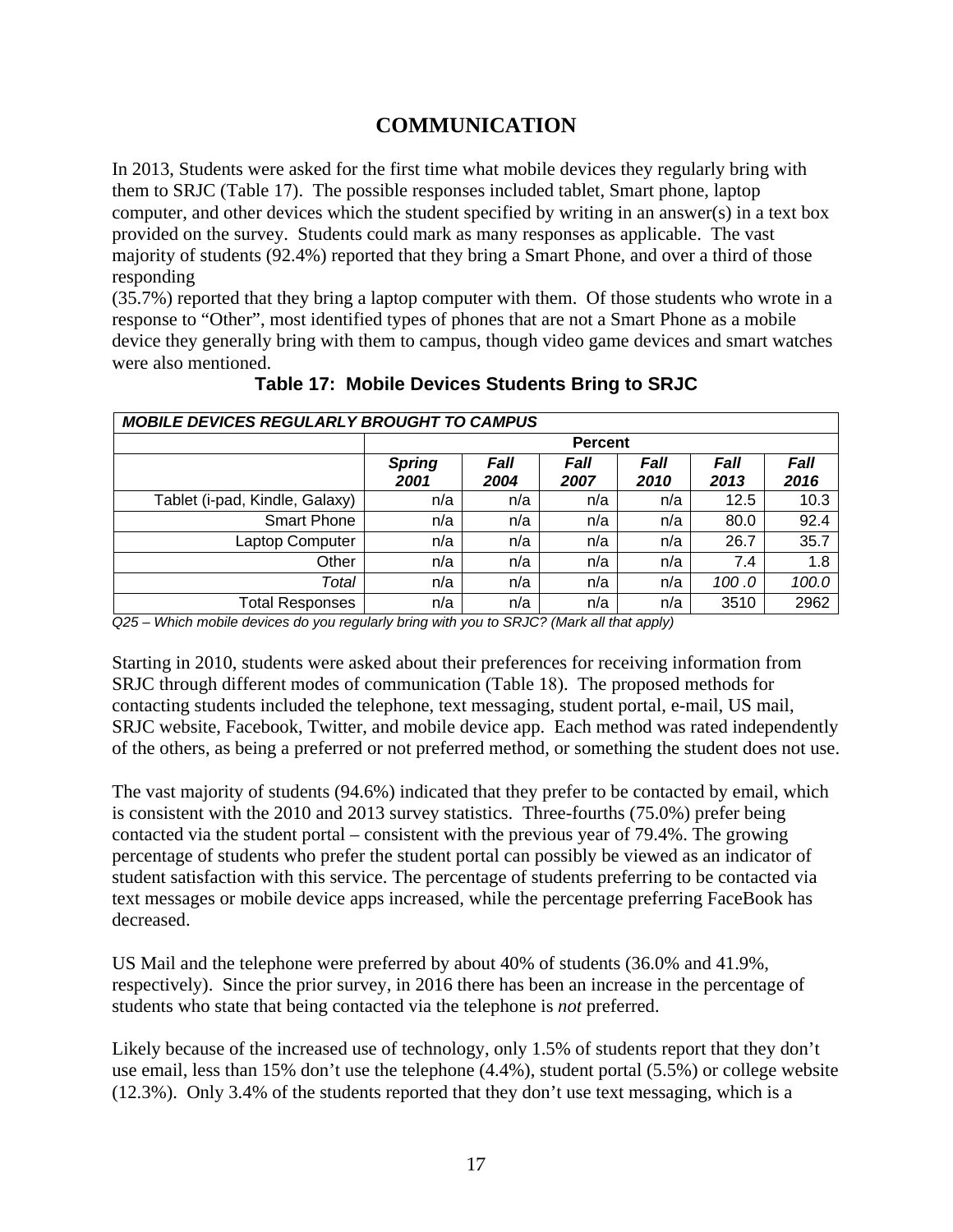decrease of nearly half from the 2013 survey (6.6%). It is notable that a growing number of students cited a preference for communication via mobile device app in 2016 (29.3%) over their stated preference in 2010 (15.1%), and, communication using Facebook is the method "Not Preferred" by students the most (60.4%).

| PREFERENCES FOR COMMUNICATION FROM SRJC |                |                  |                                |                     |              |                                        |  |  |  |
|-----------------------------------------|----------------|------------------|--------------------------------|---------------------|--------------|----------------------------------------|--|--|--|
|                                         |                |                  | <b>Percent</b>                 |                     |              |                                        |  |  |  |
|                                         | Survey<br>Year | <b>Preferred</b> | <b>Not</b><br><b>Preferred</b> | I don't use<br>this | <b>Total</b> | <b>Total</b><br>number of<br>responses |  |  |  |
| E-mail                                  | 2010           | 95.0             | $\overline{3.7}$               | $\overline{1.3}$    | 100.0        | 3115                                   |  |  |  |
|                                         | 2013           | 95.1             | 3.7                            | 1.2                 | 100.0        | 2652                                   |  |  |  |
|                                         | 2016           | 94.6             | 3.9                            | 1.5                 | 100.0        | 2004                                   |  |  |  |
| Student<br>portal                       | 2010           | 71.4             | $\overline{21.8}$              | 6.7                 | 100.0        | 2496                                   |  |  |  |
|                                         | 2013           | 79.4             | 16.0                           | 4.7                 | 100.0        | 2268                                   |  |  |  |
|                                         | 2016           | 75.0             | 19.4                           | 5.5                 | 100.0        | 1733                                   |  |  |  |
| <b>SRJC</b><br>website                  | 2010           | 53.1             | 39.9                           | 6.9                 | 100.0        | 2391                                   |  |  |  |
|                                         | 2013           | 50.2             | 40.7                           | 9.1                 | 100.0        | 2051                                   |  |  |  |
|                                         | 2016           | 40.6             | 47.1                           | 12.3                | 100.0        | 1563                                   |  |  |  |
| US Mail                                 | 2010           | 52.2             | 39.0                           | 8.8                 | 100.0        | 2363                                   |  |  |  |
|                                         | 2013           | 39.8             | 47.3                           | 13.0                | 100.0        | 2025                                   |  |  |  |
|                                         | 2016           | 36.0             | 47.7                           | 16.3                | 100.0        | 1548                                   |  |  |  |
| Telephone                               | 2010           | 46.2             | 49.5                           | 4.4                 | 100.0        | 2613                                   |  |  |  |
|                                         | 2013           | 38.3             | 56.5                           | 5.1                 | 99.9         | 2239                                   |  |  |  |
|                                         | 2016           | 41.9             | 52.6                           | 5.5                 | 100.0        | 1739                                   |  |  |  |
| <b>Text</b><br>messages                 | 2010           | 37.7             | 50.5                           | 11.8                | 100.0        | 2444                                   |  |  |  |
|                                         | 2013           | 53.8             | 39.6                           | 6.6                 | 100.0        | 2240                                   |  |  |  |
|                                         | 2016           | 68.8             | 27.8                           | $\overline{3.4}$    | 100.0        | 1787                                   |  |  |  |
| Face book                               | 2010           | 17.1             | 61.1                           | 21.8                | 100.0        | 2321                                   |  |  |  |
|                                         | 2013           | 10.6             | 65.3                           | 24.1                | 100.0        | 2004                                   |  |  |  |
|                                         | 2016           | 10.4             | 60.4                           | 29.3                | 100.0        | 1531                                   |  |  |  |
| cell phone<br>app                       | 2010           | 15.1             | 38.9                           | 46.0                | 100.0        | 2314                                   |  |  |  |
|                                         | 2013           | 23.9             | 39.2                           | 36.9                | 100.0        | 2003                                   |  |  |  |
|                                         | 2016           | 29.3             | 37.6                           | 33.1                | 100.0        | 1547                                   |  |  |  |
| <b>Twitter</b>                          | 2010           | 2.7              | 40.2                           | 57.1                | 100.0        | 2295                                   |  |  |  |
|                                         | 2013           | 2.0              | 43.0                           | 55.0                | 100.0        | 1978                                   |  |  |  |
|                                         | 2016           | $\overline{3.0}$ | 45.3                           | 51.6                | 100.0        | 1518                                   |  |  |  |

**Table 18: Preferred Methods of Communication** 

 *Q26 – How would you prefer that SRJC contact you?*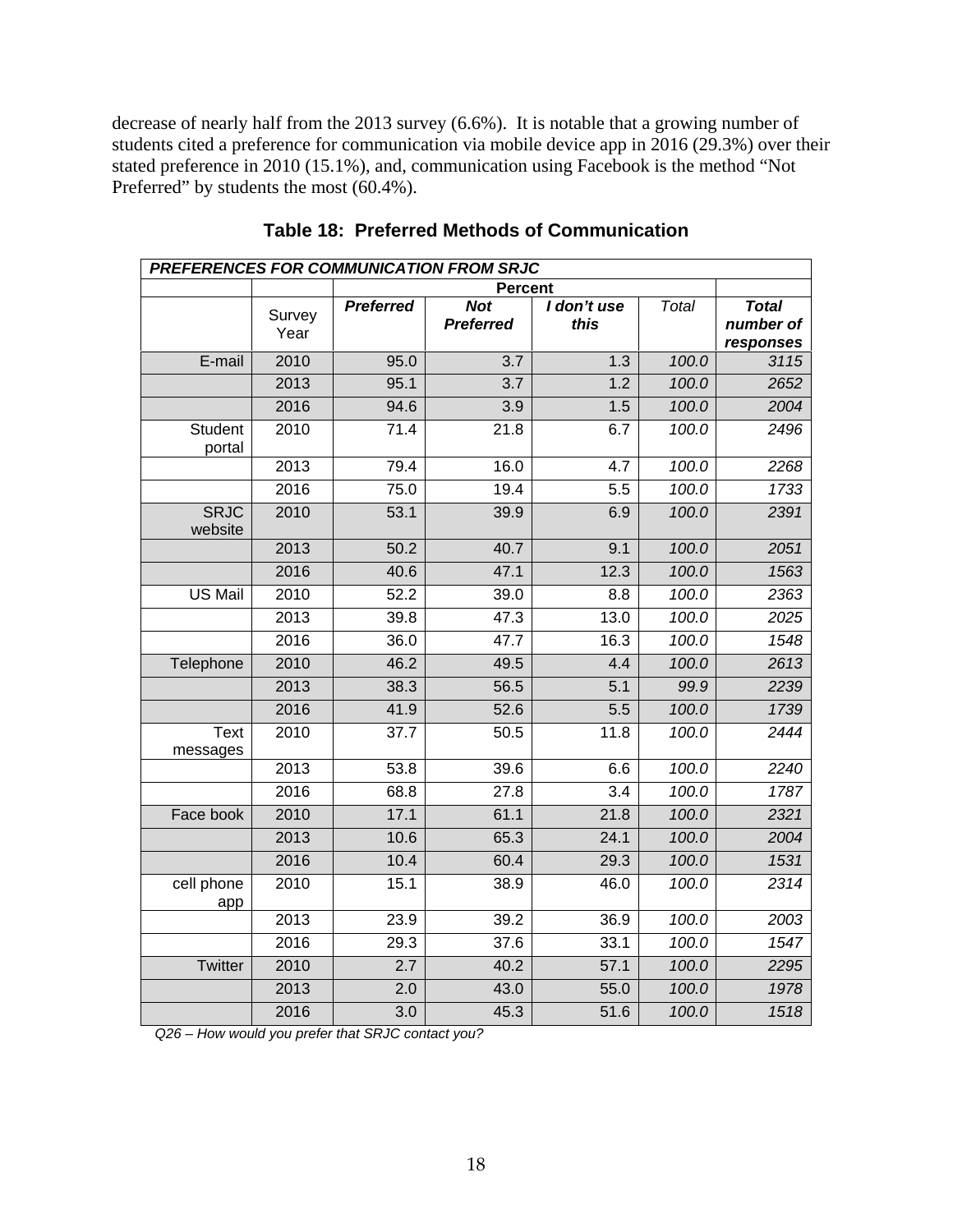In addition to the questions (above) about electronic ways to communicate, students were asked about their initial communication with SRJC prior to enrollment. Specifically, they were asked to identify the information they received that helped them to decide to enroll at SRJC. Nearly one-third of students who responded cited each of the following sources: a family member, a friend, SRJC website, or high school counselor/teacher.

| <b>PRE-ENROLLMENT INFORMATION SOURCE</b>                  |                       |                     |                     |              |                     |                     |  |  |
|-----------------------------------------------------------|-----------------------|---------------------|---------------------|--------------|---------------------|---------------------|--|--|
|                                                           | <b>Percent</b>        |                     |                     |              |                     |                     |  |  |
|                                                           | <b>Spring</b><br>2001 | <i>Fall</i><br>2004 | <i>Fall</i><br>2007 | Fall<br>2010 | <i>Fall</i><br>2013 | <b>Fall</b><br>2016 |  |  |
| An SRJC information booth<br>at a fair or community event | n/a                   | n/a                 | n/a                 | n/a          | 5.3                 | 7.1                 |  |  |
| An event on one or more of<br>the SRJC campuses           | n/a                   | n/a                 | n/a                 | n/a          | 4.7                 | 5.1                 |  |  |
| A family member                                           | n/a                   | n/a                 | n/a                 | n/a          | 36.8                | 38.9                |  |  |
| A friend                                                  | n/a                   | n/a                 | n/a                 | n/a          | 30.0                | 29.6                |  |  |
| <b>SRJC</b> website                                       | n/a                   | n/a                 | n/a                 | n/a          | 36.1                | 32.2                |  |  |
| My high school counselor or<br>teacher                    | n/a                   | n/a                 | n/a                 | n/a          | 38.0                | 43.2                |  |  |
| An SRJC representative who<br>came to my school           | n/a                   | n/a                 | n/a                 | n/a          | 14.2                | 13.5                |  |  |
| I don't know                                              | n/a                   | n/a                 | n/a                 | n/a          | 9.6                 | 4.8                 |  |  |
| Total number of responses                                 | n/a                   | n/a                 | n/a                 | n/a          | 2470                | 3832                |  |  |

**Table 19: Information Received That Influenced Decision to Enroll** 

*Q31 – I received information that helped me decide to enroll at SRJC from the following: (Mark all that apply)*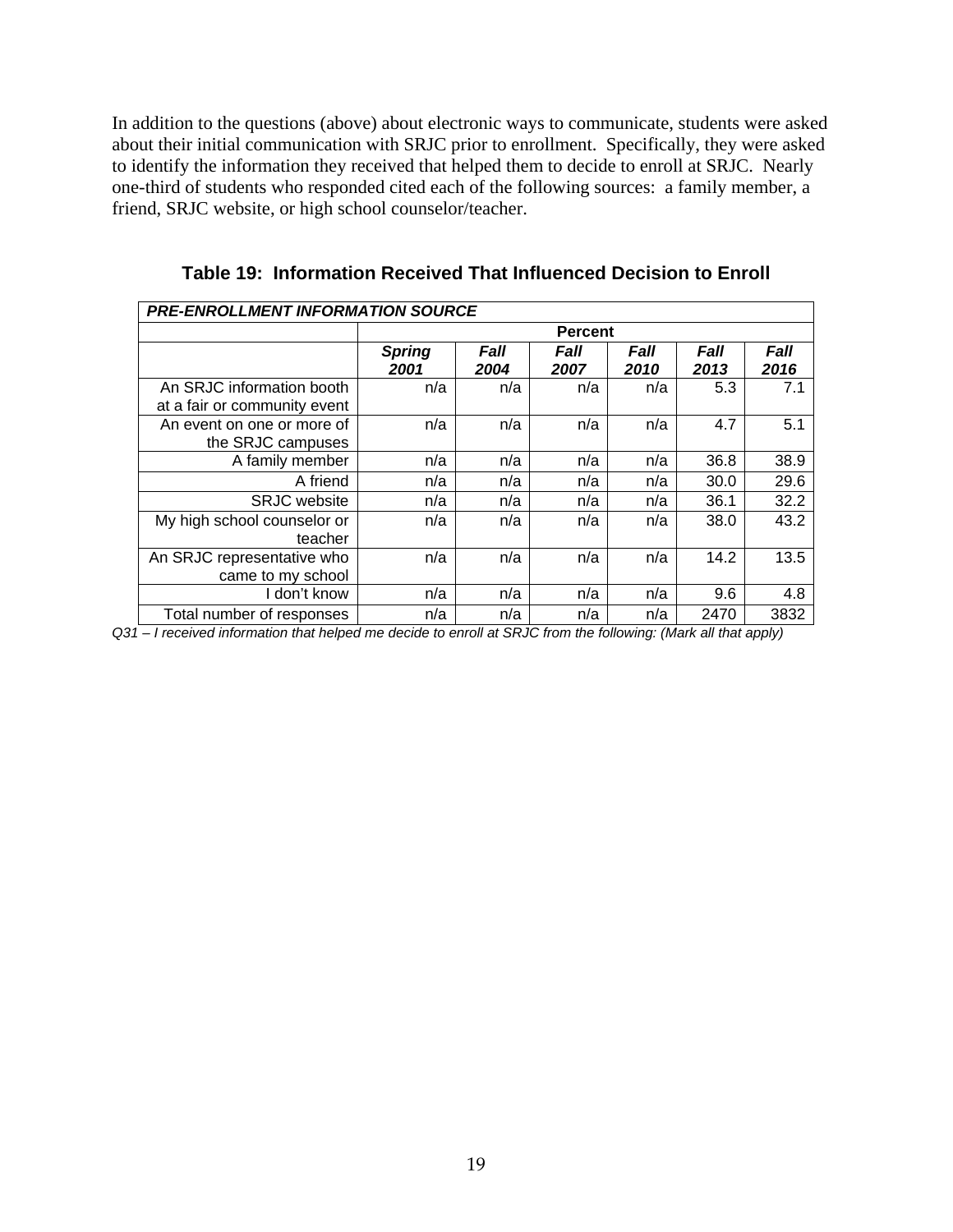#### **RETENTION**

Students were asked what problems, both internal and external to SRJC, had impacted their ability to stay in college during the past year (Tables 20 and 21). It is important to note that these questions were asked of individuals who had remained in school (at least until midsemester) which indicates they have probably been able to resolve their challenges to the extent that they have been able to stay in college. We can infer that similar problems affect those students who drop out, but we cannot be certain.

The most frequently cited barrier to staying in college outside of SRJC remains Financial Problems, which was cited by 32.1% of respondents. The next most frequently marked problems are: Job Pressure (29.4%), Cost of Textbooks (25.5%), None of the Above (21.9%), Distractions at Home (21.8%), Overall Time Pressure (20.4%), Personal Problems (19.6%), Family Pressure (19.5%), and Lack of Self-Discipline (19.1%). All of these categories remained consistently amongst the most cited reasons, while "None of the Above" ranked fourth overall.

| BARRIERS OUTSIDE OF SRJC (in rank order for 2016 responses) |                |      |      |      |                  |      |  |  |
|-------------------------------------------------------------|----------------|------|------|------|------------------|------|--|--|
|                                                             | <b>Percent</b> |      |      |      |                  |      |  |  |
|                                                             | <b>Spring</b>  | Fall | Fall | Fall | Fall             | Fall |  |  |
|                                                             | 2001           | 2004 | 2007 | 2010 | 2013             | 2016 |  |  |
| Financial problems (not enough \$\$\$)                      | 34.1           | 40.0 | 29.7 | 38.1 | 37.1             | 32.1 |  |  |
| Job pressures (time schedule<br>conflicts)                  | 36.4           | 33.0 | 28.3 | 28.1 | 30.9             | 29.4 |  |  |
| Cost of textbooks                                           | n/a            | 30.3 | 24.4 | 30.8 | 27.9             | 25.5 |  |  |
| None of the above                                           | 15.5           | 13.6 | 25.5 | 30.3 | 28.1             | 21.9 |  |  |
| Distractions/conflicts at home<br>(hard to study)           | 28.3           | 27.7 | 20.7 | 20.4 | 20.6             | 21.8 |  |  |
| Overall time pressure                                       | 29.0           | 28.2 | 22.1 | 18.3 | 18.5             | 20.4 |  |  |
| Personal problems                                           | 17.1           | 19.1 | 17.0 | 17.9 | 17.5             | 19.6 |  |  |
| Family pressure or responsibilities                         | 24.4           | 24.3 | 18.1 | 18.8 | 18.4             | 19.5 |  |  |
| Lack of self-discipline to study or go to<br>classes        | 18.9           | 19.5 | 16.7 | 15.5 | 16.2             | 19.1 |  |  |
| Lack of clear educational/career goals                      | n/a            | n/a  | n/a  | 12.6 | 12.9             | 15.5 |  |  |
| Lack of motivation & interest in<br>attending               | 14.2           | 14.7 | 14.3 | 11.0 | 11.8             | 14.5 |  |  |
| Mental health                                               | n/a            | 5.8  | 7.0  | 7.5  | 8.6              | 13.8 |  |  |
| Housing problems                                            | 11.8           | 9.4  | 9.3  | 8.7  | 9.6              | 9.8  |  |  |
| <b>Physical health</b>                                      | 9.2            | 9.6  | 9.9  | 8.2  | $\overline{7.5}$ | 9.0  |  |  |
| <b>Transportation problems</b>                              | 10.3           | 9.8  | 8.2  | 9.4  | 9.3              | 8.1  |  |  |
| In/adequate computer/internet access                        | n/a            | 7.6  | 5.2  | 5.6  | 6.0              | 4.9  |  |  |
| Childcare problems                                          | 7.9            | 5.2  | 3.8  | 4.2  | 5.4              | 3.1  |  |  |
| Lack of computer skills/computer<br>literacy                | n/a            | 3.1  | 3.2  | 1.7  | 2.1              | n/a  |  |  |
| Language problems: learning English                         | 4.1            | 3.4  | 3.4  | n/a  | n/a              | na   |  |  |
| Other problems:                                             | n/a            | 3.0  | n/a  | n/a  | n/a              | na   |  |  |
| <b>Total Responses (duplicated)</b>                         | 2467           | 8855 | 7285 | 8271 | 7277             | 6096 |  |  |

#### **Table 20: Barriers to Staying in College (outside of SRJC)**

*Q29 -- Have any of these challenges had an impact on your ability to stay in college in the past year? (Mark all that apply) Challenges outside SRJC:*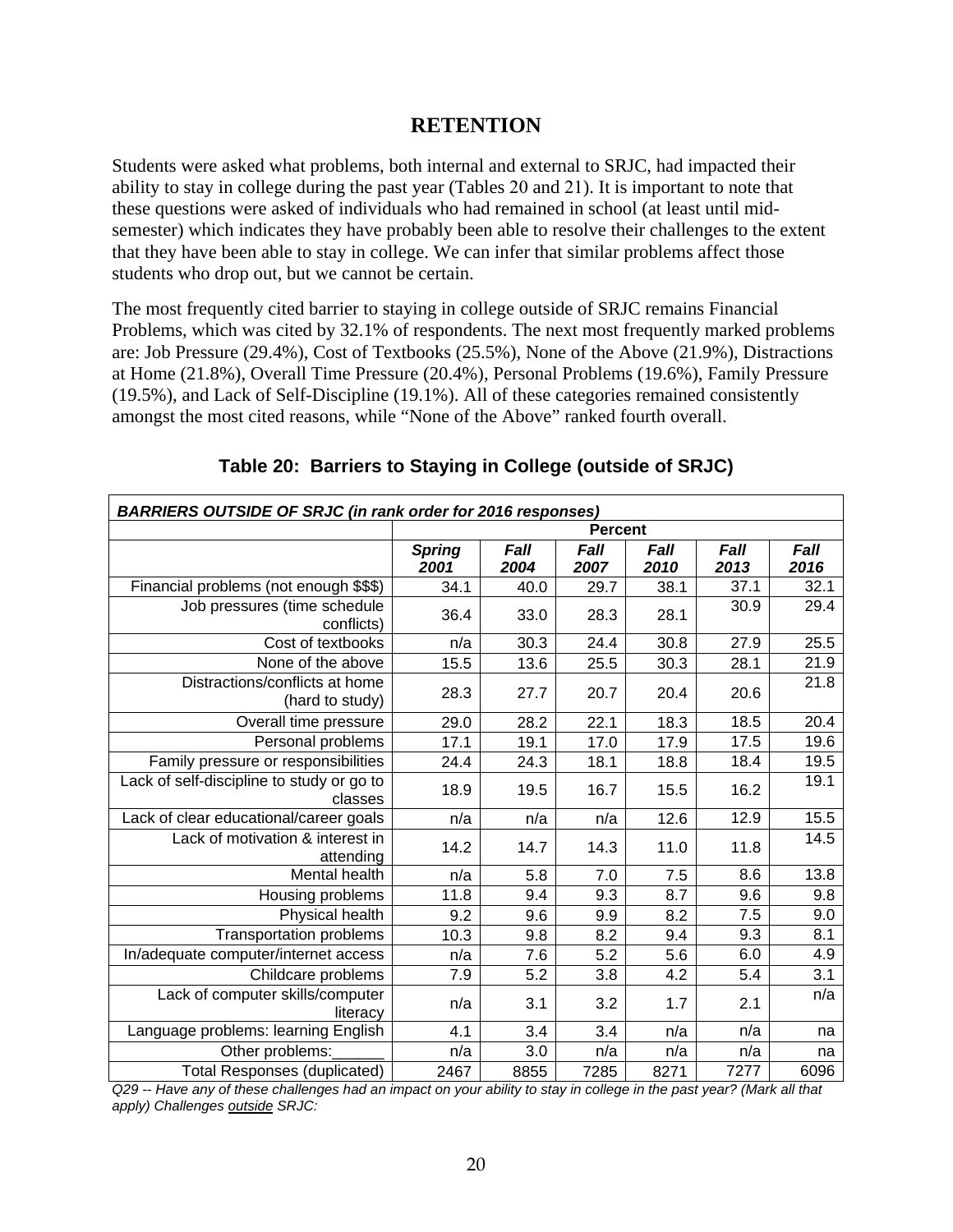Problems within SRJC also impacted students' ability to stay in college.

At 37.7%, parking remains high on the list of challenges cited by students, although this statistic has dropped substantially from the high point in 2001 (53.4%) and 2007 (46.8%), most likely because the multi-level parking structure opened for students use after the 2007 survey. Also of note is an increase in the percentage of students who marked "Classes I want are not available in an online format", from 7.8% in 2010, 11.0% in 2013, and 10.7% in 2016. This response option was first added in 2010, and the increase could indicate a growing demand for online class offerings.

| <b>BARRIERS INSIDE OF SRJC (in rank order for 2016 responses)</b> |                  |      |                |      |      |      |
|-------------------------------------------------------------------|------------------|------|----------------|------|------|------|
|                                                                   |                  |      | <b>Percent</b> |      |      |      |
|                                                                   | <b>Spring</b>    | Fall | Fall           | Fall | Fall | Fall |
|                                                                   | 2001             | 2004 | 2007           | 2010 | 2013 | 2016 |
| Parking                                                           | 53.4             | 46.8 | 25.3           | 32.2 | 29.8 | 37.7 |
| Classes not available at the                                      | 35.3             | 30.4 | 34.7           | 37.4 | 36.7 | 34.7 |
| time I need to take them                                          |                  |      |                |      |      |      |
| I couldn't get in to the                                          |                  |      |                |      |      | 26.8 |
| classes I needed (classes                                         | n/a              | 19.1 | 21.7           | 30.9 | 29.1 |      |
| full)                                                             |                  |      |                |      |      |      |
| <b>Access to Financial Aid</b>                                    | n/a              | n/a  | n/a            | 20.4 | 23.9 | 22.9 |
| Services                                                          |                  |      |                |      |      |      |
| None of the above (per each                                       | 18.2             | 15.6 | 32.3           | 29.8 | 29.3 | 22.3 |
| year's survey)                                                    |                  |      |                |      |      |      |
| Classes not available at the                                      |                  |      |                |      |      | 19.9 |
| location (or campus) I want                                       | n/a              | 16.0 | 18.4           | 23.9 | 22.5 |      |
| to take them                                                      |                  |      |                |      |      |      |
| My learning style doesn't                                         |                  |      |                |      |      | 17.1 |
| match instructor's teaching                                       | na               | na   | na             | na   | na   |      |
| style                                                             |                  |      |                |      |      |      |
| Classes I want are not                                            | n/a              | n/a  | n/a            | 7.8  | 11.0 | 10.7 |
| available in an online format                                     |                  |      |                |      |      |      |
| Class work is too hard                                            | $\overline{7.3}$ | 7.9  | 11.9           | 7.7  | 9.6  | 10.3 |
| Access to Academic                                                | n/a              | n/a  | n/a            | 8.7  | 7.0  | 8.3  |
| Counseling                                                        |                  |      |                |      |      |      |
| Classes I enrolled in were                                        | n/a              | 6.3  | 7.3            | 8.6  | 5.1  | 6.2  |
| cancelled                                                         |                  |      |                |      |      |      |
| Too much to go through to                                         | 5.6              | 4.9  | 6.2            | 4.3  | 3.3  | 4.5  |
| get services or courses                                           |                  |      |                |      |      |      |
| I cannot find the information I                                   | n/a              | n/a  | n/a            | 3.0  | 3.1  | 3.5  |
| need on the SRJC website                                          |                  |      |                |      |      |      |
| Difficulty completing the                                         | n/a              | n/a  | n/a            | n/a  | 2.2  | 3.3  |
| registration process                                              |                  |      |                |      |      |      |
| SRJC website is too difficult                                     | n/a              | n/a  | n/a            | 2.4  | 3.1  | na   |
| to navigate                                                       |                  |      |                |      |      |      |
| Access to A&R services                                            | n/a              | n/a  | n/a            | 1.4  | n/a  | na   |
| A&R services (in person) not                                      | 6.3              | 2.0  | 2.0            | n/a  | n/a  | n/a  |
| available when I need them                                        |                  |      |                |      |      |      |

**Table 21: Barriers to Staying in College (within SRJC)**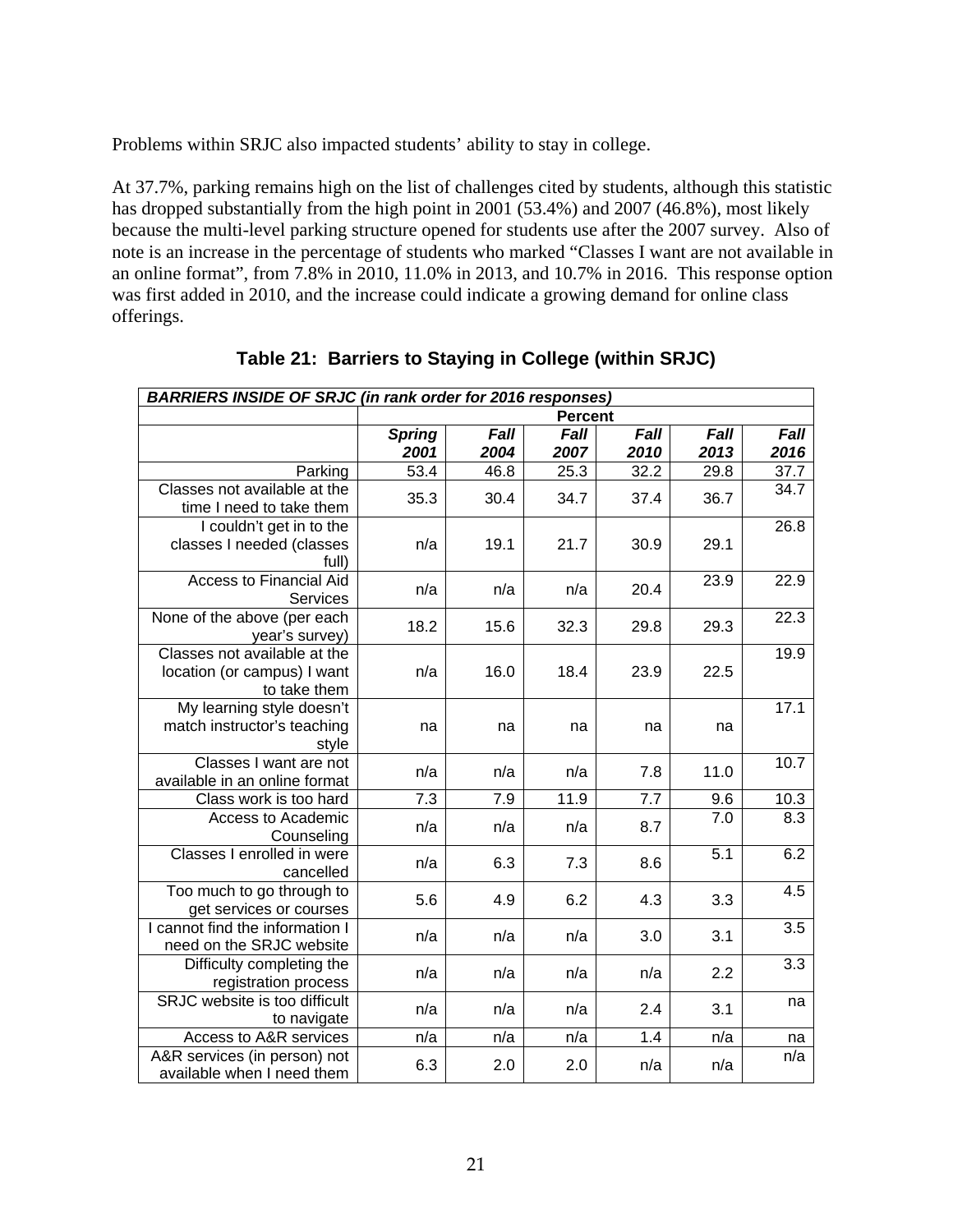|                                                              | <b>Spring</b><br>2001 | <b>Fall</b><br>2004 | <b>Fall</b><br>2007 | <b>Fall</b><br>2010 | <b>Fall</b><br>2013 | Fall<br>2016 |
|--------------------------------------------------------------|-----------------------|---------------------|---------------------|---------------------|---------------------|--------------|
| Not enough info about<br>classes/majors/degrees/transferring | 12.6                  | 11.4                | 12.9                | n/a                 | n/a                 | n/a          |
| Financial Aid services not available<br>when I need them     | 7.4                   | 10.3                | 11.7                | n/a                 | n/a                 | n/a          |
| Staff not available when I need<br>them                      | 9.0                   | 5.2                 | 5.5                 | n/a                 | n/a                 | n/a          |
| Other problems at SRJC:                                      | n/a                   | 3.9                 | n/a                 | n/a                 | n/a                 | n/a          |
| Discrimination based on:                                     | 1.7                   | 2.1                 | n/a                 | n/a                 | n/a                 | n/a          |
| Lack of help finding job that fits w/<br>class schedule      | 6.2                   | n/a                 | n/a                 | n/a                 | n/a                 | n/a          |
| Cashiers not available when<br>needed                        | 2.0                   | n/a                 | n/a                 | n/a                 | n/a                 | n/a          |
| Total Responses (duplicated)                                 | 4077                  | 5236                | 5180                | 6747                | 5696                | 4822         |

**Table 21: Barriers to Staying in College (within SRJC) (continued**)

*Q28 -- Have any of these challenges had an impact on your ability to stay in college during the past year? (Mark all that apply) Challenges at SRJC:* 

 elaborate on any of the problems selected from the list. Roughly 14% (299) of students wrote in In the previous two questions, students were asked to mark any specific problems that impacted their ability to stay in college during this past year. They were then asked if they had any other problems not listed that had an impact on their ability to stay in college, or if they wanted to a comment (excluding those who answered the question with some form of "No", "None", or "Not Applicable"). Comments often contained a combination of different issues, were sometimes written out in detail, and other times stated with single words or phrases strung together.

 school or school costing too much (12). Although it is an item that could be selected from the phrasing indicating a degree of frustration. The written comments most often mentioned concerns about getting access to financial aid or scholarships (30), followed by work/job conflicts (25) and having enough money to pay for list, parking problems were noted by a large number of students (30), usually with exclamatory

Two common problem areas also described or mentioned often included issues with teachers at SRJC (11), and family or relationship problems outside of school (5). In addition, students repeatedly identified and/or described (between 10 and 20 occurrences each) wanting classes that were unavailable, being full, or cancelled (19); problems completing the coursework or inadequate skills for succeeding in college (17); the high cost of text books (10); the timing of receiving financial aid later than they needed it (13); physical health issues (10); and problems with the location or times of classes, including specific requests for more evening and more online class offerings and classes in Petaluma (10).

Finally, students occasionally discussed problems they have encountered in the following areas (between two and ten responses in each area): financial aid services (10), issues with counseling services (8), issues with registration priority (3), time management (5), lack of motivation or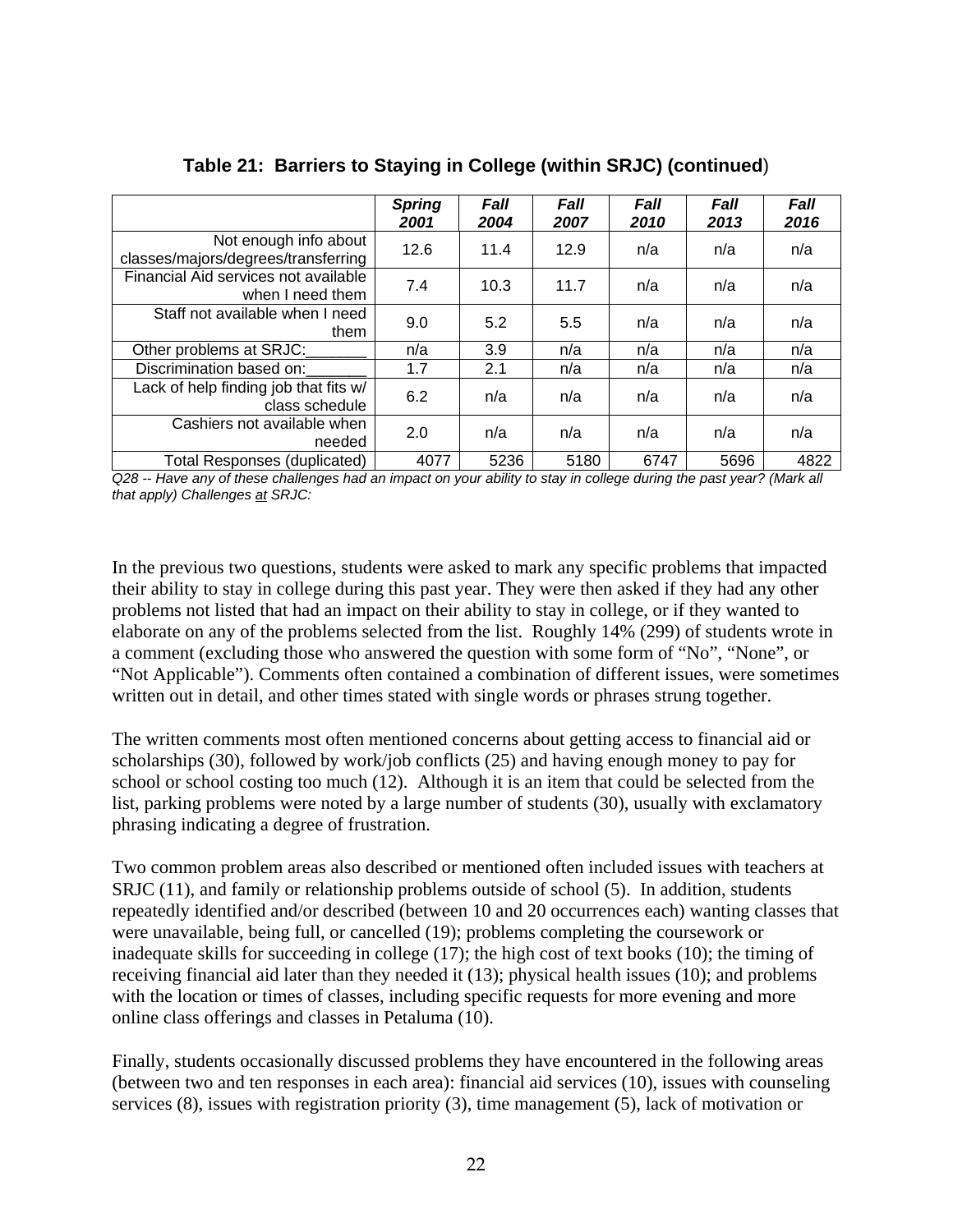educational goals (4), need for more tutoring services (4), child care (3), housing (3), technology (computers on campus and the website) (3), problems with the registration process (2), impacted programs (2), library resources (4).

Several challenges were also mentioned just once or twice by students, but are worth noting. These include problems concerning: mental health issues, and legal or immigration status. It is important to note that not all comments were negative; there were several expressions of gratitude for the positive impact SRJC has had on student's lives.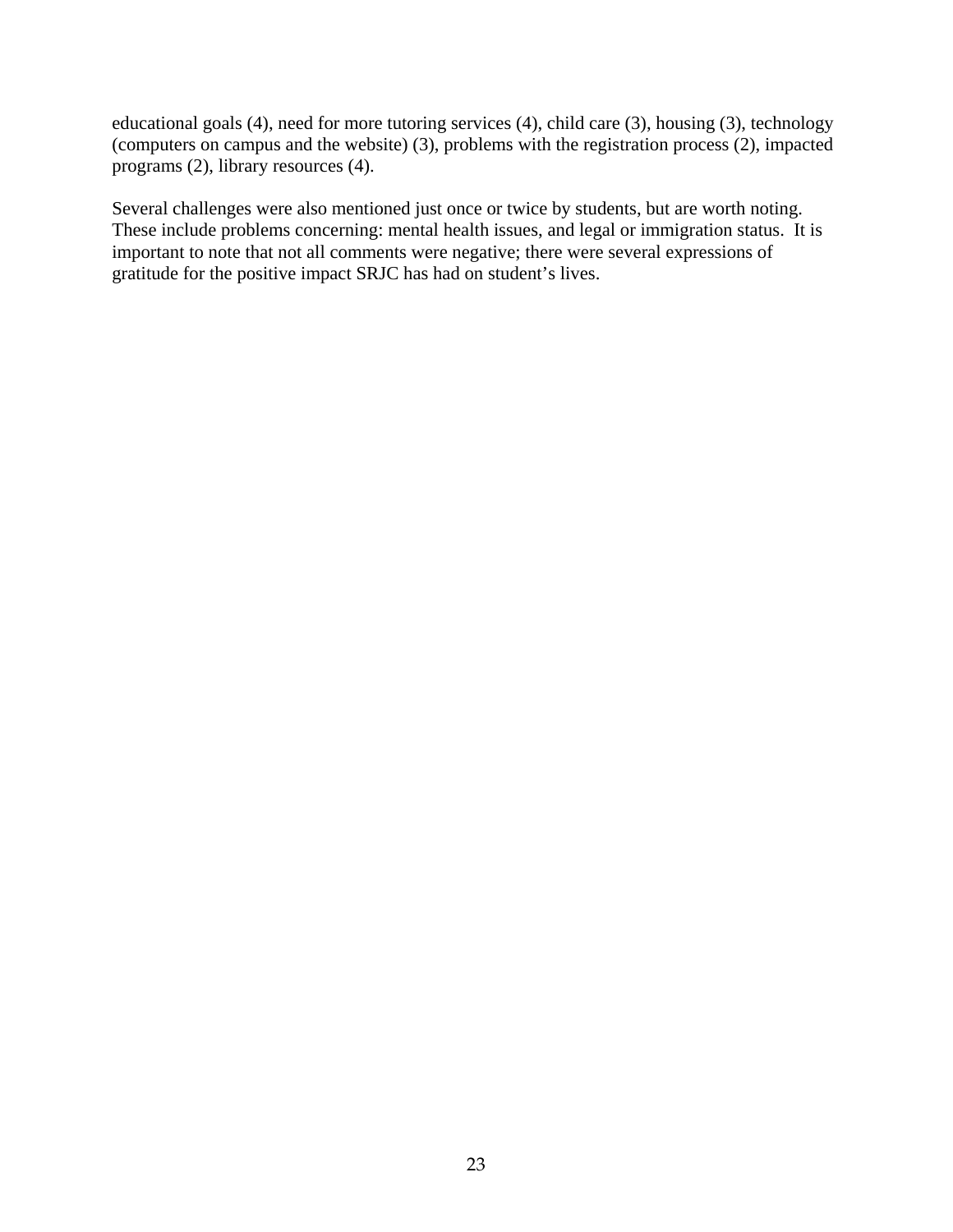# **CAMPUS CLIMATE**

To get an indication of the campus climate, students were asked by whom they are generally treated with respect on campus (Table 22). In addition, students were asked about their experience with certain diversity issues. The vast majority of students agree that they are generally treated with respect at SRJC.

| PERCENT OF STUDENTS GENERALLY TREATED WITH RESPECT BY: |                |                             |                                          |                       |       |      |  |  |  |
|--------------------------------------------------------|----------------|-----------------------------|------------------------------------------|-----------------------|-------|------|--|--|--|
|                                                        | Survey<br>Year | Strongly<br>Agree/<br>Agree | Disagree/<br>Strongly<br><b>Disagree</b> | Number<br>stating n/a | Total | n    |  |  |  |
|                                                        | 2001           | 96.8                        | 3.3                                      | n/a                   | 100.1 | 2302 |  |  |  |
|                                                        | 2004           | 98.1                        | 1.9                                      | 1                     | 100.0 | 731  |  |  |  |
|                                                        | 2007           | 97.1                        | 2.9                                      | 12                    | 100.0 | 2523 |  |  |  |
| Instructors                                            | 2010           | 98.0                        | 2.0                                      | 34                    | 100.0 | 3234 |  |  |  |
|                                                        | 2013           | 98.0                        | 1.6                                      | $\boldsymbol{9}$      | 99.9  | 2724 |  |  |  |
|                                                        | 2016           | 98.3                        | 1.4                                      | $\overline{7}$        | 100.0 | 2059 |  |  |  |
|                                                        |                |                             |                                          |                       |       |      |  |  |  |
|                                                        | 2001           | 97.5                        | 2.5                                      | n/a                   | 100.0 | 2278 |  |  |  |
|                                                        | 2004           | 98.6                        | 1.4                                      | 1                     | 100.0 | 722  |  |  |  |
| <b>Students</b>                                        | 2007           | 95.3                        | 4.7                                      | 31                    | 100.0 | 2469 |  |  |  |
|                                                        | 2010           | 96.9                        | 3.1                                      | 54                    | 100.1 | 3210 |  |  |  |
|                                                        | 2013           | 95.9                        | 3.0                                      | 30                    | 100.0 | 2723 |  |  |  |
|                                                        | 2016           | 97.4                        | 2.2                                      | 8                     | 100.0 | 2052 |  |  |  |
|                                                        |                |                             |                                          |                       |       |      |  |  |  |
|                                                        | 2001           | 91.7                        | 8.3                                      | n/a                   | 100.0 | 2194 |  |  |  |
|                                                        | 2004           | 95.8                        | 4.2                                      | 17                    | 100.0 | 702  |  |  |  |
| <b>Office Staff</b>                                    | 2007           | 89.9                        | 10.1                                     | 147                   | 100.0 | 2323 |  |  |  |
|                                                        | 2010           | 94.5                        | 5.5                                      | 170                   | 99.9  | 3172 |  |  |  |
|                                                        | 2013           | 90.0                        | 4.3                                      | 153                   | 100.0 | 2695 |  |  |  |
|                                                        | 2016           | 92.5                        | 2.9                                      | 94                    | 100.0 | 2033 |  |  |  |
|                                                        |                |                             |                                          |                       |       |      |  |  |  |
|                                                        | 2001           | 94.4                        | 5.6                                      | n/a                   | 100.0 | 1928 |  |  |  |
|                                                        | 2004           | 96.1                        | 3.9                                      | 77                    | 100.0 | 613  |  |  |  |
| Administrators                                         | 2007           | 91.9                        | 8.1                                      | 326                   | 100.0 | 2101 |  |  |  |
|                                                        | 2010           | 95.9                        | 4.1                                      | 409                   | 100.0 | 3124 |  |  |  |
|                                                        | 2013           | 85.2                        | 2.7                                      | 323                   | 100.0 | 2676 |  |  |  |
|                                                        | 2016           | 86.7                        | 2.0                                      | 225                   | 100.0 | 2013 |  |  |  |

#### **Table 22: Respect**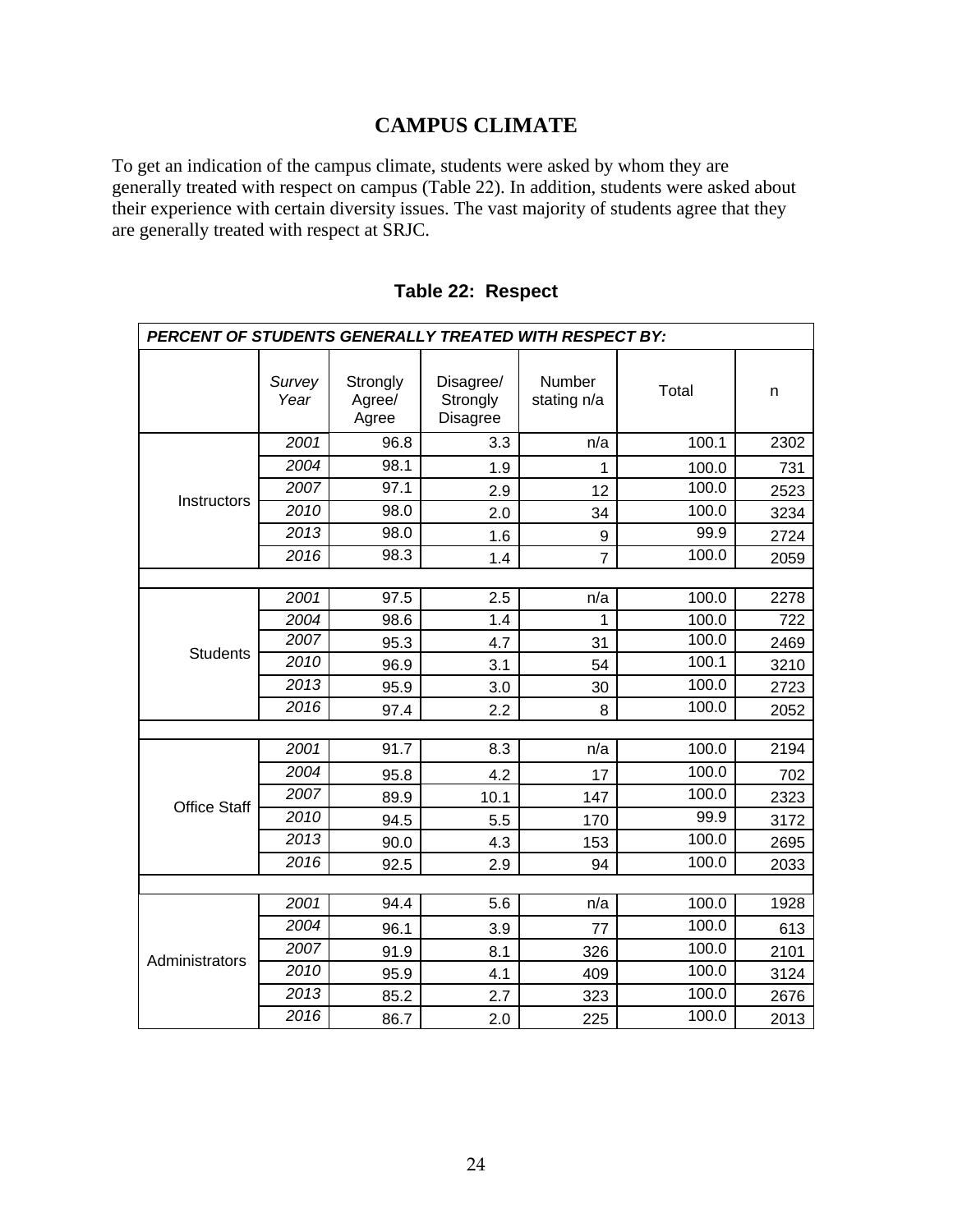| PERCENT OF STUDENTS GENERALLY TREATED WITH RESPECT BY: |                |                             |                                          |                       |       |      |  |  |  |  |
|--------------------------------------------------------|----------------|-----------------------------|------------------------------------------|-----------------------|-------|------|--|--|--|--|
|                                                        | Survey<br>Year | Strongly<br>Agree/<br>Agree | Disagree/<br>Strongly<br><b>Disagree</b> | Number<br>stating n/a | Total | n    |  |  |  |  |
|                                                        | 2001           | n/a                         | n/a                                      | n/a                   | n/a   | n/a  |  |  |  |  |
|                                                        | 2004           | 94.5                        | 5.5                                      | 29                    | 100.0 | 671  |  |  |  |  |
|                                                        | 2007           | 92.3                        | 7.7                                      | 179                   | 100.0 | 2269 |  |  |  |  |
| Counselors                                             | 2010           | 93.8                        | 6.2                                      | 261                   | 100.0 | 3154 |  |  |  |  |
|                                                        | 2013           | 88.1                        | 4.5                                      | 198                   | 99.9  | 2698 |  |  |  |  |
|                                                        | 2016           | 92.7                        | 2.8                                      | 91                    | 100.0 | 2029 |  |  |  |  |
|                                                        |                |                             |                                          |                       |       |      |  |  |  |  |
|                                                        | 2001           | n/a                         | n/a                                      | n/a                   | n/a   | n/a  |  |  |  |  |
|                                                        | 2004           | n/a                         | n/a                                      | n/a                   | n/a   | n/a  |  |  |  |  |
| <b>District Police</b>                                 | 2007           | n/a                         | n/a                                      | n/a                   | n/a   | n/a  |  |  |  |  |
| Personnel                                              | 2010           | 89.3                        | 10.6                                     | 854                   | 99.9  | 3105 |  |  |  |  |
|                                                        | 2013           | 69.7                        | 5.9                                      | 649                   | 100.1 | 2650 |  |  |  |  |
|                                                        | 2016           | 71.8                        | $\overline{4.3}$                         | 477                   | 100.0 | 1999 |  |  |  |  |
|                                                        |                |                             |                                          |                       |       |      |  |  |  |  |
|                                                        | 2001           | n/a                         | n/a                                      | n/a                   | n/a   | n/a  |  |  |  |  |
|                                                        | 2004           | n/a                         | n/a                                      | n/a                   | n/a   | n/a  |  |  |  |  |
| Librarians,                                            | 2007           | n/a                         | n/a                                      | n/a                   | n/a   | n/a  |  |  |  |  |
| library staff                                          | 2010           | 96.0                        | 4.0                                      | 379                   | 100.0 | 3145 |  |  |  |  |
|                                                        | 2013           | 86.1                        | $\overline{2.7}$                         | 300                   | 100.0 | 2687 |  |  |  |  |
|                                                        | 2016           | 88.7                        | 1.8                                      | 192                   | 100.0 | 2022 |  |  |  |  |
|                                                        |                |                             |                                          |                       |       |      |  |  |  |  |
|                                                        | 2001           | 94.2                        | 5.8                                      | n/a                   | 100.0 | 1931 |  |  |  |  |
|                                                        | 2004           | 94.5                        | 5.5                                      | 88                    | 100.0 | 579  |  |  |  |  |
| <b>Other Staff</b>                                     | 2007           | 94.7                        | 5.3                                      | 377                   | 100.0 | 1965 |  |  |  |  |
|                                                        | 2010           | 97.1                        | 2.9                                      | 604                   | 100.0 | 2960 |  |  |  |  |
|                                                        | 2013           | 80.7                        | 2.2                                      | 421                   | 100.0 | 2455 |  |  |  |  |
|                                                        | 2016           | 81.7                        | 1.7                                      | 310                   | 100.0 | 1859 |  |  |  |  |

### **Table 22: Respect (continued)**

*Q32 – At SRJC, I have generally been treated with respect by:* 

A new question since the 2007 survey asked students about their engagement with various aspects of SRJC, and their sense of belonging (Table 23). The majority of students (97.5%) indicated that they feel welcome at SRJC, similar to 2013. Most students (75.2%) experience a sense of community at SRJC, and fewer (74.4%) agreed that "SRJC cares about me as an individual" - these figures are generally consistent with the 2013 survey, and represent the majority of students responding to the survey.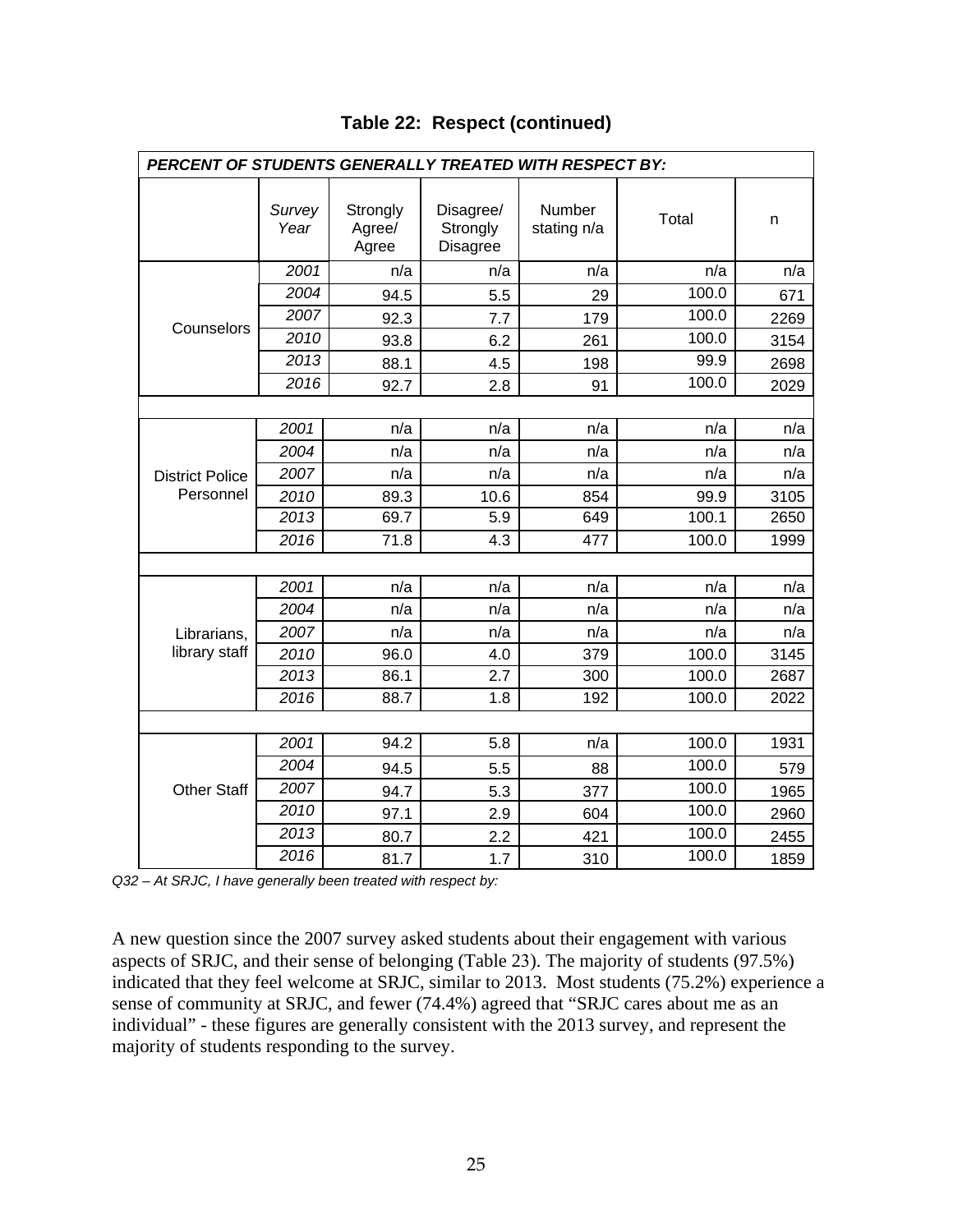The majority of students (74.1%) agreed that their background and personal experiences help them feel supported at SRJC, and the minority of students (22.0%) indicated they feel isolated at times because of their background and personal experiences. The wording of the latter statement was changed from the 2007 survey to the 2010 survey, which made it difficult to compare this statistic in the 2010, however, it has remained consistent since the 2010 survey. The percentage of student who agreed they feel supported at SRJC increased, from 70.1% in 2013 to 74.1% in 2016.

A vast majority (92.8%) of students indicated that their instructors make them feel welcome to discuss things with them outside of class, while fewer students (71.1%) have developed a supportive relationship with at least one SRJC instructor, staff member, or counselor (the wording of this question was changed for the 2010 survey to include "counselor" amongst the choices). The percentage of students who agreed with the former statement has remained relatively consistent over the four survey cycles it was asked.

Most students agree that their understanding of people with backgrounds different from their own has increased through course information and activities (77.2%). This statistic has increased from 2013 (72.5%).

New statements were added to this question in 2010 to investigate some additional aspects of student engagement. The results indicate that the majority of students (80.2%) have a clear educational goal, and a similar number (82.5%) feel supported by their academic counselor, and similarly (80.7%) have developed an educational plan with their academic counselor. The percentage of students who agree they have a clear educational goal remained similar from 2010 to 2013, but those who agreed they feel supported by their academic counselor and those who agreed they have developed an educational plan with their academic counselor increased. Nearly three-fourths (72.5%) of the students surveyed believe they have been as successful as they could be at SRJC.

| <b>LEVEL OF AGREEMENT WITH STATEMENTS:</b>                                                               |                   |       |                 |                      |       |     |  |  |
|----------------------------------------------------------------------------------------------------------|-------------------|-------|-----------------|----------------------|-------|-----|--|--|
|                                                                                                          |                   |       | <b>Percent</b>  |                      |       | #   |  |  |
|                                                                                                          | Strongly<br>Agree | Agree | <b>Disagree</b> | Strongly<br>Disagree | Total | n/a |  |  |
| I feel welcome at SRJC                                                                                   |                   |       |                 |                      |       |     |  |  |
| 2007                                                                                                     | 46.0              | 51.9  | 1.7             | 0.5                  | 100.1 | 32  |  |  |
| 2010                                                                                                     | 55.1              | 43.0  | 1.4             | 0.4                  | 99.9  | 22  |  |  |
| 2013                                                                                                     | 54.9              | 42.5  | 1.5             | 0.4                  | 100.0 | 20  |  |  |
| 2016                                                                                                     | 56.7              | 40.8  | 1.5             | 0.4                  | 100.0 | 12  |  |  |
| experience a sense of community at SRJC                                                                  |                   |       |                 |                      |       |     |  |  |
| 2007                                                                                                     | 19.2              | 57.8  | 19.8            | 3.2                  | 100.0 | 139 |  |  |
| 2010                                                                                                     | 25.5              | 49.5  | 21.3            | 3.6                  | 99.9  | 139 |  |  |
| 2013                                                                                                     | 26.5              | 46.8  | 18.8            | 2.8                  | 100.0 | 136 |  |  |
| 2016                                                                                                     | 27.8              | 47.4  | 16.5            | 3.2                  | 100.0 | 102 |  |  |
| I have developed a supportive relationship with at least one SRJC instructor, counselor, or staff member |                   |       |                 |                      |       |     |  |  |
| 2007                                                                                                     | 29.7              | 46.2  | 19.4            | 4.8                  | 100.1 | 149 |  |  |
| 2010                                                                                                     | 35.3              | 37.8  | 22.7            | 4.3                  | 100.1 | 225 |  |  |
| 2013                                                                                                     | 34.9              | 33.2  | 20.0            | 2.9                  | 100.1 | 244 |  |  |
| 2016                                                                                                     | 39.0              | 32.0  | 18.5            | 3.0                  | 100.0 | 153 |  |  |

**Table 23: Diversity and Student Engagement**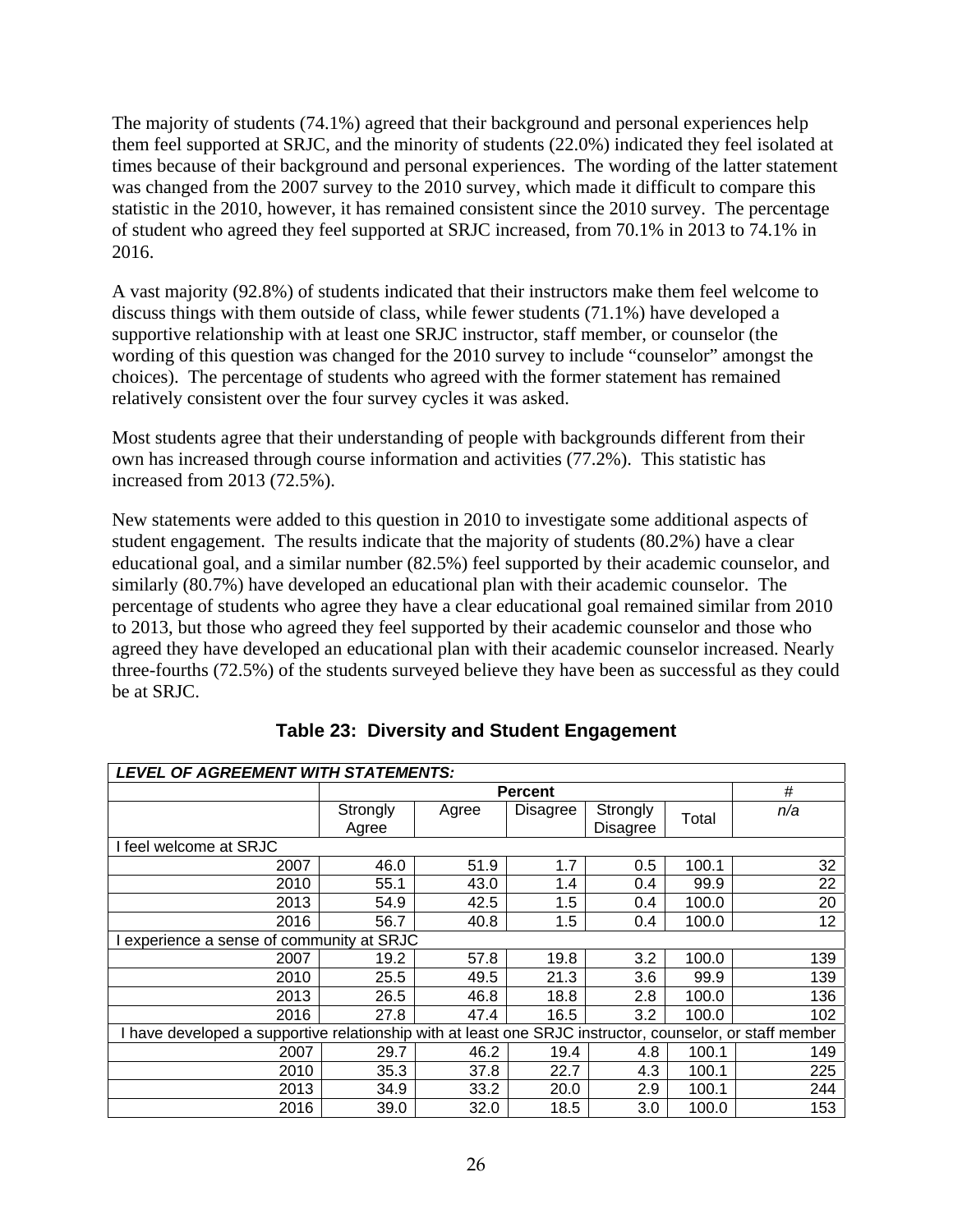| #<br><b>Percent</b><br>Agree<br><b>Disagree</b><br>Strongly<br>Strongly<br>Total<br>n/a<br><b>Disagree</b><br>Agree<br>SRJC cares about me as an individual<br>2007<br>15.7<br>55.9<br>23.4<br>5.0<br>100.0<br>221<br>17.7<br>55.1<br>100.0<br>2010<br>22.6<br>4.6<br>289<br>99.9<br>2013<br>18.4<br>49.6<br>18.3<br>3.3<br>275<br>22.7<br>51.7<br>13.6<br>3.3<br>177<br>2016<br>100.0<br>My instructors make me feel welcome to discuss things with them outside of class<br>2007<br>31.3<br>57.4<br>9.6<br>1.7<br>100.0<br>111<br>41.2<br>99.9<br>2010<br>49.9<br>7.9<br>0.9<br>53<br>46.3<br>99.9<br>2013<br>44.4<br>6.0<br>0.8<br>66<br>$\overline{5.5}$<br>2016<br>48.6<br>44.2<br>0.6<br>100.0<br>21<br>Because of my background and personal experiences, I feel isolated at SRJC*<br>2007<br>5.8<br>13.4<br>39.4<br>100.0<br>413<br>41.4<br>2010<br>6.8<br>13.8<br>48.4<br>30.9<br>99.9<br>354<br>39.2<br>26.2<br>99.9<br>366<br>2013<br>6.4<br>14.5<br>2016<br>8.6<br>13.4<br>42.6<br>24.5<br>223<br>100.0<br>Through course information and activities, my understanding of people with backgrounds different<br>from mine has increased<br>56.9<br>2007<br>21.8<br>18.4<br>2.9<br>100.0<br>363<br>2010<br>26.0<br>55.4<br>15.6<br>3.0<br>100.0<br>383<br>2013<br>26.2<br>46.3<br>12.4<br>100.0<br>348<br>2.0<br>1.5<br>2016<br>33.3<br>9.9<br>229<br>43.9<br>100.0<br>I have a clear educational goal<br>43.0<br>40.6<br>13.8<br>57<br>2010<br>2.5<br>99.9<br>2013<br>12.8<br>100.0<br>44.9<br>38.8<br>2.1<br>38<br>2016<br>15.9<br>100.0<br>41.4<br>38.8<br>2.0<br>38<br>I feel supported by academic counselors at SRJC<br>45.1<br>16.3<br>2010<br>33.7<br>4.9<br>100.0<br>468<br>2013<br>38.2<br>3.2<br>34.2<br>11.6<br>100.0<br>345<br>2016<br>40.7<br>9.0<br>134<br>41.8<br>2.0<br>100.0<br>I have developed an educational plan with an academic counselor at SRJC<br>2010<br>31.1<br>42.0<br>21.0<br>5.9<br>100.0<br>397<br>2013<br>32.1<br>37.8<br>14.1<br>3.5<br>100.0<br>335<br>2.5<br>2016<br>42.0<br>38.7<br>10.1<br>100.0<br>136<br>Because of my background and personal experiences, I feel supported at SRJC<br>2010<br>22.2<br>57.5<br>17.7<br>100.0<br>2.6<br>494<br>2013<br>48.7<br>13.3<br>1.9<br>100.1<br>396<br>21.4<br>2016<br>26.5<br>47.6<br>12.2<br>1.5<br>100.0<br>248<br>I feel I have been as successful as I could be at SRJC<br>2010<br>27.0<br>99.9<br>48.1<br>21.1<br>3.7<br>109<br>2013<br>46.3<br>3.7<br>100.0<br>27.4<br>19.0<br>96<br>2016<br>27.7<br>44.8<br>20.4<br>3.9<br>100.0<br>62<br>I am aware of the "Student Success Steps" (orientation, assessment, ed planning)<br>29.6<br>21.8<br>100.0<br>127<br>2016<br>41.6<br>6.9 | LEVEL OF AGREEMENT WITH STATEMENTS: |  |  |  |
|-------------------------------------------------------------------------------------------------------------------------------------------------------------------------------------------------------------------------------------------------------------------------------------------------------------------------------------------------------------------------------------------------------------------------------------------------------------------------------------------------------------------------------------------------------------------------------------------------------------------------------------------------------------------------------------------------------------------------------------------------------------------------------------------------------------------------------------------------------------------------------------------------------------------------------------------------------------------------------------------------------------------------------------------------------------------------------------------------------------------------------------------------------------------------------------------------------------------------------------------------------------------------------------------------------------------------------------------------------------------------------------------------------------------------------------------------------------------------------------------------------------------------------------------------------------------------------------------------------------------------------------------------------------------------------------------------------------------------------------------------------------------------------------------------------------------------------------------------------------------------------------------------------------------------------------------------------------------------------------------------------------------------------------------------------------------------------------------------------------------------------------------------------------------------------------------------------------------------------------------------------------------------------------------------------------------------------------------------------------------------------------------------------------------------------------------------------------------------------------------------------------------------------------------------------------------------------------------------------------------------------------------------------------------------------------|-------------------------------------|--|--|--|
|                                                                                                                                                                                                                                                                                                                                                                                                                                                                                                                                                                                                                                                                                                                                                                                                                                                                                                                                                                                                                                                                                                                                                                                                                                                                                                                                                                                                                                                                                                                                                                                                                                                                                                                                                                                                                                                                                                                                                                                                                                                                                                                                                                                                                                                                                                                                                                                                                                                                                                                                                                                                                                                                                     |                                     |  |  |  |
|                                                                                                                                                                                                                                                                                                                                                                                                                                                                                                                                                                                                                                                                                                                                                                                                                                                                                                                                                                                                                                                                                                                                                                                                                                                                                                                                                                                                                                                                                                                                                                                                                                                                                                                                                                                                                                                                                                                                                                                                                                                                                                                                                                                                                                                                                                                                                                                                                                                                                                                                                                                                                                                                                     |                                     |  |  |  |
|                                                                                                                                                                                                                                                                                                                                                                                                                                                                                                                                                                                                                                                                                                                                                                                                                                                                                                                                                                                                                                                                                                                                                                                                                                                                                                                                                                                                                                                                                                                                                                                                                                                                                                                                                                                                                                                                                                                                                                                                                                                                                                                                                                                                                                                                                                                                                                                                                                                                                                                                                                                                                                                                                     |                                     |  |  |  |
|                                                                                                                                                                                                                                                                                                                                                                                                                                                                                                                                                                                                                                                                                                                                                                                                                                                                                                                                                                                                                                                                                                                                                                                                                                                                                                                                                                                                                                                                                                                                                                                                                                                                                                                                                                                                                                                                                                                                                                                                                                                                                                                                                                                                                                                                                                                                                                                                                                                                                                                                                                                                                                                                                     |                                     |  |  |  |
|                                                                                                                                                                                                                                                                                                                                                                                                                                                                                                                                                                                                                                                                                                                                                                                                                                                                                                                                                                                                                                                                                                                                                                                                                                                                                                                                                                                                                                                                                                                                                                                                                                                                                                                                                                                                                                                                                                                                                                                                                                                                                                                                                                                                                                                                                                                                                                                                                                                                                                                                                                                                                                                                                     |                                     |  |  |  |
|                                                                                                                                                                                                                                                                                                                                                                                                                                                                                                                                                                                                                                                                                                                                                                                                                                                                                                                                                                                                                                                                                                                                                                                                                                                                                                                                                                                                                                                                                                                                                                                                                                                                                                                                                                                                                                                                                                                                                                                                                                                                                                                                                                                                                                                                                                                                                                                                                                                                                                                                                                                                                                                                                     |                                     |  |  |  |
|                                                                                                                                                                                                                                                                                                                                                                                                                                                                                                                                                                                                                                                                                                                                                                                                                                                                                                                                                                                                                                                                                                                                                                                                                                                                                                                                                                                                                                                                                                                                                                                                                                                                                                                                                                                                                                                                                                                                                                                                                                                                                                                                                                                                                                                                                                                                                                                                                                                                                                                                                                                                                                                                                     |                                     |  |  |  |
|                                                                                                                                                                                                                                                                                                                                                                                                                                                                                                                                                                                                                                                                                                                                                                                                                                                                                                                                                                                                                                                                                                                                                                                                                                                                                                                                                                                                                                                                                                                                                                                                                                                                                                                                                                                                                                                                                                                                                                                                                                                                                                                                                                                                                                                                                                                                                                                                                                                                                                                                                                                                                                                                                     |                                     |  |  |  |
|                                                                                                                                                                                                                                                                                                                                                                                                                                                                                                                                                                                                                                                                                                                                                                                                                                                                                                                                                                                                                                                                                                                                                                                                                                                                                                                                                                                                                                                                                                                                                                                                                                                                                                                                                                                                                                                                                                                                                                                                                                                                                                                                                                                                                                                                                                                                                                                                                                                                                                                                                                                                                                                                                     |                                     |  |  |  |
|                                                                                                                                                                                                                                                                                                                                                                                                                                                                                                                                                                                                                                                                                                                                                                                                                                                                                                                                                                                                                                                                                                                                                                                                                                                                                                                                                                                                                                                                                                                                                                                                                                                                                                                                                                                                                                                                                                                                                                                                                                                                                                                                                                                                                                                                                                                                                                                                                                                                                                                                                                                                                                                                                     |                                     |  |  |  |
|                                                                                                                                                                                                                                                                                                                                                                                                                                                                                                                                                                                                                                                                                                                                                                                                                                                                                                                                                                                                                                                                                                                                                                                                                                                                                                                                                                                                                                                                                                                                                                                                                                                                                                                                                                                                                                                                                                                                                                                                                                                                                                                                                                                                                                                                                                                                                                                                                                                                                                                                                                                                                                                                                     |                                     |  |  |  |
|                                                                                                                                                                                                                                                                                                                                                                                                                                                                                                                                                                                                                                                                                                                                                                                                                                                                                                                                                                                                                                                                                                                                                                                                                                                                                                                                                                                                                                                                                                                                                                                                                                                                                                                                                                                                                                                                                                                                                                                                                                                                                                                                                                                                                                                                                                                                                                                                                                                                                                                                                                                                                                                                                     |                                     |  |  |  |
|                                                                                                                                                                                                                                                                                                                                                                                                                                                                                                                                                                                                                                                                                                                                                                                                                                                                                                                                                                                                                                                                                                                                                                                                                                                                                                                                                                                                                                                                                                                                                                                                                                                                                                                                                                                                                                                                                                                                                                                                                                                                                                                                                                                                                                                                                                                                                                                                                                                                                                                                                                                                                                                                                     |                                     |  |  |  |
|                                                                                                                                                                                                                                                                                                                                                                                                                                                                                                                                                                                                                                                                                                                                                                                                                                                                                                                                                                                                                                                                                                                                                                                                                                                                                                                                                                                                                                                                                                                                                                                                                                                                                                                                                                                                                                                                                                                                                                                                                                                                                                                                                                                                                                                                                                                                                                                                                                                                                                                                                                                                                                                                                     |                                     |  |  |  |
|                                                                                                                                                                                                                                                                                                                                                                                                                                                                                                                                                                                                                                                                                                                                                                                                                                                                                                                                                                                                                                                                                                                                                                                                                                                                                                                                                                                                                                                                                                                                                                                                                                                                                                                                                                                                                                                                                                                                                                                                                                                                                                                                                                                                                                                                                                                                                                                                                                                                                                                                                                                                                                                                                     |                                     |  |  |  |
|                                                                                                                                                                                                                                                                                                                                                                                                                                                                                                                                                                                                                                                                                                                                                                                                                                                                                                                                                                                                                                                                                                                                                                                                                                                                                                                                                                                                                                                                                                                                                                                                                                                                                                                                                                                                                                                                                                                                                                                                                                                                                                                                                                                                                                                                                                                                                                                                                                                                                                                                                                                                                                                                                     |                                     |  |  |  |
|                                                                                                                                                                                                                                                                                                                                                                                                                                                                                                                                                                                                                                                                                                                                                                                                                                                                                                                                                                                                                                                                                                                                                                                                                                                                                                                                                                                                                                                                                                                                                                                                                                                                                                                                                                                                                                                                                                                                                                                                                                                                                                                                                                                                                                                                                                                                                                                                                                                                                                                                                                                                                                                                                     |                                     |  |  |  |
|                                                                                                                                                                                                                                                                                                                                                                                                                                                                                                                                                                                                                                                                                                                                                                                                                                                                                                                                                                                                                                                                                                                                                                                                                                                                                                                                                                                                                                                                                                                                                                                                                                                                                                                                                                                                                                                                                                                                                                                                                                                                                                                                                                                                                                                                                                                                                                                                                                                                                                                                                                                                                                                                                     |                                     |  |  |  |
|                                                                                                                                                                                                                                                                                                                                                                                                                                                                                                                                                                                                                                                                                                                                                                                                                                                                                                                                                                                                                                                                                                                                                                                                                                                                                                                                                                                                                                                                                                                                                                                                                                                                                                                                                                                                                                                                                                                                                                                                                                                                                                                                                                                                                                                                                                                                                                                                                                                                                                                                                                                                                                                                                     |                                     |  |  |  |
|                                                                                                                                                                                                                                                                                                                                                                                                                                                                                                                                                                                                                                                                                                                                                                                                                                                                                                                                                                                                                                                                                                                                                                                                                                                                                                                                                                                                                                                                                                                                                                                                                                                                                                                                                                                                                                                                                                                                                                                                                                                                                                                                                                                                                                                                                                                                                                                                                                                                                                                                                                                                                                                                                     |                                     |  |  |  |
|                                                                                                                                                                                                                                                                                                                                                                                                                                                                                                                                                                                                                                                                                                                                                                                                                                                                                                                                                                                                                                                                                                                                                                                                                                                                                                                                                                                                                                                                                                                                                                                                                                                                                                                                                                                                                                                                                                                                                                                                                                                                                                                                                                                                                                                                                                                                                                                                                                                                                                                                                                                                                                                                                     |                                     |  |  |  |
|                                                                                                                                                                                                                                                                                                                                                                                                                                                                                                                                                                                                                                                                                                                                                                                                                                                                                                                                                                                                                                                                                                                                                                                                                                                                                                                                                                                                                                                                                                                                                                                                                                                                                                                                                                                                                                                                                                                                                                                                                                                                                                                                                                                                                                                                                                                                                                                                                                                                                                                                                                                                                                                                                     |                                     |  |  |  |
|                                                                                                                                                                                                                                                                                                                                                                                                                                                                                                                                                                                                                                                                                                                                                                                                                                                                                                                                                                                                                                                                                                                                                                                                                                                                                                                                                                                                                                                                                                                                                                                                                                                                                                                                                                                                                                                                                                                                                                                                                                                                                                                                                                                                                                                                                                                                                                                                                                                                                                                                                                                                                                                                                     |                                     |  |  |  |
|                                                                                                                                                                                                                                                                                                                                                                                                                                                                                                                                                                                                                                                                                                                                                                                                                                                                                                                                                                                                                                                                                                                                                                                                                                                                                                                                                                                                                                                                                                                                                                                                                                                                                                                                                                                                                                                                                                                                                                                                                                                                                                                                                                                                                                                                                                                                                                                                                                                                                                                                                                                                                                                                                     |                                     |  |  |  |
|                                                                                                                                                                                                                                                                                                                                                                                                                                                                                                                                                                                                                                                                                                                                                                                                                                                                                                                                                                                                                                                                                                                                                                                                                                                                                                                                                                                                                                                                                                                                                                                                                                                                                                                                                                                                                                                                                                                                                                                                                                                                                                                                                                                                                                                                                                                                                                                                                                                                                                                                                                                                                                                                                     |                                     |  |  |  |
|                                                                                                                                                                                                                                                                                                                                                                                                                                                                                                                                                                                                                                                                                                                                                                                                                                                                                                                                                                                                                                                                                                                                                                                                                                                                                                                                                                                                                                                                                                                                                                                                                                                                                                                                                                                                                                                                                                                                                                                                                                                                                                                                                                                                                                                                                                                                                                                                                                                                                                                                                                                                                                                                                     |                                     |  |  |  |
|                                                                                                                                                                                                                                                                                                                                                                                                                                                                                                                                                                                                                                                                                                                                                                                                                                                                                                                                                                                                                                                                                                                                                                                                                                                                                                                                                                                                                                                                                                                                                                                                                                                                                                                                                                                                                                                                                                                                                                                                                                                                                                                                                                                                                                                                                                                                                                                                                                                                                                                                                                                                                                                                                     |                                     |  |  |  |
|                                                                                                                                                                                                                                                                                                                                                                                                                                                                                                                                                                                                                                                                                                                                                                                                                                                                                                                                                                                                                                                                                                                                                                                                                                                                                                                                                                                                                                                                                                                                                                                                                                                                                                                                                                                                                                                                                                                                                                                                                                                                                                                                                                                                                                                                                                                                                                                                                                                                                                                                                                                                                                                                                     |                                     |  |  |  |
|                                                                                                                                                                                                                                                                                                                                                                                                                                                                                                                                                                                                                                                                                                                                                                                                                                                                                                                                                                                                                                                                                                                                                                                                                                                                                                                                                                                                                                                                                                                                                                                                                                                                                                                                                                                                                                                                                                                                                                                                                                                                                                                                                                                                                                                                                                                                                                                                                                                                                                                                                                                                                                                                                     |                                     |  |  |  |
|                                                                                                                                                                                                                                                                                                                                                                                                                                                                                                                                                                                                                                                                                                                                                                                                                                                                                                                                                                                                                                                                                                                                                                                                                                                                                                                                                                                                                                                                                                                                                                                                                                                                                                                                                                                                                                                                                                                                                                                                                                                                                                                                                                                                                                                                                                                                                                                                                                                                                                                                                                                                                                                                                     |                                     |  |  |  |
|                                                                                                                                                                                                                                                                                                                                                                                                                                                                                                                                                                                                                                                                                                                                                                                                                                                                                                                                                                                                                                                                                                                                                                                                                                                                                                                                                                                                                                                                                                                                                                                                                                                                                                                                                                                                                                                                                                                                                                                                                                                                                                                                                                                                                                                                                                                                                                                                                                                                                                                                                                                                                                                                                     |                                     |  |  |  |
|                                                                                                                                                                                                                                                                                                                                                                                                                                                                                                                                                                                                                                                                                                                                                                                                                                                                                                                                                                                                                                                                                                                                                                                                                                                                                                                                                                                                                                                                                                                                                                                                                                                                                                                                                                                                                                                                                                                                                                                                                                                                                                                                                                                                                                                                                                                                                                                                                                                                                                                                                                                                                                                                                     |                                     |  |  |  |
|                                                                                                                                                                                                                                                                                                                                                                                                                                                                                                                                                                                                                                                                                                                                                                                                                                                                                                                                                                                                                                                                                                                                                                                                                                                                                                                                                                                                                                                                                                                                                                                                                                                                                                                                                                                                                                                                                                                                                                                                                                                                                                                                                                                                                                                                                                                                                                                                                                                                                                                                                                                                                                                                                     |                                     |  |  |  |
|                                                                                                                                                                                                                                                                                                                                                                                                                                                                                                                                                                                                                                                                                                                                                                                                                                                                                                                                                                                                                                                                                                                                                                                                                                                                                                                                                                                                                                                                                                                                                                                                                                                                                                                                                                                                                                                                                                                                                                                                                                                                                                                                                                                                                                                                                                                                                                                                                                                                                                                                                                                                                                                                                     |                                     |  |  |  |
|                                                                                                                                                                                                                                                                                                                                                                                                                                                                                                                                                                                                                                                                                                                                                                                                                                                                                                                                                                                                                                                                                                                                                                                                                                                                                                                                                                                                                                                                                                                                                                                                                                                                                                                                                                                                                                                                                                                                                                                                                                                                                                                                                                                                                                                                                                                                                                                                                                                                                                                                                                                                                                                                                     |                                     |  |  |  |
|                                                                                                                                                                                                                                                                                                                                                                                                                                                                                                                                                                                                                                                                                                                                                                                                                                                                                                                                                                                                                                                                                                                                                                                                                                                                                                                                                                                                                                                                                                                                                                                                                                                                                                                                                                                                                                                                                                                                                                                                                                                                                                                                                                                                                                                                                                                                                                                                                                                                                                                                                                                                                                                                                     |                                     |  |  |  |
|                                                                                                                                                                                                                                                                                                                                                                                                                                                                                                                                                                                                                                                                                                                                                                                                                                                                                                                                                                                                                                                                                                                                                                                                                                                                                                                                                                                                                                                                                                                                                                                                                                                                                                                                                                                                                                                                                                                                                                                                                                                                                                                                                                                                                                                                                                                                                                                                                                                                                                                                                                                                                                                                                     |                                     |  |  |  |
|                                                                                                                                                                                                                                                                                                                                                                                                                                                                                                                                                                                                                                                                                                                                                                                                                                                                                                                                                                                                                                                                                                                                                                                                                                                                                                                                                                                                                                                                                                                                                                                                                                                                                                                                                                                                                                                                                                                                                                                                                                                                                                                                                                                                                                                                                                                                                                                                                                                                                                                                                                                                                                                                                     |                                     |  |  |  |
|                                                                                                                                                                                                                                                                                                                                                                                                                                                                                                                                                                                                                                                                                                                                                                                                                                                                                                                                                                                                                                                                                                                                                                                                                                                                                                                                                                                                                                                                                                                                                                                                                                                                                                                                                                                                                                                                                                                                                                                                                                                                                                                                                                                                                                                                                                                                                                                                                                                                                                                                                                                                                                                                                     |                                     |  |  |  |
|                                                                                                                                                                                                                                                                                                                                                                                                                                                                                                                                                                                                                                                                                                                                                                                                                                                                                                                                                                                                                                                                                                                                                                                                                                                                                                                                                                                                                                                                                                                                                                                                                                                                                                                                                                                                                                                                                                                                                                                                                                                                                                                                                                                                                                                                                                                                                                                                                                                                                                                                                                                                                                                                                     |                                     |  |  |  |
|                                                                                                                                                                                                                                                                                                                                                                                                                                                                                                                                                                                                                                                                                                                                                                                                                                                                                                                                                                                                                                                                                                                                                                                                                                                                                                                                                                                                                                                                                                                                                                                                                                                                                                                                                                                                                                                                                                                                                                                                                                                                                                                                                                                                                                                                                                                                                                                                                                                                                                                                                                                                                                                                                     |                                     |  |  |  |
|                                                                                                                                                                                                                                                                                                                                                                                                                                                                                                                                                                                                                                                                                                                                                                                                                                                                                                                                                                                                                                                                                                                                                                                                                                                                                                                                                                                                                                                                                                                                                                                                                                                                                                                                                                                                                                                                                                                                                                                                                                                                                                                                                                                                                                                                                                                                                                                                                                                                                                                                                                                                                                                                                     |                                     |  |  |  |
|                                                                                                                                                                                                                                                                                                                                                                                                                                                                                                                                                                                                                                                                                                                                                                                                                                                                                                                                                                                                                                                                                                                                                                                                                                                                                                                                                                                                                                                                                                                                                                                                                                                                                                                                                                                                                                                                                                                                                                                                                                                                                                                                                                                                                                                                                                                                                                                                                                                                                                                                                                                                                                                                                     |                                     |  |  |  |
|                                                                                                                                                                                                                                                                                                                                                                                                                                                                                                                                                                                                                                                                                                                                                                                                                                                                                                                                                                                                                                                                                                                                                                                                                                                                                                                                                                                                                                                                                                                                                                                                                                                                                                                                                                                                                                                                                                                                                                                                                                                                                                                                                                                                                                                                                                                                                                                                                                                                                                                                                                                                                                                                                     |                                     |  |  |  |
|                                                                                                                                                                                                                                                                                                                                                                                                                                                                                                                                                                                                                                                                                                                                                                                                                                                                                                                                                                                                                                                                                                                                                                                                                                                                                                                                                                                                                                                                                                                                                                                                                                                                                                                                                                                                                                                                                                                                                                                                                                                                                                                                                                                                                                                                                                                                                                                                                                                                                                                                                                                                                                                                                     |                                     |  |  |  |
|                                                                                                                                                                                                                                                                                                                                                                                                                                                                                                                                                                                                                                                                                                                                                                                                                                                                                                                                                                                                                                                                                                                                                                                                                                                                                                                                                                                                                                                                                                                                                                                                                                                                                                                                                                                                                                                                                                                                                                                                                                                                                                                                                                                                                                                                                                                                                                                                                                                                                                                                                                                                                                                                                     |                                     |  |  |  |

# **Table 23: Diversity and Student Engagement (continued)**

*Q33 -- Please indicate your level of agreement with the following statements:* 

*\*STATEMENT REVISED SINCE 2007 SURVEY, FROM: At times, because of my background (ethnicity, gender, sexual orientation, age, or religion), I feel isolated at SRJC*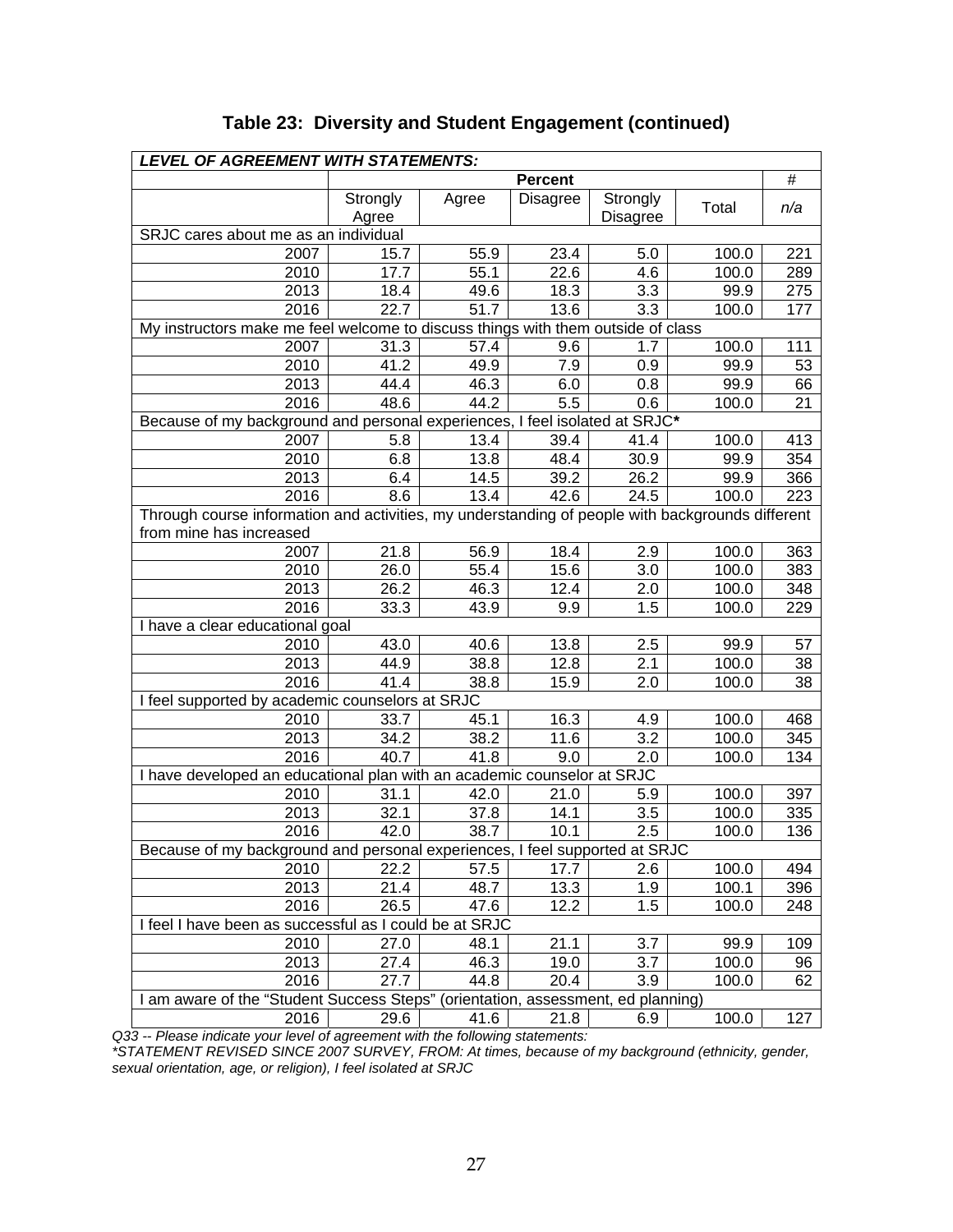# **INSTITUTIONAL LEARNING OUTCOMES**

 "a lot" or "some" knowledge, skills, and abilities. Beginning with the 2007 survey, students were asked to self-assess gains in learned knowledge, skills, and abilities as defined in the district-wide institutional learning outcomes. In all categories, over 50% of students who responded reported that their SRJC education contributed

| AMOUNT OF PROGRESS SO FAR AT SRJC           |       |                   |                   |                  |       |                                   |
|---------------------------------------------|-------|-------------------|-------------------|------------------|-------|-----------------------------------|
|                                             |       |                   | <b>Percent</b>    |                  |       | $\overline{\#}$                   |
|                                             | A lot | Some              | A little          | None             | Total | Don't<br>know/<br>Can't<br>answer |
| <b>Writing Skills</b>                       |       |                   |                   |                  |       |                                   |
| 2007                                        | 34.8  | 43.6              | 13.3              | 8.4              | 100.1 | 113                               |
| 2010                                        | 31.2  | 41.5              | 15.0              | $\overline{9.3}$ | 100.0 | 145                               |
| 2013                                        | 37.6  | 38.0              | 13.4              | 7.6              | 100.0 | 92                                |
| 2016                                        | 36.8  | 39.1              | 13.4              | 7.7              | 100.0 | 61                                |
| <b>Reading Comprehension Skills</b>         |       |                   |                   |                  |       |                                   |
| 2007                                        | 24.4  | $\overline{42}.1$ | 20.7              | 12.8             | 100.0 | 129                               |
| 2010                                        | 25.6  | 41.2              | 18.8              | 14.3             | 99.9  | 163                               |
| 2013                                        | 28.4  | 39.6              | 17.5              | 10.4             | 99.9  | 107                               |
| 2016                                        | 30.1  | 38.7              | 16.6              | 11.4             | 100.0 | 67                                |
| <b>Performing Mathematical operations</b>   |       |                   |                   |                  |       |                                   |
| 2007                                        | 31.8  | 32.9              | 16.5              | 18.7             | 99.9  | 289                               |
| 2010                                        | 34.7  | 31.2              | 14.6              | 19.5             | 100.0 | 383                               |
| 2013                                        | 33.9  | 27.9              | 13.0              | 14.3             | 100.1 | 291                               |
| 2016                                        | 33.4  | 29.5              | 14.7              | 14.3             | 100.0 | 163                               |
| Using technology                            |       |                   |                   |                  |       |                                   |
| 2007                                        | 19.7  | 32.4              | 23.9              | 23.9             | 99.9  | 185                               |
| 2010                                        | 19.6  | 33.5              | 23.8              | 23.1             | 100.0 | 266                               |
| 2013                                        | 20.4  | 31.8              | 21.7              | 19.7             | 100.0 | 171                               |
| 2016                                        | 21.3  | 30.6              | 22.3              | 20.8             | 100.0 | 99                                |
| Developing self-awareness and confidence    |       |                   |                   |                  |       |                                   |
| 2007                                        | 23.6  | 37.2              | 23.0              | 16.2             | 100.0 | 129                               |
| 2010                                        | 24.5  | 36.3              | $\overline{21.7}$ | 17.5             | 100.0 | 160                               |
| 2013                                        | 26.0  | 34.3              | 20.7              | 13.8             | 100.1 | 141                               |
| 2016                                        | 29.0  | 35.1              | 19.8              | 13.1             | 100.0 | 62                                |
| Maintaining or improving personal health    |       |                   |                   |                  |       |                                   |
| 2007                                        | 17.9  | 29.4              | 20.8              | 31.9             | 100.0 | 218                               |
| 2010                                        | 19.1  | 29.3              | 20.2              | 31.4             | 100.0 | 255                               |
| 2013                                        | 18.9  | 25.9              | $\overline{20.1}$ | 25.3             | 99.9  | 257                               |
| 2016                                        | 23.9  | 28.0              | 20.7              | 22.6             | 100.0 | 96                                |
| Appreciating the value of lifelong learning |       |                   |                   |                  |       |                                   |
| 2007                                        | 36.4  | 33.7              | 19.2              | 10.7             | 100.0 | 110                               |
| 2010                                        | 35.7  | 34.0              | 18.3              | 12.0             | 100.0 | 153                               |
| 2013                                        | 37.7  | 31.7              | 16.8              | 9.5              | 100.0 | 113                               |
| 2016                                        | 40.7  | 31.4              | 16.9              | 8.6              | 100.0 | 50                                |

|  | Table 24: Progress in Achieving Institutional Learning Outcomes |  |  |  |  |
|--|-----------------------------------------------------------------|--|--|--|--|
|--|-----------------------------------------------------------------|--|--|--|--|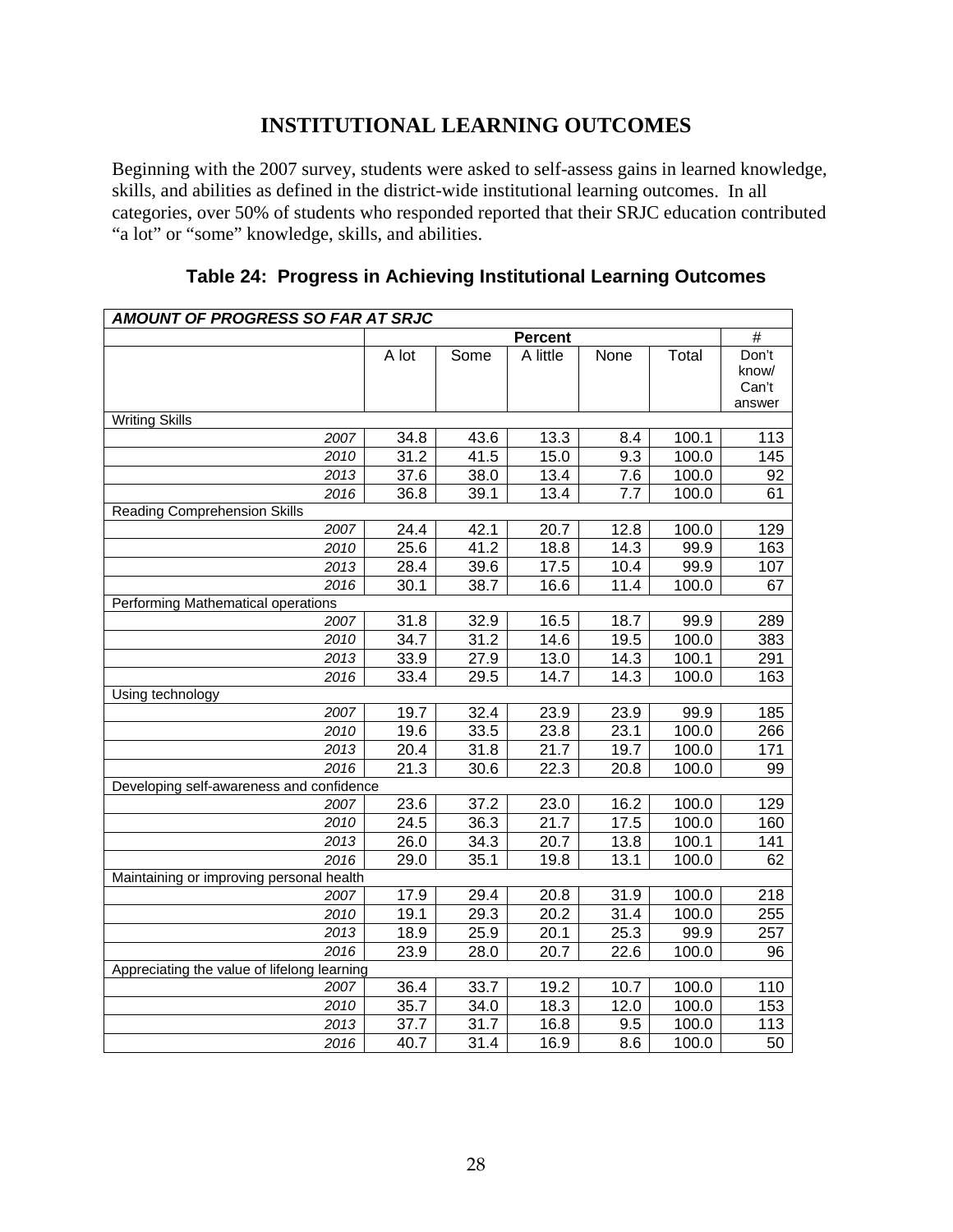| <b>AMOUNT OF PROGRESS SO FAR AT SRJC</b>                                     |              |      |                |              |               |                 |
|------------------------------------------------------------------------------|--------------|------|----------------|--------------|---------------|-----------------|
|                                                                              |              |      | <b>Percent</b> |              |               | $\#$            |
|                                                                              | A lot        | Some | A little       | None         | Total         | Don't           |
|                                                                              |              |      |                |              |               | know/           |
|                                                                              |              |      |                |              |               | Can't<br>answer |
| Listening actively and respectfully                                          |              |      |                |              |               |                 |
| 2007                                                                         | 31.3         | 38.7 | 18.6           | 11.5         | 100.1         | 92              |
| 2010                                                                         | 35.7         | 36.2 | 17.2           | 11.0         | 100.1         | 128             |
| 2013                                                                         | 38.4         | 33.9 | 16.4           | 8.2          | 100.0         | 83              |
| 2016                                                                         | 42.4         | 35.0 | 13.0           | 7.9          | 100.0         | 34              |
| Speaking coherently and effectively                                          |              |      |                |              |               |                 |
| 2007                                                                         | 27.2         | 38.6 | 20.7           | 13.5         | 100.0         | 97              |
| 2010                                                                         | 31.9         | 37.1 | 19.0           | 12.0         | 100.0         | 161             |
| 2013                                                                         | 34.6         | 36.9 | 16.1           | 8.6          | 100.0         | 101             |
| 2016                                                                         | 36.2         | 36.2 | 16.2           | 8.7          | 100.0         | 55              |
| Locating, analyzing, evaluating, and synthesizing relevant information       |              |      |                |              |               |                 |
| 2007                                                                         | 27.3         | 42.4 | 21.2           | 9.1          | 100.0         | 124             |
| 2010                                                                         | 32.9         | 40.6 | 18.2           | 8.3          | 100.0         | 205             |
| 2013                                                                         | 34.7         | 39.1 | 15.9           | 5.9          | 100.0         | 118             |
| 2016                                                                         | 37.3         | 37.1 | 17.0           | 5.9          | 100.0         | 55              |
| Drawing reasonable conclusions in order to make decisions and solve problems |              |      |                |              |               |                 |
| 2007                                                                         | 27.0         | 42.5 | 20.4           | 10.1         | 100.0         | 121             |
| 2010                                                                         | 29.6         | 41.6 | 18.3           | 10.5         | 100.0         | 211             |
| 2013                                                                         | 32.8         | 40.9 | 14.6           | 7.1          | 100.0         | 122             |
| 2016                                                                         | 34.2         | 39.8 | 16.4           | 6.7          | 100.0         | 58              |
| Responding creatively to ideas and information                               |              |      |                |              |               |                 |
| 2007                                                                         | 25.7         | 42.4 | 22.4           | 9.5          | 100.0         | 105             |
| 2010                                                                         | 27.1         | 43.6 | 19.1           | 10.1         | 99.9          | 217             |
| 2013                                                                         | 30.6         | 40.1 | 17.5           | 6.8          | 99.9          | 131             |
| 2016                                                                         | 34.8         | 39.3 | 16.4           | 6.8          | 100.0         | 54              |
| Understanding and demonstrating social and civic responsibility              |              |      |                |              |               |                 |
| 2007                                                                         | 19.7         | 37.0 | 25.6           | 17.7         | 100.0         | 170             |
| 2010                                                                         | 23.2         | 37.0 | 22.5           | 17.2         | 99.9          | 315             |
| 2013                                                                         | 25.1         | 35.0 | 19.6           | 12.4         | 100.0         | 209             |
| 2016                                                                         | 28.1         | 35.2 | 19.7           | 12.2         | 100.0         | 97              |
| Understanding and demonstrating personal responsibility                      |              |      |                |              |               |                 |
| 2007                                                                         | 28.2         | 37.7 | 21.1           | 12.9         | 99.9          | 127             |
| 2010                                                                         | 29.7         | 37.9 | 18.4           | 14.0         | 100.0         | 260             |
| 2013                                                                         | 32.1         | 36.8 | 16.3           | 9.8          | 100.0         | 13396           |
| 2016                                                                         | 35.5         | 35.9 | 17.1           | 8.5          | 100.0         | 61              |
| Understanding and demonstrating environmental responsibility                 | 23.2         | 32.4 |                |              |               |                 |
| 2007                                                                         |              |      | 24.3<br>22.2   | 20.1         | 100.0<br>99.9 | 158             |
| 2010                                                                         | 23.1<br>24.9 | 33.2 |                | 21.4<br>15.3 |               | 364             |
| 2013                                                                         |              | 32.8 | 18.6           |              | 100.0         | 224             |
| 2016<br>Becoming a more productive local and global citizen                  | 29.7         | 33.1 | 18.8           | 14.5         | 100.0         | 80              |
| 2007                                                                         | 22.0         | 32.1 | 23.5           | 22.4         | 100.0         | 185             |
| 2010                                                                         | 23.5         | 33.3 | 22.7           | 20.5         | 100.0         | 277             |
| 2013                                                                         | 25.2         | 31.1 | 21.3           | 15.8         | 100.0         | 177             |
| 2016                                                                         | 26.3         | 32.8 | 21.5           | 14.8         | 100.0         | 94              |
|                                                                              |              |      |                |              |               |                 |

# **Table 24: Progress in Achieving Institutional Learning Outcomes (continued)**